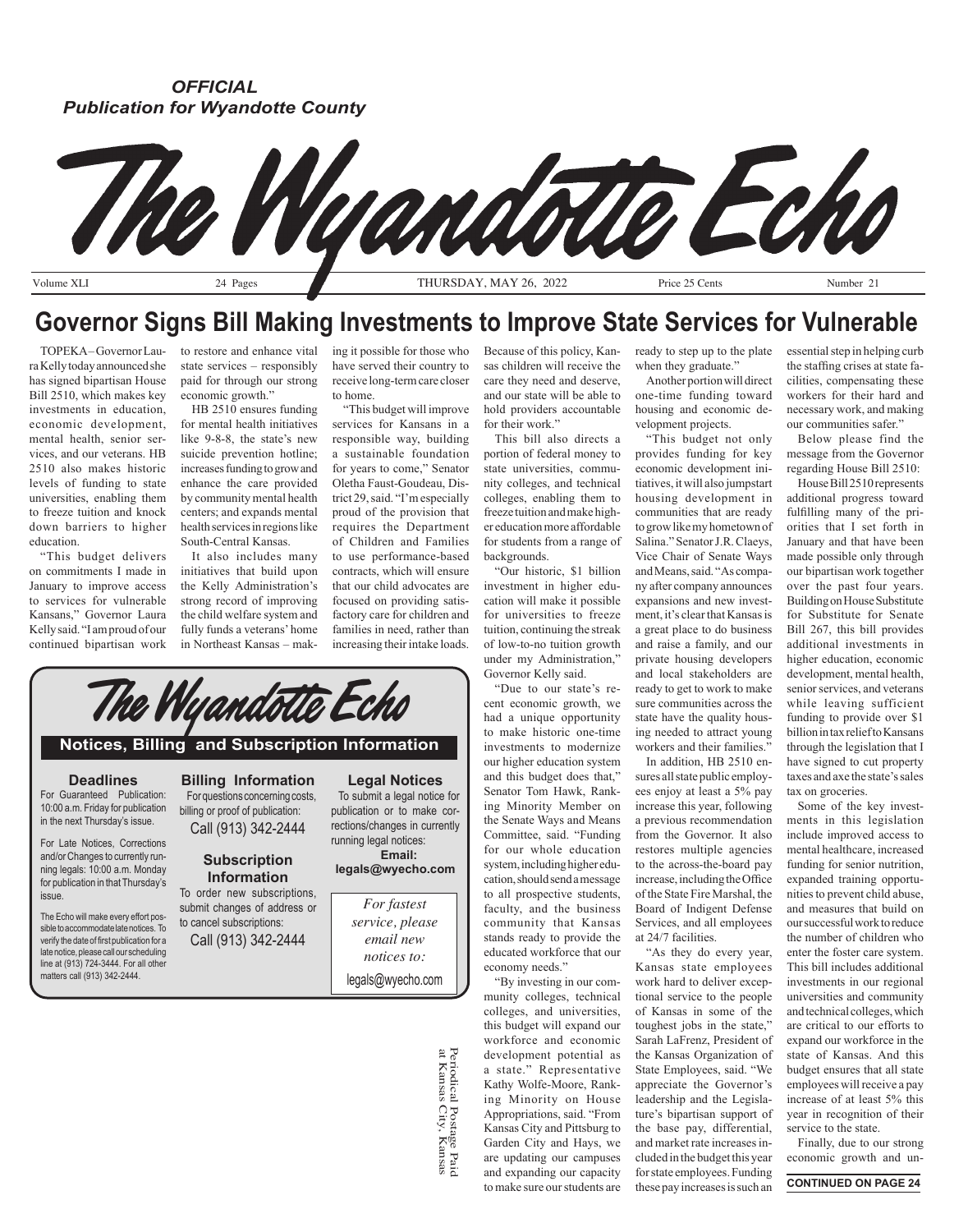# Page 2 THE WYANDOTTE ECHO Thursday, May 26, 2022

**AUCTIONED TO THE HIGHEST BIDDER** Impounded vehicles & personal property will be auctioned to the highest bidder for cash on or after June 9, 2022, at 10:00 a.m., if not

# **LEGAL NOTICE LEGAL NOTICE LEGAL NOTICE LEGAL NOTICE LEGAL NOTICE LEGAL NOTICE**

valid for a period not to exceed eighteen (18) months; and 2) If the Special Use Permit

exists for longer than the eighteen (18) month period stated above, the owner/operator shall request an extension from the Planning Commission as allowed in the

3) Special Use Permit shall expire if the land on which the use is operated is sold, or if leased, upon termination of the lease; and 4) Special Use Permit shall expire when the operation of the approved use is discontinued; and 5) Special Use Permit shall not transfer to another person or to a different location; and

6) Special Use Permit may be revoked by the Governing Body for violation of and/or non-compliance with the Municipal Code of Ordinances of the City of Bonner

Section II: This ordinance shall be in full force and effect after passage and publication in the official city newspaper.

Approved by the Governing Body and signed by the Mayor on

Zoning Regulations.

Springs, Kansas.

as may be amended from time to time, and incorporated by reference in Chapter 14 of the Code of the City of Edwardsville, Kansas by providing for a change in zoning from the property located at 502 Highland Dr. within the City, from "R-1" rural residential, to "R-2" medium density residential. A complete copy of this ordinance may be obtained or viewed free of charge at the office of the City Clerk at Edwardsville City Hall, 690 S. 4th St. Edwardsville, Kansas or accessed at www.edwardsvilleks. org. This summary certified by Lisa Dehon, City Attorney.

CITY ATTORNEY CERTIFI-CATION AS TO ORDINANCE SUMMARY

As City Attorney for the City of Edwardsville, Kansas (the "City"), I hereby certify that the attached summary of Ordinance No. 1054 passed on May 9, 2022 is legally accurate and sufficient for the purpose of complying with the requirements of K.S.A.123007(b), as amended.

Dated: May 9, 2022

Lisa Dehon City Attorney of the City of Edwardsville, Kansas (First published 5-26-22) 1t-The Wyandotte Echo-5-

26-22

**Don't Miss An Issue Call 342-2444**

# **IN THE MATTER OF THE BUJINJA ESTATE**

IN THE DISTRICT COURT OF WYANDOTTE COUNTY, KANSAS PROBATE DEPARTMENT

IN THE MATTER OF THE ESTATE OF PAUL BUJINJA, DECEASED

#### Chapter 59 Case No. 22PR192

**NOTICE OF HEARING** THE STATE OF KANSAS TO ALL PERSONS CONCERNED

You are notified that a Petition has been filed in this Court by FREDERIC NTAKIRUTIMANA, one of the heirs of PAUL BUJINJA, deceased, requesting: Descent be determined of the following described real estate:

THE SOUTH 20 FEET OF LOT 13 AND ALL OF LOT 14, BLOCK 6, FERREE PLACE, AN ADDITION NOW IN AND A PART OF KANSAS CITY, WYANDOTTE COUNTY, KANSAS.

COMMONLY KNOW AS 15 SOUTH FEREE STREET KANSAS CITY, KANSAS

and all other personal property and other Kansas real estate owned by decedent at the time of death. And that such property and all personal property and other Kansas real estate owned by the decedent at the time of death be assigned pursuant to the laws of intestate succession.

You are hereby required to file your written defenses to the Petition on or before the 9th day of June, 2022 at 10:30 o'clock a.m. in the City of Kansas City, in Wyandotte County, Kansas, at which time and place the cause will be heard. Should you fail to file your written defenses, judgement and decree will be entered in due course upon the Petition.

/s/FREDERIC NTAKIRUTIMA-NA, Petitioner APPROVED: /s/STEVEN J. BLOCK 12535 Flint Street Overland Park, KS 66213 Phone: (816) 361-3377 sblocklaw@gmail.com ATTORNEY FOR PETITIONER (First published 5-12-22) 3t-The Wyandotte Echo-5- 26-22

*The Wyandotte Echo* (USPS 693-680) Official Paper of Wyandotte County, Kansas PUBLISHED THURSDAY Owned and Operated By M.R.P.P, INC. ROBERTA M. PETERSON PUBLISHER 3006 Strong Avenue Kansas City, KS 66106 Classified Rates Upon Request Periodical Postage Paid at Kansas City, Kansas Postmaster: Send address changes to The Wyandotte Echo, P.O. Box 2305, Kansas claimed with all charges paid in full. Sold as is at ALL CITY TOW 1015 S. Bethany, Kansas City, Ks. 66101.

**SUBSCRIPTIONS** 

City, Ks 66110.

# **IN THE MATTER OF THE ROSA GUARDIANSHIP**

IN THE DISTRICT COURT OF WYANDOTTE COUNTY, KANSAS PROBATE DEPARTMENT In the Matter of the Guard-

ianship of HAMILTON GABRIEL ROSA ROSA An adult in the United States,

but a minor in his country of nationality/origin, Honduras. Case No. 2022-PR-000126

Court No. 10 Chapter 59

**NOTICE OF GUARDIANSHIP HEARING**

PLEASE BE ADVISED that the above-captioned matter is set for a NON-APPEARANCE GUARD-IANSHIP hearing with the District Court of Wyandotte County, Kansas City, Kansas, Division 10, on the 21st day of June 2022 at 9:00 a.m. By:/s/Lauren Conard Young

LAUREN CONARD YOUNG, #24442 110 S. Cherry Street Suite 103 Olathe, Kansas 66061 Phone: (913) 227-9336 Fax: (877) 753-5550 ATTORNEY FOR PETITIONER

(First published 5-12-22) 3t-The Wyandotte Echo-5- 26-22

# **IN THE MATTER OF THE CHAVEZ/ZARATE MARRIAGE**

DISTRICT COURT OF WYAN-DOTTE COUNTY, KANSAS In the Matter of the Marriage of Francisca A. Chavez Case No. 22DM0662

Division 7 And

Lazaro Zarate

**NOTICE OF SUIT** The State of Kansas to Lazaro Zarate:

You are notified that a Petition for Divorce was filed in the District Court of Wyandotte County, Kansas asking that the person filing the divorce be granted a divorce and asking that the court make other orders in that divorce matter. You must file an answer to the Petition for Divorce with the court and provide a copy to the filing spouse on or before June 22th, 2022 which shall not be less than 41 days after first publication of the Notice of Suit, or the court will enter judgment against you on that Petition.

Filing Spouse Francisca A. Chavez

- 7403 Wood Ave.
- Kansas City, KS 66112 Filed by a Self-Representing

Party (First published 5-12-22) 3t-The Wyandotte Echo-5-

26-22

Vehicle VIN 2019 Mitsubishi Mirage G4 Black ML32F3FJ0KHF06530 2004 Buick LeSabre Gray 1G4HP52K64U220439 1985 Chevrolet C/K 30 Series White 1GBHC34M8FS163960 2005 Honda Civic Blue 2HGES16565H502363<br>1992 Chevrolet C/K 1500 Series Black 1GCDC14Z4NZ177550<br>2012 Ford Explorer Black 1FMHK8F86CGA97575 1992 Chevrolet C/K 1500 Series Black 1GCDC14Z4NZ177550 2012 Ford Explorer Black 1FMHK8F86CGA97575 2012 Dodge Avenger Silver 1C3CDZEG2CN260505<br>2006 Chrysler Pacifica Silver 2A4GF68416R786763 2006 Chrysler Pacifica Silver 2A4GF68416R786763 2009 Dodge Avenger Blue 2010 Chevrolet Traverse Blue 1GNLREED8AS115096 2002 Nissan Xterra Black 5N1ED28Y62C538134 2009 Hyundai Sonata Blue 5NPET46C69H559381 2007 Mazda RX-8 Black JM1FE173X70213226 2003 Ford Explorer Sport Trac Yellow 1997 Dodge Ram Pickup 1500 Black 1B7HF13Y3VJ609710 1991 Honda Accord Gold JHMCB7668MC058923 2017 Kia Optima Black 5XXGT4L32HG163195 2004 Ford Mustang Silver 1FAFP40674F174254 1998 Ford Expedition White 2003 Pontiac Grand Am Gold 1G2NF52EX3C242571<br>2009 Chevrolet Silverado 1500 Gray 3GCEK13C39G216610 2009 Chevrolet Silverado 1500 Gray 3GCEK13C39G216610<br>1980 Oldsmobile Toronado Black 3Z57RAE304846<br>2006 Chevrolet Silverado 1500 Beige 2GCEC13V661315747 1980 Oldsmobile Toronado Black 3Z57RAE304846 2006 Chevrolet Silverado 1500 Beige 2GCEC13V661315747 2002 Buick Century Beige 2G4WS52J221300553 1997 Toyota Camry Green 4T1BG22KXVU768580 2005 Honda Civic Black 1HGEM225X5L056775 1996 Chevrolet Suburban White 3GNEC16R2TG107793 2002 Chevrolet Tahoe Tan 1GNEK13Z22J244642 2006 Nissan Altima Gray 1N4AL11D56N387424 2014 Dodge Avenger Blue 1C3CDZAB0EN199412 2000 Mercury Mountaineer Blue 4M2DU86P1YUJ12815<br>2000 Chevrolet Camaro Silver 2G1FP22G0Y2153167 2000 Chevrolet Camaro Silver 2G1FP22G0Y2153167 2009 Ford Focus Black 1FAHP35N19W127327 2007 Toyota RAV4 Blue JTMBK31V675021074 1992 Ford Ranger Red 1FTCR10A5NPA83313 2008 Chevrolet Impala Beige 2G1WT58K489273442 2009 Pontiac G8 Black 6G2ER57779L169754 1995 Dodge Ram Pickup 1500 Red 1B7HC16Y2SS330789 2007 Toyota RAV4 Black JTMBD33V576042337<br>2007 Chevrolet Impala Black 2G1WU58R679323525 2007 Chevrolet Impala Black 2G1WU58R679323525 2002 Ford Windstar Silver 2FMZA51442BA42509 2004 Mitsubishi Galant Black 4A3AB46S24E109919 2005 Buick Century Silver 2G4WS52J551123842<br>2005 Buick Century Silver 2G4WS52J551123842<br>2000 Dodge Stratus Blue 1B3EJ46X7YN175814 2000 Dodge Stratus Blue 1B3EJ46X7YN175814<br>2010 Mazda Mazda3 Silver 1 M1BL1SG8A1277376 2010 Mazda Mazda3 Silver JM1BL1SG8A1277376 2007 Acura TSX Black 1998 Honda Civic Green 1HGEJ6677WL018708<br>2010 Dodge Charger Silver 2B3CA3CV8AH237563 2010 Dodge Charger Silver 2B3CA3CV8AH237563<br>2006 Tovota RAV4 Gray 2006 7.TMZK32V665003671 2006 Toyota RAV4 Gray JTMZK32V665003671 2012 Hyundai Sonata Black 5NPEC4AC6CH419331<br>2002 Dodge Grand Caravan Maroon 2R4GP74L82R651373 2002 Dodge Grand Caravan Maroon 2B4GP74L82R651373 2002 Toyota Camry Solara Gold 2T1CE22P92C000124 2007 Toyota RAV4 Silver JTMZD33V376034932 2005 Ford Taurus Tan 1FAFP53U65A107191 2008 Jeep Compass Blue 1J8FF47W98D761343<br>2015 Nissan Versa Note White 3N1CE2CP9FL392784 2015 Nissan Versa Note White 3N1CE2CP9FL392784 2002 Chevrolet Tahoe Black 1GNEK13Z12J195577<br>2001 GMC Sierra 1500 Bronze 2GTEK19T211253720 2001 GMC Sierra 1500 Bronze 2010 Dodge Avenger Silver 1B3CC4FB9AN152028 1987 Toyota Camry Gray <br>
2012 Suzuki RM-Z 250 Yellow JS1R.I42CXC2100600 2012 Suzuki RM-Z 250 Yellow<br>2002 Buick Regal Silver 2000 Chrysler 300M White 2006 Mitsubishi Endeavor Black 4A4MN21S86E040460 1998 Ford F-150 Black 1FTZX1727WKB51625<br>1998 Dodge Ram Pickup 1500 Brown 3B7HF13Y7WG222225 1998 Dodge Ram Pickup 1500 Brown 3B7HF13Y7WG222225 2004 Toyota 4Runner Gray JTEZU14RX40039108 2008 Jeep Grand Cherokee Red 1J8GR48K08C104086 2005 Cadillac STS Gray 1G6DC67A550232212<br>1999 Chevrolet Silverado 1500 Gray 2GCEK19TXX1157410 1999 Chevrolet Silverado 1500 Gray 2GCEK19TXX1157410 2004 Cadillac CTS Black 1G6DM577640110985<br>2003 Jeen Grand Cherokee Gray 1J8GX58N23C562100 2003 Jeep Grand Cherokee Gray<br>1992 Honda Civic Grav 2008 Buick LaCrosse White 2G4WD582681224757 1994 Jeep Wrangler White<br>1995 Triumph Blue 2012 Nissan Versa Black 3N1BC1CP3CK219517 1997 Honda Civic Green 1HGEJ6671VL020422<br>2013 Subaru XV Crosstrek Black JF2GPAKC8D2214012 2013 Subaru XV Crosstrek Black 2009 GMC Acadia Silver 1GKER23D59J154284<br>2000 Pontiac Grand Am Blue 1G2NF52E5YC555728 2000 Pontiac Grand Am Blue 1G2NF52E5YC555728<br>2013 Nissan Versa Black 3N1CN7AP8DL881996 2013 Nissan Versa Black 3N1CN7AP8DL881996 2000 Toyota 4Runner Silver JT3HN86R6Y0322683 2004 GMC Envoy White 1GKDT13S842439070<br>2014 Nissan Sentra Black 2011 3N1AB7AP0EL638698 2014 Nissan Sentra Black 3N1AB7AP0EL638698 2014 Ford Fusion Gray 2019 Dodge Charger Blue 2C3CDXCT0KH738237<br>2009 Mitsubishi Eclipse Yellow 4A3AK24F29E042742 2009 Mitsubishi Eclipse Yellow 4A3AK24F29E042742 2006 Lincoln Zephyr Black 3LNHM26106R668193<br>2015 GMC Sierra 1500 Black 1GTV2TECXFZ409700 2015 GMC Sierra 1500 Black 1GTV2TECXFZ409700 2007 Chevrolet Cobalt Red 2007 Pontiac G6 Silver 1G2ZH58NX74211744 2002 Mitubishi Galant Silver 4A3AA46G62E152784 2006 Pontiac Grand Prix Silver

(First published 5-26-22) 1t-The Wyandotte Echo-5-26-22

2002 Buick Regal Silver 2G4WB55K821301145<br>2C3HE66G9YH201421 JN1BZ36A58M852318<br>1FTZX1727WKB51625 2HGEH234XNH540968<br>2G4WD582681224757 1995 SMT385DH7SJ024829

#### **ABANDONED PROPERTY** This Notice Concerning Abandoned Property is hereby given to Michael Powell, Patricia Powell and any unknown present or former occupants of 550 Freeman Ave., Kansas City, KS 66101 (the "rental property").

**NOTICE CONCERNING** 

You were advised by letter that the landlord of 550 Freeman Ave., Kansas City, KS 66101 learned that you have been absent from the rental property for some time. The landlord also discovered that you had removed a substantial amount of your belongings.

In a subsequent letter, you were advised that you were deemed to have abandoned the occupancy of 550 Freeman Ave., Kansas City, KS 66101. You were also advised that you left behind a number of items of personal property. The personal property left behind , the "Abandoned Property", includes children's toys, a buffet table, lawn furniture, a refrigerator, food, and other miscellaneous household items.

The Abandoned Property will be disposed starting on or about 10:00 o'clock a.m., June 11, 2022. The disposal may be adjourned, suspended, or discontinued indefinitely at any time by the landlord.

The Abandoned Property may be redeemed by giving notice and making payment described below prior to 10:00 o'clock a.m., June 11, 2022. You will need to give notice to the landlord(s) Helen S. Townsend Beteet or Michael Beteet c/o Robert A. Andrews, Attorney, 8101 College Blvd., Suite 100, Overland Park, KS 66210 that the Abandoned Property is not, in fact, abandoned. You will also need to make a payment to the landlord for the reasonable expenses incurred by the landlord of taking, holding, and preparing the property for disposal and for amounts due from the tenant to the landlord for delinquent rent or otherwise. If you choose to redeem, you will need to remove the Abandoned Property from 550 Freeman Ave., Kansas City, KS 66101 within 3 days after the date payment is made. In order to complete the redemption you must satisfy the requirements set forth above.

Please contact Helen S. Townsend Beteet or Michael Beteet at 12705 Haskins St., Overland Park, KS 66213, or Robert A. Andrews, bobandrewslaw@gmail.com, to inquire about making arrangements to redeem the Abandoned Property.

(First published 5-26-22) 1t-The Wyandotte Echo-5- 26-22

# **ORDINANCE NO. 2529**

An Ordinance amending Ordinance 2507, Section 1; approving the Special Use Permit for Teague Lumber, located on Lot 2 of the Coleman Industrial Park, 4120 Bonner Industrial Drive; under SUP-02-21 for eighteen (18) months.

Be it ordained by the Governing Body of the City of Bonner Springs, Kansas:

SECTION I: That the Official Zoning Map be amended to indicate a Special Use Permit for Lot 2 of the Coleman Industrial Park (Teague Lumber), 4120 Bonner Industrial Drive; approved under SUP-02-21 allowing for the placement of a temporary/portable/ pre-manufactured building for other than residential, sleeping or overnight accommodations as allowed by the Zoning regulations of the City of Bonner Springs. This request is to allow for a temporary office facility.

The approval of SUP-02-21 is subject to the following six (6) conditions:

1) Special Use Permit shall be

this 23 day of May, 2022. (SEAL) Ner 1 The Te

Jeff Harrington, Mayor ATTEST: Christina Brake, CMC, City Clerk

(First published 5-26-22) 1t-The Wyandotte Echo-5- 26-22

# **SUMMARY OF ORDINANCE NO. 1053**

On May 9, 2022 the City Council of Edwardsville, Kansas, adopted Ordinance No. 1053 amending the "official zoning map" referred to and made part of the zoning regulations by Ordinance No. 963, as may be amended from time to time, and incorporated by reference in Chapter 14 of the Code of the City of Edwardsville, Kansas, by providing for a change in zoning of the property located at 1139 S. 98th St./1300 S. 94th St. within the City, from "AG/R" agricultural residential, "R-1" rural residential, and "R-3" high density residential, to "RD-NS" residential developed no sewer. A complete copy of this ordinance may be obtained or viewed free of charge at the office of the City Clerk at Edwardsville City Hall, 690 S. 4th St. Edwardsville, Kansas or accessed at www.edwardsvilleks. org. This summary certified by Lisa Dehon, City Attorney.

CITY ATTORNEY CERTIFI-CATION AS TO ORDINANCE **SUMMARY** 

As City Attorney for the City of Edwardsville, Kansas (the "City"), I hereby certify that the attached summary of Ordinance No. 1053 passed on May 9, 2022 is legally accurate and sufficient for the<br>purpose of complying with the purpose of complying requirements of K.S.A.123007(b),



Lisa Dehon

26-22

City Attorney of the City of Edwardsville, Kansas (First published 5-26-22) 1t-The Wyandotte Echo-5-

# **SUMMARY OF**

On May 9, 2022 the City Council of Edwardsville, Kansas, adopted Ordinance No. 1054 amending the "official zoning map" referred to and made part of the zoning regulations by Ordinance No. 963,

as amended. Dated: May 9, 2022 liser Delu

# **ORDINANCE NO. 1054**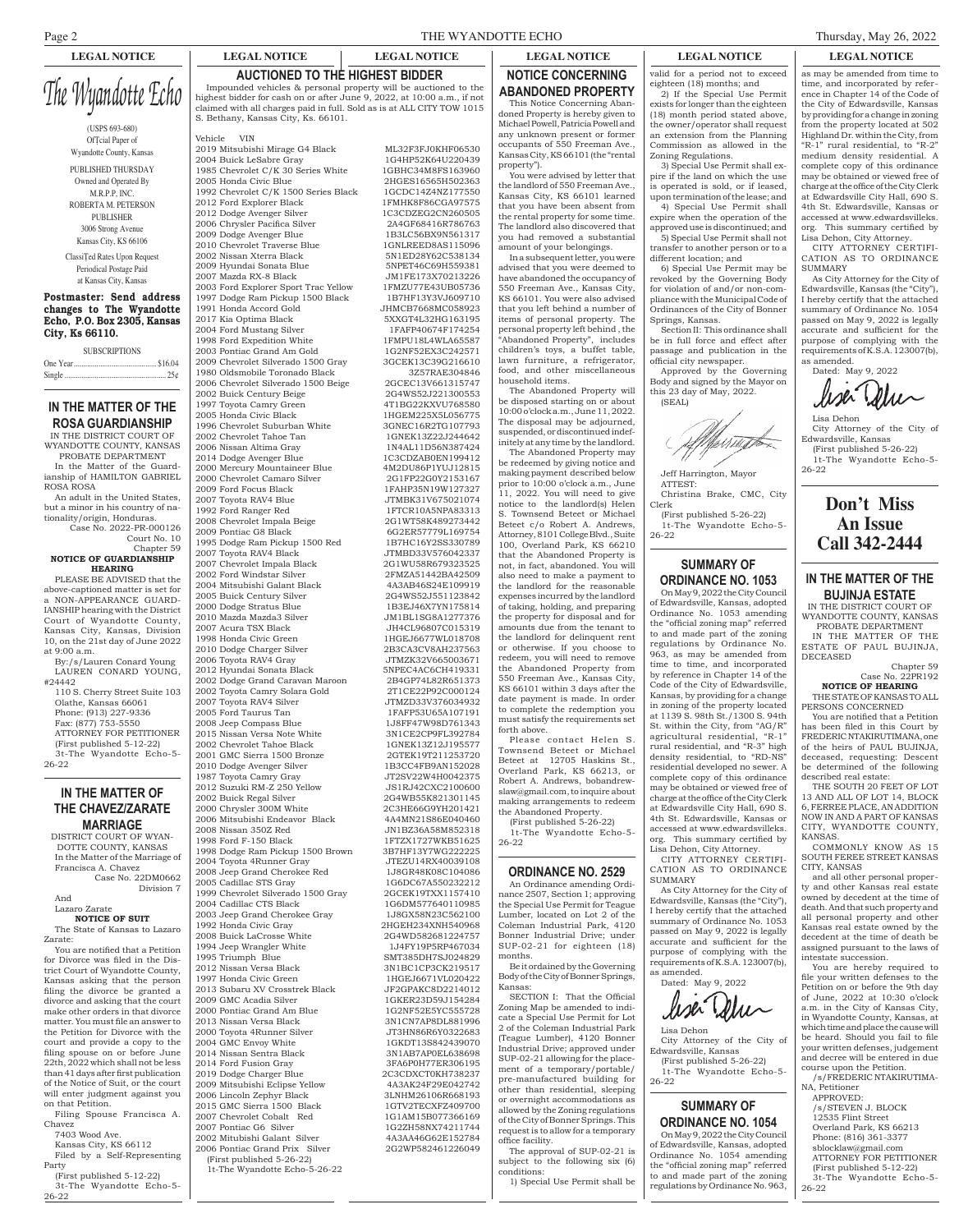### **Wyandotte County District Court Civil Case Filings For 4/11/2022 to 4/15/2022**

Date: 4/15/2022

**Case Number Div. Div. Entitlement**<br>
1995-DM-002319 D06 Joy R Turner, Petitioner vs. Mark James Ford, Respondent Marriage Dissolution/Divorce Plaintiff Attorney<br>
2022-CV-000228 D02 Ronald L Williams vs. Alan McKinney, 1997 - Joy R Turner, Petitioner vs. Mark James Ford, Respondent Marriage Dissolution<br>
1997 - Mark Joseph Mark James Ford, Respondent Marriage Dissolution<br>
1997 - Other Real Property 2022-CV-000228 D02 Ronald L Williams vs. Alan McKinney, et al. Converting the Converting Converting Converting Converting Converting Converting Converting Converting Converting Converting Converting Converting Converting C 2022-CV-000229 D06 Marvina Jackson vs. Mcdonalds Corp., et al. Premises Liability Peter Goss Peter Goss Peter Goss<br>2022-CV-000230 D02 Juan Narvaez vs. DiCOM Grid, Inc., d/b/a Ambra Health, et al. Premises Liability Peter G 2022-CV-000230 D02 Juan Narvaez vs. DiCOM Grid, Inc., d/b/a Ambra Health, et al. 2022-CV-000231 D06 Janis Elaine Brewster vs. Big Blue Healthcare Inc. et al. 2022-CV-000231 D06 Janis Elaine Brewster vs. Big Blue Healthcare Inc, et al. Other Chernet Communication of the Rachel Smith 2022-CV-000232 D06 Brenda Miller, et al. vs. Traders Insurance Company Other Tort Michael Wharton 2022-CV-000233 D07 name change for Emma Quinlan<br>2022-CV-000234 D06 Ida Seay, Ind & as Adm of Estate of Ida L. Carter vs. Big Blue Healthcare, Inc. d/t Medical Malpractice John Rollins 2022-CV-000234 D06 Ida Seay, Ind & as Adm of Estate of Ida L. Carter vs. Big Blue Healthcare, Inc, d/t Medical Malpractice John Rollins 2022-CV-000235 D07 Cynthia Wittkopp, Ind & as Adm of Estate Mary Lou Johnson, et al. v 2022-CV-000235 D07 Cynthia Wittkopp, Ind & as Adm of Estate Mary Lou Johnson, et al. vs. Big Blue I Medical Malpractice Johnson, et al. vs. Big Blue I Medical Malpractice Van Boi Uk 2022-CV-000236 D06 Name Change of Van Boi Uk<br>2022-CV-000237 D03 US Bank National Association vs. Harold Chancellor Sr, et al. Mortgage Foreclosure 2022-CV-000237 D03 US Bank National Association vs. Harold Chancellor Sr, et al. Mortgage Foreclosure Christina Carr<br>2022-CV-000238 D16 Mondale Douglas vs. State of Kansas (60-1507) 60-1507 60-1507 2022-CV-000238 D16 Mondale Douglas vs. State of Kansas (60-1507) 60-1507 60-1507<br>2022-CV-000239 D00 Ryan E Pederson vs. State of Kansas (60-1507) 60-1507 60-1507 2022-CV-000239 D00 Ryan E Pederson vs. State of Kansas (60-1507) 60-1507 60-1507 60-1507 60-1507 60-1507 60-1507<br>2022-DM-000679 D10 State of Kansas Ex Rel, et al., Petitioner vs. Arthur B Mahan, Respondent Non Divorce-Visi 2022-DM-000679 D10 State of Kansas Ex Rel, et al., Petitioner vs. Arthur B Mahan, Respondent Non Divorce-Visitation, Custody, Sergio Delgado 2022-DM-000681 D10 Julianne M Lawrence, Petitioner vs. Antonio R. Brown, Responde 2022-DM-000681 D10 Julianne M Lawrence, Petitioner vs. Antonio R. Brown, Respondent Paternity Paternity Ann Colgan<br>2022-DM-000682 D02 Samantha Mayden, Petitioner vs. Ryan Mayden, Respondent Marriage Dissolution/Divorce Jos 2022-DM-000682 D02 Samantha Mayden, Petitioner vs. Ryan Mayden, Respondent Marriage Dissolution/Divorce Joseph Rockey<br>2022-DM-000683 D06 Shelby Jane Runkle, Petitioner vs. Isais Carlos Valdiva, Respondent Domestic Other La 2022-DM-000683 D06 Shelby Jane Runkle, Petitioner vs. Isais Carlos Valdiva, Respondent Domestic Other Larry Hoffman<br>2022-DM-000688 D06 Nicholas Jeffrey Reed, Petitioner vs. Hannah Reed, Respondent Marriage Dissolution/Divo 2022-DM-000688 D06 Nicholas Jeffrey Reed, Petitioner vs. Hannah Reed, Respondent Marriage Dissolution/Divorce Paul Blackman<br>2022-DM-000689 D07 Adianez Delgado, Petitioner vs. Hector Conejo Garcia, Respondent Marriage Disso 2022-DM-000689 D07 Adianez Delgado, Petitioner vs. Hector Conejo Garcia, Respondent Marriage Dissolution/Divorce Angela Trimble 2022-DM-000690 D10 State of Kansas Ex Rel, et al., Petitioner vs. Cortez A Christopher, Respondent Non Divorce-Visitation, Custody, Codie Webster 2022-DM-000691 D03 ELVA SALCIDO, Petitioner vs. ERNESTO GARCIA SANDOVAL, Res 2022-DM-000691 D03 ELVA SALCIDO, Petitioner vs. ERNESTO GARCIA SANDOVAL, Respondent Marriage Dissolution/Divorce Angela Trimb<br>2022-DM-000692 D02 Elizabeth Galaviz, Petitioner vs. Jose Angel Rodriguez, Respondent Marriage D 2022-DM-000692 D02 Elizabeth Galaviz, Petitioner vs. Jose Angel Rodriguez, Respondent Marriage 2022-DM-000696 D10 Lucia Sanchez Avendano, Petitioner vs. Javier M Ramirez Hernandez, Respondent Paternity 2022-DM-000696 D10 Lucia Sanchez Avendano, Petitioner vs. Javier M Ramirez Hernandez, Respondent Paternity<br>2022-DM-000697 D06 Zurisaday Torres Hernandez, Petitioner vs. Marcos Palacios Espinoza, Respondent Marriage Dissolu 2022-DM-000697 D06 Zurisaday Torres Hernandez, Petitioner vs. Marcos Palacios Espinoza, Respondent Marriage Dissolution/Divorce Albert Grauberger<br>2022-DM-000698 D07 Howard Addington, Petitioner vs. Marianna Garcia Addingto 2022-DM-000698 D07 Howard Addington, Petitioner vs. Marianna Garcia Addington, Respondent Marriage Dissolution/Divorce Jeffrey Dehon<br>2022-DM-000699 D10 State of Kansas Ex Rel, et al., Petitioner vs. Michael E Hickmon, Resp State of Kansas Ex Rel, et al., Petitioner vs. Michael E Hickmon, Respondent 2022-DM-000700 D03 Dale Roy Davey, Petitioner vs. Shawn Gertrude Davey, Respondent Marriage Dissolution/Divorce Kimberly Scheuerman<br>2022-DM-000701 D10 State of Kansas Ex Rel, Petitioner vs. Lucia Caro Torres, Respondent No 2022-DM-000701 D10 State of Kansas Ex Rel, Petitioner vs. Lucia Caro Torres, Respondent Non Divorce-Visitation, Custody, Codie Webster<br>2022-DM-000705 T State of Kansas Ex Rel, Petitioner vs. Lamont C Neely, Respondent Pate 2022-DM-000705 T State of Kansas Ex Rel, Petitioner vs. Lamont C Neely, Respondent Paternity Paternity Paternity Capacia St, Petitioner vs. Ashley Garcia, Respondent Marriage Dissolution/Divorce 2022-DM-000706 D02 Samuel Garcia Sr, Petitioner vs. Ashley Garcia, Respondent Marriage Dissolution/Divorce Jeffrey Leiker<br>2022-DM-000715 D06 Michelle A Graves, Petitioner vs. Rodrigues Graves, Respondent Marriage Dissoluti 2022-DM-000715 D06 Michelle A Graves, Petitioner vs. Rodrigues Graves, Respondent Marriage Dissolution/Divorce<br>2022-DM-000716 D07 Sheila R Harris, Petitioner vs. George J Harris, Respondent Marriage Dissolution/Divorce 2022-DM-000716 D07 Sheila R Harris, Petitioner vs. George J Harris, Respondent Marriage Dissolution/Divorce Ann Colgan<br>2022-DM-000717 D10 State of Kansas Ex Rel, Petitioner vs. Taylor B Lemanske, Respondent Non Divorce-Vis 2022-DM-000717 D10 State of Kansas Ex Rel, Petitioner vs. Taylor B Lemanske, Respondent Non Divorce-Visitation, Custody, Sergio Delgado<br>2022-MV-000189 D00 In the Matter of Patrick Dailey Charles School Criminal 2022-MV-000189 D00 In the Matter of Patrick Dailey<br>
2022-MV-000189 D00 In the Matter of Patrick Dailey Coroner Report Coroner Report 2022-MV-000189 D00 In the Matter of Patrick Dailey Coroner Coroner 1<br>2022-MV-000190 D00 In the Matter of Tevin Gentry Criminal 2022-MV-000190 D00 In the Matter of Tevin Gentry<br>2022-MV-000190 D00 In the Matter of Tevin Gentry Coroner Report Coroner Report 2022-MV-000190 D00 In the Matter of Tevin Gentry Coroner 1<br>2022-MV-000190 D00 In the Matter of Tevin Gentry Coroner Report of Tevin Gentry Coroner 1 2022-MV-000191 D00 In the Matter of Victor Garcia Criminal Criminal Criminal Criminal Criminal Coroner Report 2022-MV-000191 D00 In the Matter of Victor Garcia Coroner 1<br>2022-MV-000192 D00 In the Matter of Adam Curnow Criminal 2022-MV-000192 D00 In the Matter of Adam Curnow Criminal Criminal Criminal Criminal Coroner Report Criminal Coroner Report 2022-MV-000192 D00 In the Matter of Adam Curnow Coroner 1<br>2022-MV-000193 D00 In the Matter of Ernesto Andres Lopez Jr Criminal 2022-MV-000193 D00 In the Matter of Ernesto Andres Lopez Jr Criminal Criminal Criminal Coroner Report Criminal Coroner Report 2022-MV-000193 D00 In the Matter of Ernesto Andres Lopez Jr Coroner I<br>2022-MV-000194 D00 In the Matter of Luther S Green Jr Criminal<br>2022-MV-000194 D00 In the Matter of Luther S Green Jr Corone In the Matter of Luther S Green Jr Criminal Criminal Coroner Report Coroner Report 2022-MV-000194 D00 In the Matter of Luther S Green Jr Coroner I<br>2022-MV-000195 D00 In the Matter of Terrianna Brenden Elyse Boone Coroner Report Criminal 2022-MV-000195 D00 In the Matter of Terrianna Brenden Elyse Boone Criminal Criminal Criminal Criminal 2022-MV-000195 D00 In the Matter of Terrianna Brenden Elyse Boone Coroner Coroner Report 2022-MV-000195 D00 In the Matter of Terrianna Brenden Elyse Boone<br>2022-MV-000195 D00 In the Matter of Terrianna Brenden Elyse Boone Coroner Report Coroner Report of Terrianna Brenden Elyse Boone 2022-MV-000196 D00 In the Matter of Christopher Cline Criminal Criminal Criminal Criminal Coroner Report 2022-MV-000196 D00 In the Matter of Christopher Cline Coroner Coroner Coroner Coroner Coroner Report of Richard Lewis Coroner Report Criminal 2022-MV-000197 D00 In the Matter of Richard Lewis Criminal 2022-MV-000197 D00 In the Matter of Richard Lewis Coroner Report 2022-MV-000198 D00 In the Matter of Tamara Sue Griffin Criminal Criminal Criminal Criminal Criminal Criminal Criminal Criminal Criminal Criminal Criminal Criminal Criminal Criminal Criminal Criminal Criminal Coroner Report 2022-MV-000198 D00 In the Matter of Tamara Sue Griffin Coroner Coroner I<br>2022-MV-000199 D00 In the Matter of Frances Brown Criminal 2022-MV-000199 D00 In the Matter of Frances Brown<br>2022-MV-000199 D00 In the Matter of Frances Brown Coroner Report Coroner Report 2022-MV-000199 D00 In the Matter of Frances Brown<br>2022-MV-000200 D00 In the Matter of Germent T Palton Coroner Report Criminal 2022-MV-000200 D00 In the Matter of Germent T Palton Criminal Criminal Criminal Criminal Coroner Report 2022-MV-000200 D00 In the Matter of Germent T Palton Coroner Coroner Coroner Coroner Coroner Report of Sara Sprague Coroner Report Criminal 2022-MV-000201 D00 In the Matter of Sara Sprague<br>2022-MV-000201 D00 In the Matter of Sara Sprague Coroner Report 2022-MV-000201 D00 In the Matter of Sara Sprague Coroner I<br>2022-MV-000202 D00 In the Matter of Jack Pilkington Coroner Report Criminal 2022-MV-000202 D00 In the Matter of Jack Pilkington Criminal Criminal 2022-MV-000202 D00 In the Matter of Jack Pilkington Coroner Report 2022-MV-000203 D00 In the Matter of Brian Salas Criminal Criminal Criminal Criminal Coroner Report 2022-MV-000203 D00 In the Matter of Brian Salas Coroner I<br>2022-MV-000204 D00 In the Matter of Angela Daniels Coroner Report Coroner Report of Angela Daniels Coroner Report Coroner Report of Angela Daniels Coroner Report of 2022-MV-000204 D00 In the Matter of Angela Daniels Criminal 2022-MV-000204 D00 In the Matter of Angela Daniels Coroner Report 2022-MV-000205 D00 In the Matter of Mitchell Knight Criminal Criminal Criminal Criminal Coroner Report 2022-MV-000205 D00 In the Matter of Mitchell Knight Coroner Coroner Coroner Coroner Coroner 2022-MV-000206 D00 In the Matter of Laurie Spencer Criminal Coroner Report Coroner Report Coroner Report Coroner Report Coroner Re 2022 In the Matter of Laurie Spencer Criminal Coroner Report Criminal Coroner Report Criminal Coroner Report 2022-MV-000206 D00 In the Matter of Laurie Spencer<br>2022-MV-000207 D00 In the Matter of Dwayne Epps 2022-MV-000207 D00 In the Matter of Dwayne Epps Criminal Criminal Criminal Criminal Coroner Report 2022-MV-000207 D00 In the Matter of Dwayne Epps Coroner Report Coroner Report Coroner Report Coroner Report Coroner Report Coroner Report Coroner Report Coroner Report Coroner Report Coroner Report Coroner Report Coroner R 2022-MV-000208 D00 In the Matter of Deshawn Dixon Criminal Criminal Criminal Criminal Coroner Report Coroner Report 2022-MV-000208 D00 In the Matter of Deshawn Dixon Coroner I<br>2022-MV-000209 D00 In the Matter of Emmanuel Twahirwa Criminal Criminal 2022-MV-000209 D00 In the Matter of Emmanuel Twahirwa Criminal Criminal Criminal Criminal Coroner Report 2022-MV-000209 D00 In the Matter of Emmanuel Twahirwa Coroner Coroner Coroner Report of Emmanuel Twahirwa Coroner Report of Terez Richardson Criminal 2022-MV-000210 D00 In the Matter of Terez Richardson Criminal Criminal Criminal Coroner Report 2022-MV-000210 D00 In the Matter of Terez Richardson Coroner I<br>2022-MV-000211 D00 In the Matter of Kable Butterfield Criminal Coroner I<br>2022-MV-000211 D00 In the Matter of Kable Butterfield Coroner I 2022-MV-000211 D00 In the Matter of Kable Butterfield Criminal 2022-MV-000211 D00 In the Matter of Kable Butterfield Coroner Report 2022-MV-000211 D00 In the Matter of Kable Butterfield<br>
2022-MV-000212 D00 In the Matter of Christopher Banister Criminal<br>
2022-MV-000212 D00 In the Matter of Christopher Banister Coroner Report Coroner Report 2022-MV-000212 D00 In the Matter of Christopher Banister Coroner I Coroner F<br>2022-MV-000213 D00 In the Matter of Lafayette Lockhart Criminal 2022-MV-000213 D00 In the Matter of Lafayette Lockhart Criminal Criminal Criminal Criminal Criminal Coroner Report 2022-MV-000213 D00 In the Matter of Lafayette Lockhart Coroner Report Coroner Report 2022-MV-000214 D06 Half Moon Village II LLC vs. Jeffery D Woods Foreign Judgment-Out of State Scott Walterbach 2022-MV-000214 D06 Half Moon Village II LLC vs. Jeffery D Woods<br>2022-MV-000215 D01 In the Matter of the Appointment of Monica Kennedy as Special Process Server for Miscellaneous Other<br>2022-MV-000216 D01 In the Matter of th 2022-MV-000216 D01 In the Matter of the Appointment of Matilde Espino as Special Process Server for ca Miscellaneous Other 2022-MV-000217 D01 no plaintiff vs no defendant 2022-MV-000217 D01 no plaintiff vs no defendant<br>
2022-MV-000218 D02 Frank McClelland vs Karl Schwingen<br>
Miscellaneous Other 2022-MV-000218 D02 Frank McClelland vs Karl Schwingen Miscellaneous Other Miscellaneous Other Brian McCallister<br>2022-MV-000219 D02 E A Bollinger vs ReDiscover Miscellaneous Other Miscellaneous Other Brian McCallister E A Bollinger vs ReDiscover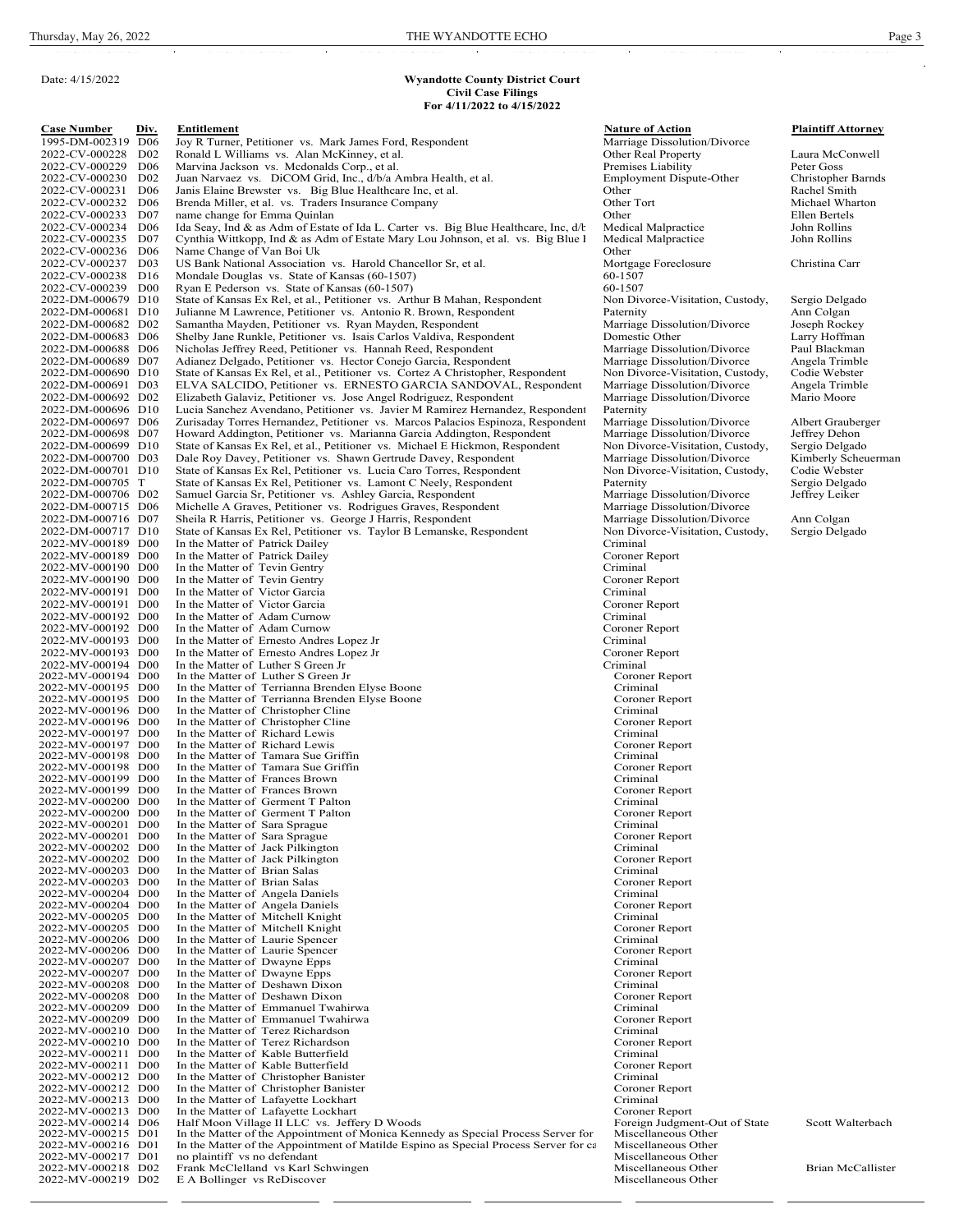# THE FOLLOWING PROCEDURE IS USED IN THE SCHEDULING OF MOTIONS AND CONTEMPTS

# Hearing Officer (Post-Trial) Child Support Motions & Contempts

Agency Motions & Contempts - A-He - Monday - 9:00 AM Agency Motions & Contempts - Hf-Me - Monday - 1:30 PM Agency Motions & Contempts - Mf-Z - Thursday - 9:00 AM Private Attorney Motions & Contempts A-L - Tuesday - 9:00 AM Private Attorney Motions & Contempts M-Z - Tuesday - 1:30 PM

When the motion is filed by an agency, the motion date will be scheduled using the defendant's last name.

When the motion is filed by a private attorney, the motion date will be scheduled using the first letter of the attorney's last name.

# Motions & Contempts set in assigned Divisions

Divisions 11 & 12 First Monday of the Month at 1:30 PM Division 13 - Special Set only Division 3 - Second Friday of the Month at 9:00 AM Division 6 - Second Friday of the Month - DM Cases at 9:00 AM CV Cases at 10:00 AM Division 2 & 7 - Third Friday of the Month at 9:30 AM Division 1 - Fourth Friday of the Month at 9:30 AM

# **Paternity Docket**

Division 10 - First & Third Wednesday at 9:00 AM Motions & Contempts

# **Wyandotte County District Court Civil Settings List**

|                      |                                                                      | Hearings in Division on Thursday, April 28, 2022 11:00:00AM                          |                           |                         |
|----------------------|----------------------------------------------------------------------|--------------------------------------------------------------------------------------|---------------------------|-------------------------|
| <b>Case Number</b>   | <b>Entitlement</b>                                                   |                                                                                      | <b>Plaintiff Attorney</b> | <b>Defense Attorney</b> |
|                      |                                                                      | 2022-DM-000396 William Coty Knight, Petitioner vs. Sherokee Kyana Knight, Respondent |                           |                         |
|                      | Hearing Type: Zoom Hearing                                           | Comment: zoom                                                                        |                           |                         |
|                      |                                                                      |                                                                                      |                           |                         |
|                      |                                                                      | Hearings in Division on Friday, April 29, 2022 11:00:00AM                            |                           |                         |
| <b>Case Number</b>   | <b>Entitlement</b>                                                   |                                                                                      | <b>Plaintiff Attorney</b> | <b>Defense Attorney</b> |
| 2012-CV-001618       | Shawndell Mays vs. State of Kansas (60-1507)                         |                                                                                      | Christy Caddell           |                         |
|                      | Hearing Type: Zoom Status Conference                                 | Comment:                                                                             |                           |                         |
|                      |                                                                      | Hearings in Division D 01 on Tuesday, April 26, 2022 9:00:00AM                       |                           |                         |
| <b>Case Number</b>   | <b>Entitlement</b>                                                   |                                                                                      | <b>Plaintiff Attorney</b> | <b>Defense Attorney</b> |
| 2019-CV-000647       | Celester McKinney vs. State of Kansas (60-1507)                      |                                                                                      | Sarah Swain               | Kayla Roehler           |
|                      | Hearing Type: Trial to Court                                         | Comment:                                                                             |                           |                         |
|                      | 2021-CV-000569 Brian E Betts vs. State of Kansas (60-1507)           |                                                                                      |                           | Kayla Roehler           |
|                      | Hearing Type: Trial to Court                                         | Comment:                                                                             |                           |                         |
|                      |                                                                      | Hearings in Division D 02 on Wednesday, April 27, 2022 9:00:00AM                     |                           |                         |
| <b>Case Number</b>   | <b>Entitlement</b>                                                   |                                                                                      | <b>Plaintiff Attorney</b> | <b>Defense Attorney</b> |
| 2005-CV-001391       | Columbia Credit Services Inc vs. Steven Cadwell                      |                                                                                      | Robert McRorey            |                         |
|                      | Hearing Type: Notice of Hearing                                      | Comment: Plaintiff's Motion for Revival of Judgment                                  |                           |                         |
|                      |                                                                      | Hearings in Division D 03 on Monday, April 25, 2022 1:30:00PM                        |                           |                         |
| <b>Case Number</b>   | <b>Entitlement</b>                                                   |                                                                                      | <b>Plaintiff Attorney</b> | <b>Defense Attorney</b> |
| 2020-CV-000034       |                                                                      | Wilmington Savings Fund Society FSB vs. Bernice Jackson (Deceased), et al.           | Christina Carr            |                         |
|                      | Hearing Type: Zoom Hearing                                           | Comment: summary judgment                                                            |                           |                         |
|                      |                                                                      |                                                                                      |                           |                         |
|                      |                                                                      | Hearings in Division D 03 on Monday, April 25, 2022 2:30:00PM                        |                           |                         |
| <b>Case Number</b>   | <b>Entitlement</b>                                                   |                                                                                      | <b>Plaintiff Attorney</b> | <b>Defense Attorney</b> |
|                      | 2021-DM-001308 Jennifer Na, Petitioner vs. Janelle Riley, Respondent |                                                                                      | Mandee Pingel             | Jeffrey Leiker          |
| Hearing Type: Motion |                                                                      | Comment:                                                                             |                           |                         |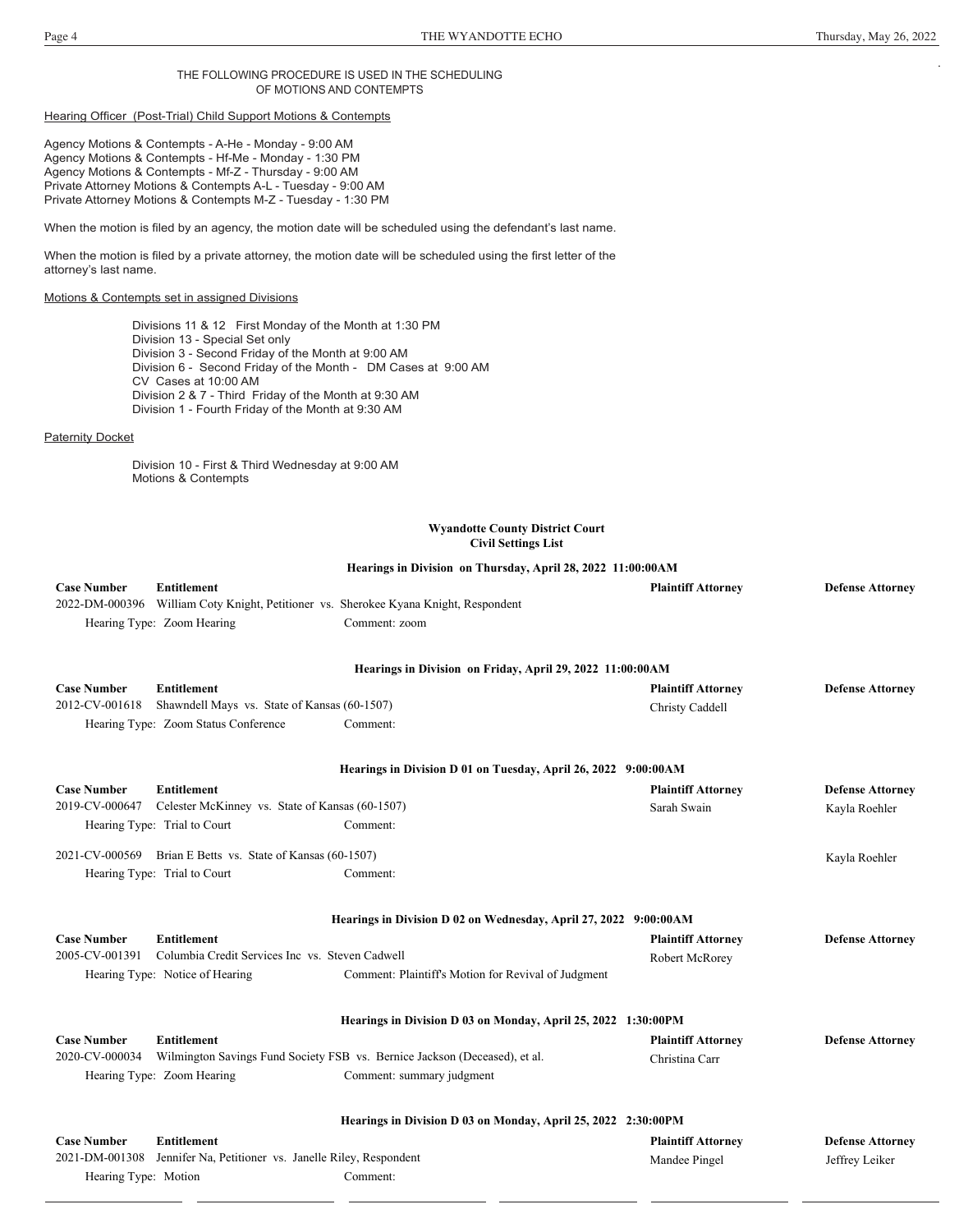|                                      |                                                                                            | Hearings in Division D 03 on Monday, April 25, 2022 3:30:00PM                                          |                                          |                                                |
|--------------------------------------|--------------------------------------------------------------------------------------------|--------------------------------------------------------------------------------------------------------|------------------------------------------|------------------------------------------------|
| <b>Case Number</b><br>2021-CV-000797 | <b>Entitlement</b><br>Kevin Drum vs. Standard Fire Insurance Company                       |                                                                                                        | <b>Plaintiff Attorney</b><br>Ryan Watson | <b>Defense Attorney</b><br>Christina Ingersoll |
| Hearing Type: Motion                 |                                                                                            | Comment: Defendant's Motion to Dismiss                                                                 |                                          |                                                |
|                                      |                                                                                            | Hearings in Division D 03 on Tuesday, April 26, 2022 10:00:00AM                                        |                                          |                                                |
| <b>Case Number</b>                   | <b>Entitlement</b>                                                                         |                                                                                                        | <b>Plaintiff Attorney</b>                | <b>Defense Attorney</b>                        |
|                                      | 2021-DM-002196 Chenika Bray Taylor, Petitioner vs. Kenneth B Taylor, Respondent            |                                                                                                        |                                          |                                                |
| Hearing Type: Hearing                |                                                                                            | Comment: DIVORCE WITH CHILDREN                                                                         |                                          |                                                |
|                                      |                                                                                            | Hearings in Division D 03 on Tuesday, April 26, 2022 11:00:00AM                                        |                                          |                                                |
| <b>Case Number</b>                   | Entitlement                                                                                |                                                                                                        | <b>Plaintiff Attorney</b>                | <b>Defense Attorney</b>                        |
|                                      |                                                                                            | 2021-DM-001265 Rolando Antonio Estrada Ulloa, Petitioner vs. Wendy Kristina Sanchez, Respondent        | Lauren Conard Young                      | Angela Trimble                                 |
| Hearing Type: Hearing                |                                                                                            | <b>Comment: REVIEW</b>                                                                                 |                                          |                                                |
|                                      |                                                                                            | Hearings in Division D 03 on Tuesday, April 26, 2022 11:30:00AM                                        |                                          |                                                |
| <b>Case Number</b>                   | <b>Entitlement</b>                                                                         |                                                                                                        | <b>Plaintiff Attorney</b>                | <b>Defense Attorney</b>                        |
|                                      | 2014-DM-001771 Raymond P Nunez, Petitioner vs. Jennifer B Nunez, Respondent                |                                                                                                        | Jeffrey Dehon                            | Larry Hoffman                                  |
| Hearing Type: Hearing                |                                                                                            | <b>Comment: STATUS</b>                                                                                 |                                          |                                                |
|                                      |                                                                                            | Hearings in Division D 03 on Tuesday, April 26, 2022 1:30:00PM                                         |                                          |                                                |
| <b>Case Number</b>                   | Entitlement                                                                                |                                                                                                        | <b>Plaintiff Attorney</b>                | <b>Defense Attorney</b>                        |
| 2022-DM-000236                       | Tina Marie Noah, Petitioner vs. David Adrian Noah, Respondent                              |                                                                                                        |                                          |                                                |
| Hearing Type: Hearing                |                                                                                            | Comment: DIVORCE                                                                                       |                                          |                                                |
|                                      |                                                                                            | Hearings in Division D 03 on Tuesday, April 26, 2022 2:00:00PM                                         |                                          |                                                |
| <b>Case Number</b>                   | Entitlement                                                                                |                                                                                                        | <b>Plaintiff Attorney</b>                | <b>Defense Attorney</b>                        |
|                                      | 2020-CV-000666 Tammy Wilkison vs. BNSF Railway Company                                     |                                                                                                        | <b>Steven Groves</b>                     | Andrew Reitman                                 |
| Hearing Type: Hearing                |                                                                                            | <b>Comment: CMC BY PHONE</b>                                                                           |                                          |                                                |
|                                      |                                                                                            | Hearings in Division D 03 on Tuesday, April 26, 2022 2:30:00PM                                         |                                          |                                                |
| <b>Case Number</b>                   | <b>Entitlement</b>                                                                         |                                                                                                        | <b>Plaintiff Attorney</b>                | <b>Defense Attorney</b>                        |
| 2021-DM-000310                       |                                                                                            | Cookie Francene Sutton, et al., Petitioner vs. Patrick J Soptic, Respondent                            | Jeffrey Leiker                           | H Walker                                       |
|                                      | Hearing Type: Zoom Hearing                                                                 | Comment: MOTION FOR INJUNCTIVE RELIDF AND ENFORCEMENT OF EX PARTE ORDERS                               |                                          |                                                |
| <b>Case Number</b>                   | <b>Entitlement</b>                                                                         | Hearings in Division D 03 on Tuesday, April 26, 2022 2:30:00PM                                         | <b>Plaintiff Attorney</b>                | <b>Defense Attorney</b>                        |
|                                      |                                                                                            |                                                                                                        |                                          |                                                |
|                                      |                                                                                            | Hearings in Division D 03 on Wednesday, April 27, 2022 10:00:00AM                                      |                                          |                                                |
| <b>Case Number</b>                   | <b>Entitlement</b>                                                                         | 2022-DM-000134 Esmeralda Lupita Martinez Linaldi, Petitioner vs. Humberto Martinez Linaldi, Respondent | <b>Plaintiff Attorney</b>                | <b>Defense Attorney</b>                        |
|                                      | Hearing Type: Zoom Hearing                                                                 | Comment: DIVORCE                                                                                       |                                          |                                                |
|                                      |                                                                                            | Hearings in Division D 03 on Wednesday, April 27, 2022 10:30:00AM                                      |                                          |                                                |
| <b>Case Number</b>                   | <b>Entitlement</b>                                                                         |                                                                                                        | <b>Plaintiff Attorney</b>                | <b>Defense Attorney</b>                        |
|                                      | 2021-DM-002280 Michelle Lana, Petitioner vs. Kristoper Lana, Respondent                    |                                                                                                        |                                          | Christopher Wilson                             |
|                                      | Hearing Type: Zoom Hearing                                                                 | Comment: STATUS                                                                                        |                                          |                                                |
|                                      |                                                                                            | Hearings in Division D 03 on Wednesday, April 27, 2022 11:00:00AM                                      |                                          |                                                |
| <b>Case Number</b>                   | <b>Entitlement</b>                                                                         |                                                                                                        | <b>Plaintiff Attorney</b>                | <b>Defense Attorney</b>                        |
| 2021-DM-000831                       | Maurice Davis Moore, Petitioner vs. Lily Foreman, Respondent<br>Hearing Type: Zoom Hearing | Comment: REVIEW                                                                                        | Susan Ingalls                            | Kansas DCF Child Support Se                    |
|                                      |                                                                                            | Hearings in Division D 03 on Wednesday, April 27, 2022 11:30:00AM                                      |                                          |                                                |
| <b>Case Number</b>                   | <b>Entitlement</b>                                                                         |                                                                                                        | <b>Plaintiff Attorney</b>                | <b>Defense Attorney</b>                        |
| 2012-DM-001353                       |                                                                                            | State of Kansas Ex Rel, etal., Petitioner vs. David R Stuckey III, Respondent                          | Jason Maxwell                            | Erica Williams                                 |
|                                      | Hearing Type: Zoom Hearing                                                                 | Comment: REVIEW                                                                                        |                                          |                                                |
|                                      |                                                                                            |                                                                                                        |                                          |                                                |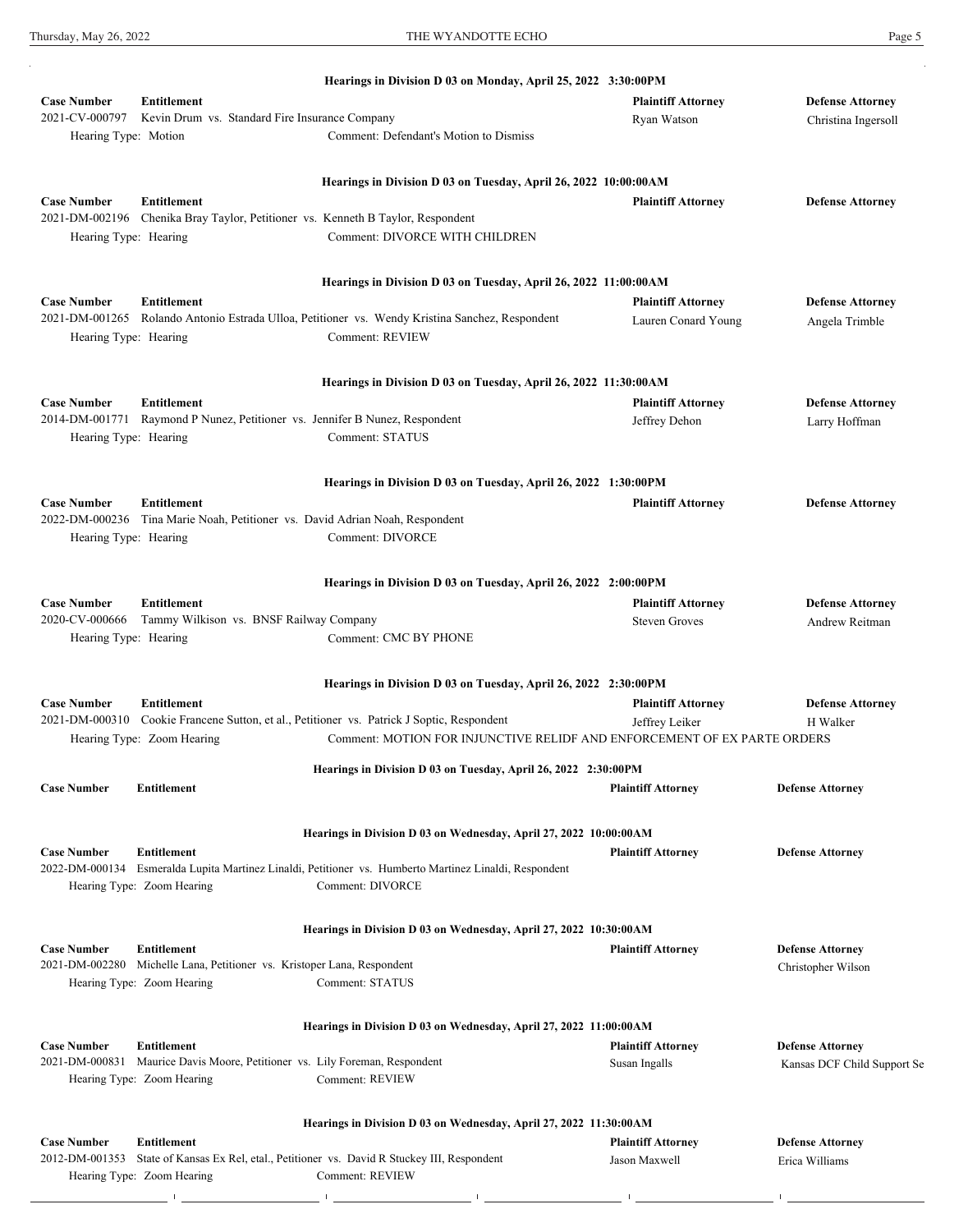Hearing Type: Zoom Hearing

|                                                                                                                                                                  | Hearings in Division D 03 on Wednesday, April 27, 2022 1:30:00PM                                                |                                               |                         |
|------------------------------------------------------------------------------------------------------------------------------------------------------------------|-----------------------------------------------------------------------------------------------------------------|-----------------------------------------------|-------------------------|
| <b>Case Number</b><br><b>Entitlement</b><br>2010-DM-002660<br>Ashley Franklin, Petitioner vs. Christian Franklin, Respondent<br>Hearing Type: Zoom Hearing       | Comment: n Petitioner's Motion to Modify Child Support and Determination of Arrears and                         | <b>Plaintiff Attorney</b><br>Nicholas Stanley | <b>Defense Attorney</b> |
|                                                                                                                                                                  | Petitioner's Order to Appear and Show Cause                                                                     |                                               |                         |
|                                                                                                                                                                  | Hearings in Division D 03 on Wednesday, April 27, 2022 3:30:00PM                                                |                                               |                         |
| <b>Case Number</b><br><b>Entitlement</b><br>2021-CV-000685<br>Brook Anthony Williams vs. Luis Alonzo Martinez<br>Hearing Type: Zoom Hearing                      | Comment: STATUS                                                                                                 | <b>Plaintiff Attorney</b>                     | <b>Defense Attorney</b> |
|                                                                                                                                                                  |                                                                                                                 |                                               |                         |
|                                                                                                                                                                  | Hearings in Division D 03 on Thursday, April 28, 2022 10:00:00AM                                                |                                               |                         |
| <b>Case Number</b><br><b>Entitlement</b><br>2019-DM-001280 Deborah B Malm, Petitioner vs. Jordan Walker Malm, Respondent<br>Hearing Type: Continued by Defendant | Comment: RESPONDENT'S MOTION TO MODIFY PARENTING TIME                                                           | <b>Plaintiff Attorney</b><br>Reginald Davis   | <b>Defense Attorney</b> |
|                                                                                                                                                                  | Hearings in Division D 03 on Thursday, April 28, 2022 1:30:00PM                                                 |                                               |                         |
| <b>Case Number</b><br><b>Entitlement</b>                                                                                                                         |                                                                                                                 | <b>Plaintiff Attorney</b>                     | <b>Defense Attorney</b> |
| 2013-DM-000803 Mark Anthony Stites, Petitioner vs. Heidi Dawn Stites, Respondent<br>Hearing Type: Zoom Hearing                                                   | <b>Comment: REVIEW</b>                                                                                          | Shane Lillich                                 | Jennifer Devorak        |
|                                                                                                                                                                  | Hearings in Division D 03 on Thursday, April 28, 2022 2:00:00PM                                                 |                                               |                         |
| <b>Case Number</b><br><b>Entitlement</b>                                                                                                                         |                                                                                                                 | <b>Plaintiff Attorney</b>                     | <b>Defense Attorney</b> |
| 2022-CV-000068<br>IN THE MATTER OF MINOR NAME CHANGE                                                                                                             |                                                                                                                 |                                               |                         |
| Hearing Type: Hearing                                                                                                                                            | <b>Comment: MINOR NAME CHANGE</b>                                                                               |                                               |                         |
|                                                                                                                                                                  | Hearings in Division D 03 on Thursday, April 28, 2022 2:30:00PM                                                 |                                               |                         |
| <b>Case Number</b><br><b>Entitlement</b>                                                                                                                         |                                                                                                                 | <b>Plaintiff Attorney</b>                     | <b>Defense Attorney</b> |
| 2022-CV-000067<br>IN THE MATTER OF MINOR NAME CHANGE.                                                                                                            |                                                                                                                 |                                               |                         |
| Hearing Type: Hearing                                                                                                                                            | Comment: MINOR NAME CHANGE                                                                                      |                                               |                         |
|                                                                                                                                                                  | Hearings in Division D 03 on Thursday, April 28, 2022 3:00:00PM                                                 |                                               |                         |
| <b>Case Number</b><br><b>Entitlement</b>                                                                                                                         |                                                                                                                 | <b>Plaintiff Attorney</b>                     | <b>Defense Attorney</b> |
| 2019-CV-000874<br>Douglas Heronemus vs. GEICO Indemnity Company                                                                                                  |                                                                                                                 | Irving Jacobs                                 | Julia Holt              |
| Hearing Type: Hearing                                                                                                                                            | Comment: CASE MANAGEMENT CONFERENCE BY PHONE                                                                    |                                               |                         |
|                                                                                                                                                                  | Hearings in Division D 06 on Wednesday, April 27, 2022 11:00:00AM                                               |                                               |                         |
| <b>Case Number</b><br><b>Entitlement</b>                                                                                                                         |                                                                                                                 | <b>Plaintiff Attorney</b>                     | <b>Defense Attorney</b> |
| 2021-DM-001634 Jacquelene D DeLeon, Petitioner vs. Miguel DeLeon, Respondent<br>Hearing Type: Hearing                                                            | Comment: Decision                                                                                               | Reginald Davis                                | Graydon Price           |
|                                                                                                                                                                  | Hearings in Division D 06 on Wednesday, April 27, 2022 1:30:00PM                                                |                                               |                         |
| <b>Case Number</b><br><b>Entitlement</b>                                                                                                                         |                                                                                                                 | <b>Plaintiff Attorney</b>                     | <b>Defense Attorney</b> |
| 2022-DM-000096 Marcus Hernandez, Petitioner vs. Claudia Linares, Respondent                                                                                      |                                                                                                                 |                                               |                         |
| Hearing Type: Continued by Agreement                                                                                                                             | Comment:                                                                                                        |                                               |                         |
|                                                                                                                                                                  | Hearings in Division D 06 on Thursday, April 28, 2022 1:30:00PM                                                 |                                               |                         |
| <b>Case Number</b><br><b>Entitlement</b>                                                                                                                         |                                                                                                                 | <b>Plaintiff Attorney</b>                     | <b>Defense Attorney</b> |
| 2020-DM-001382 Merrill Atwater, Petitioner vs. Shonda Renea Atwater, Respondent                                                                                  |                                                                                                                 | Laura Smith                                   | Ashley Franden          |
| Hearing Type: Trial to Court                                                                                                                                     | Comment:                                                                                                        |                                               |                         |
|                                                                                                                                                                  | Hearings in Division D 06 on Friday, April 29, 2022 9:00:00AM                                                   |                                               |                         |
| <b>Case Number</b><br><b>Entitlement</b>                                                                                                                         |                                                                                                                 | <b>Plaintiff Attorney</b>                     | <b>Defense Attorney</b> |
| 2021-DM-001481 Ramica Westbrook, Petitioner vs. Johnathan Westbrook, Respondent                                                                                  |                                                                                                                 | Angela Trimble                                | Aline Pryor             |
| Hearing Type: Motion                                                                                                                                             | Comment: Motion for Orders Increasing Husband's Parenting Time and For Orders Regarding income Tax Return Issue |                                               |                         |

**Case Number Entitlement Plaintiff Attorney Defense Attorney**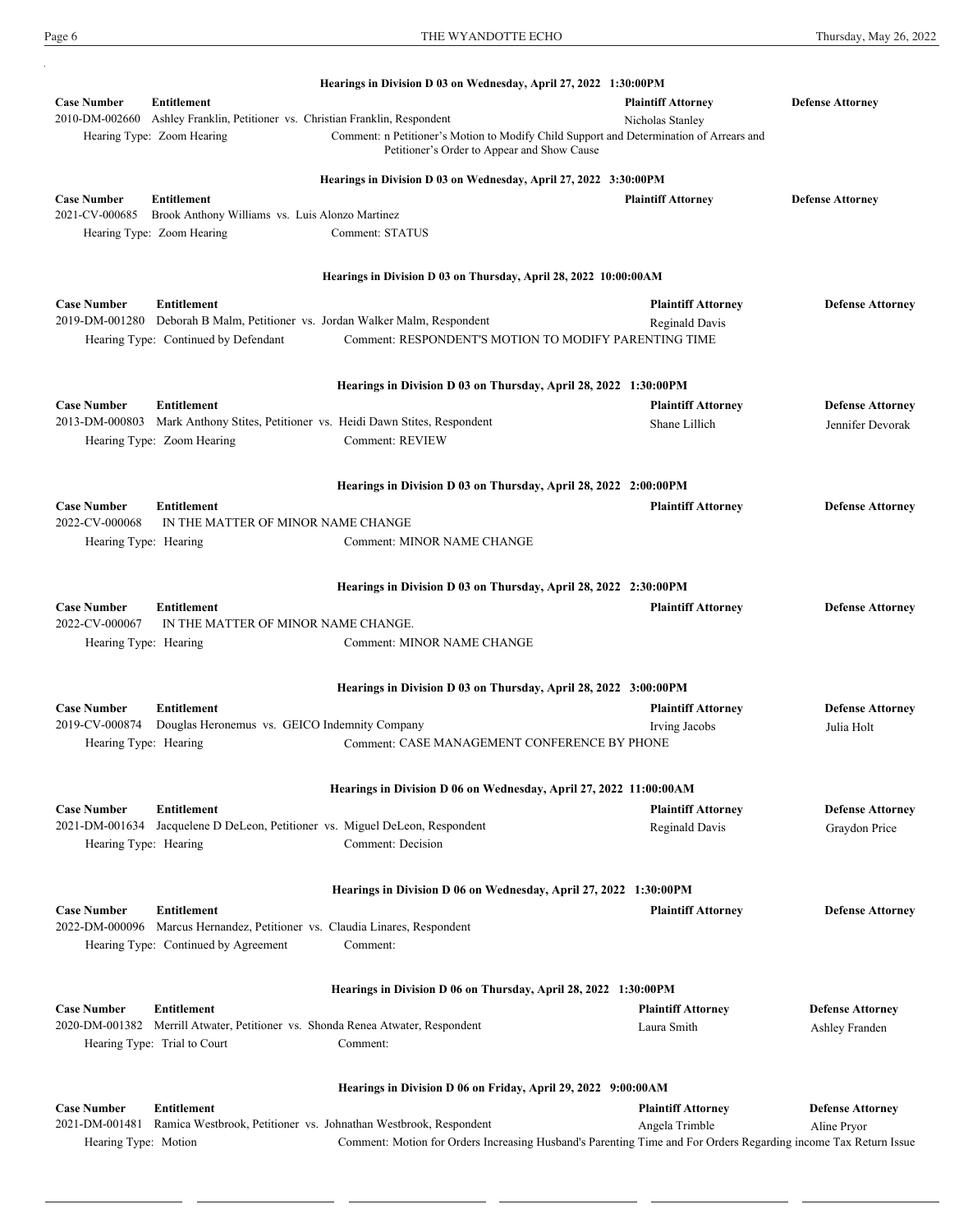2020-DM-000939 Jalisa White, Petitioner vs. Cayden White, Respondent

Thursday, May 26, 2022 **THE WYANDOTTE ECHO** Page 7

|                       |                                                                                               | Hearings in Division D 06 on Friday, April 29, 2022 1:30:00PM                                                                                       |                           |                         |
|-----------------------|-----------------------------------------------------------------------------------------------|-----------------------------------------------------------------------------------------------------------------------------------------------------|---------------------------|-------------------------|
| <b>Case Number</b>    | <b>Entitlement</b>                                                                            |                                                                                                                                                     | <b>Plaintiff Attorney</b> | <b>Defense Attorney</b> |
|                       | 2020-DM-001996 Michael Jeffery, Petitioner vs. Christina Jackson, Respondent                  |                                                                                                                                                     | Jeffrey Leiker            | Patrick White           |
| Hearing Type: Hearing |                                                                                               | Comment: Status by Phone                                                                                                                            |                           |                         |
|                       |                                                                                               |                                                                                                                                                     |                           |                         |
|                       |                                                                                               | Hearings in Division D 06 on Friday, April 29, 2022 2:00:00PM                                                                                       |                           |                         |
| <b>Case Number</b>    | <b>Entitlement</b>                                                                            |                                                                                                                                                     | <b>Plaintiff Attorney</b> | <b>Defense Attorney</b> |
| 2020-CV-000534        | Rhonda Mason vs. Golden Oaks Healthcare Inc, et al.                                           |                                                                                                                                                     | Michael Rader             | Rachael Longhofer       |
| Hearing Type: Hearing |                                                                                               | Comment: Settlement                                                                                                                                 |                           |                         |
|                       |                                                                                               | Hearings in Division D 06 on Friday, April 29, 2022 3:30:00PM                                                                                       |                           |                         |
| <b>Case Number</b>    | <b>Entitlement</b>                                                                            |                                                                                                                                                     | <b>Plaintiff Attorney</b> | <b>Defense Attorney</b> |
|                       | 2020-DM-002231 Deborah Polys, Petitioner vs. Robert Polys, Respondent                         |                                                                                                                                                     | Jeffrey Leiker            |                         |
| Hearing Type: Hearing |                                                                                               | Comment: Status by phone                                                                                                                            |                           | Nicholas Stanley        |
|                       |                                                                                               |                                                                                                                                                     |                           |                         |
|                       |                                                                                               | Hearings in Division D 07 on Monday, April 25, 2022 9:00:00AM                                                                                       |                           |                         |
| <b>Case Number</b>    | <b>Entitlement</b>                                                                            |                                                                                                                                                     | <b>Plaintiff Attorney</b> | <b>Defense Attorney</b> |
|                       | 2022-DM-000465 Jimmie Brockman, Petitioner vs. Lisa M Brockman, Respondent                    |                                                                                                                                                     |                           |                         |
|                       | Hearing Type: Zoom Hearing                                                                    | Comment: Pro Se Divorce                                                                                                                             |                           |                         |
|                       |                                                                                               |                                                                                                                                                     |                           |                         |
|                       |                                                                                               | Hearings in Division D 07 on Monday, April 25, 2022 10:00:00AM                                                                                      |                           |                         |
| <b>Case Number</b>    | <b>Entitlement</b>                                                                            |                                                                                                                                                     | <b>Plaintiff Attorney</b> | <b>Defense Attorney</b> |
| 2013-DM-002207        |                                                                                               | State of Kansas Ex Rel, etal., Petitioner vs. Charles N Collins, Respondent                                                                         | Codie Webster             | Clifford Wiley          |
| Hearing Type: Motion  |                                                                                               | Comment: respondent's motion for parenting time                                                                                                     |                           |                         |
|                       |                                                                                               | Hearings in Division D 07 on Monday, April 25, 2022 10:00:00AM                                                                                      |                           |                         |
| <b>Case Number</b>    | <b>Entitlement</b>                                                                            |                                                                                                                                                     | <b>Plaintiff Attorney</b> | <b>Defense Attorney</b> |
|                       |                                                                                               | Hearings in Division D 07 on Monday, April 25, 2022 11:30:00AM                                                                                      |                           |                         |
| <b>Case Number</b>    | <b>Entitlement</b>                                                                            |                                                                                                                                                     | <b>Plaintiff Attorney</b> | <b>Defense Attorney</b> |
| 2015-CV-000173        | Kevin W Pulliam vs. T Mack LLC, et al.                                                        |                                                                                                                                                     | Reginald Davis            | J Peters                |
|                       | Hearing Type: Zoom Hearing                                                                    | Comment: REVIEW                                                                                                                                     |                           |                         |
|                       |                                                                                               |                                                                                                                                                     |                           |                         |
|                       |                                                                                               | Hearings in Division D 07 on Monday, April 25, 2022 1:00:00PM                                                                                       |                           |                         |
| <b>Case Number</b>    | <b>Entitlement</b>                                                                            |                                                                                                                                                     | <b>Plaintiff Attorney</b> | <b>Defense Attorney</b> |
| 2012-DM-000658        | Christopher Conklin, Petitioner vs. Ashley Purinton, Respondent<br>Hearing Type: Zoom Hearing | Comment:                                                                                                                                            | Elizabeth Mellor          | Chadler Colgan          |
|                       |                                                                                               |                                                                                                                                                     |                           |                         |
|                       |                                                                                               | Hearings in Division D 07 on Tuesday, April 26, 2022 9:00:00AM                                                                                      |                           |                         |
| <b>Case Number</b>    | <b>Entitlement</b>                                                                            |                                                                                                                                                     | <b>Plaintiff Attorney</b> | <b>Defense Attorney</b> |
| 2019-DM-001980        | Georgina Garcia Oropeza, Petitioner vs. Jose Luis Sotelo, Respondent                          |                                                                                                                                                     | Jean Uvodich              | Amy Elliott             |
|                       | Hearing Type: Zoom Motion                                                                     | Comment: Zoom Hearing for Respondent's Motion for Termination of Spousal Maintenance or in the alternative for modficatio<br>of spousal maintenance |                           |                         |
|                       | 2019-DM-001980 Georgina Garcia Oropeza, Petitioner vs. Jose Luis Sotelo, Respondent           |                                                                                                                                                     | Jean Uvodich              | Amy Elliott             |
| Hearing Type: Motion  |                                                                                               | <b>Comment: MOTION FOR CONTINUANCE</b>                                                                                                              |                           |                         |
|                       |                                                                                               |                                                                                                                                                     |                           |                         |
|                       |                                                                                               | Hearings in Division D 07 on Tuesday, April 26, 2022 11:00:00AM                                                                                     |                           |                         |
| <b>Case Number</b>    | <b>Entitlement</b>                                                                            |                                                                                                                                                     | <b>Plaintiff Attorney</b> | <b>Defense Attorney</b> |
| 2021-CV-000741        | Freedom Mortgage Corporation vs. Cleburne L Webb Jr, et al.                                   |                                                                                                                                                     | Christina Carr            |                         |
|                       | Hearing Type: Zoom Motion                                                                     | Comment: MOTION TO INTERVENE AND TO EXTINGUISH REDEMPTION RIGHTS                                                                                    |                           |                         |
|                       |                                                                                               |                                                                                                                                                     |                           |                         |
| <b>Case Number</b>    | <b>Entitlement</b>                                                                            | Hearings in Division D 07 on Tuesday, April 26, 2022 1:00:00PM                                                                                      | <b>Plaintiff Attorney</b> | <b>Defense Attorney</b> |
|                       | 2021-DM-001679 Elizabeth Stack, Petitioner vs. Matthew Stack, Respondent                      |                                                                                                                                                     | <b>Brian Jenkins</b>      | <b>Stanley McAfee</b>   |
|                       | Hearing Type: Zoom Hearing                                                                    | Comment: Status Hearing                                                                                                                             |                           |                         |

Ronald Rundberg Pro Se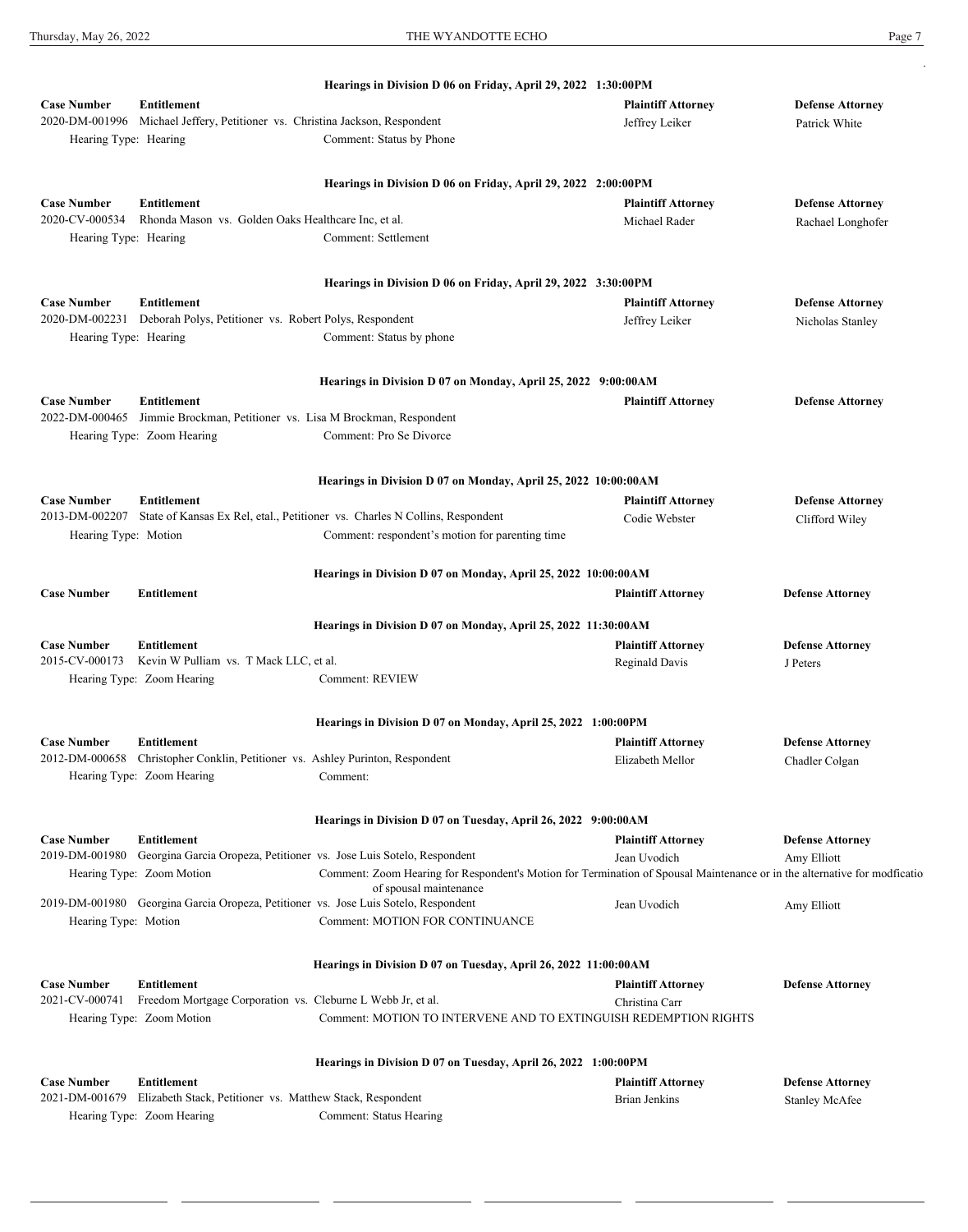Hearing Type: Zoom Hearing

| <b>Case Number</b><br><b>Entitlement</b><br><b>Plaintiff Attorney</b><br><b>Defense Attorney</b><br>Jalisa White, Petitioner vs. Cayden White, Respondent<br>2020-DM-000939<br>Ronald Rundberg<br>Pro Se<br>Hearing Type: Zoom Hearing<br>Comment: review from 3/29 hearing<br>Hearings in Division D 07 on Tuesday, April 26, 2022 3:00:00PM<br><b>Case Number</b><br><b>Entitlement</b><br><b>Plaintiff Attorney</b><br><b>Defense Attorney</b><br>Hearings in Division D 07 on Wednesday, April 27, 2022 9:30:00AM<br><b>Entitlement</b><br><b>Case Number</b><br><b>Plaintiff Attorney</b><br><b>Defense Attorney</b><br>2020-DM-000192 Eric B Mitchell, Petitioner vs. Chanel Irvin, Respondent<br>Judith Hedrick<br>Alexandra English<br>Comment: REVIEW<br>Hearing Type: Zoom Hearing<br>Hearings in Division D 07 on Wednesday, April 27, 2022 10:00:00AM<br><b>Case Number</b><br><b>Entitlement</b><br><b>Plaintiff Attorney</b><br><b>Defense Attorney</b><br>2021-MV-000371<br>BizFunds LLC vs. Joseph E Tucker<br>Chris Troppito<br>Hearing Type: Zoom Hearing<br>Comment: Aid & execution<br>Hearings in Division D 07 on Wednesday, April 27, 2022 1:00:00PM<br><b>Case Number</b><br><b>Entitlement</b><br><b>Plaintiff Attorney</b><br><b>Defense Attorney</b><br>2021-DM-000713 Lindsey Weber, Petitioner vs. Emily Kathryn Morgan Weber, Respondent<br>Cline Boone<br>Michael Nichols<br>Comment: Status<br>Hearing Type: Zoom Hearing<br>Hearings in Division D 07 on Wednesday, April 27, 2022 2:30:00PM<br><b>Entitlement</b><br><b>Case Number</b><br><b>Plaintiff Attorney</b><br><b>Defense Attorney</b><br>2020-CV-000199<br>Caliber Home Loans, Inc. vs. Michael Jay Gaddis, et al.<br>Sara Pelikan<br>Hearing Type: Zoom Hearing<br>Comment: MSJ Hearing.<br>Hearings in Division D 07 on Thursday, April 28, 2022 9:00:00AM<br><b>Case Number</b><br><b>Entitlement</b><br><b>Plaintiff Attorney</b><br><b>Defense Attorney</b><br>2022-DM-000201 Hector Miguel Ceron Reyes, Petitioner vs. Irma Aguilar Parra, Respondent<br>Sylvia Lebaron-Ramos<br>Hearing Type: Zoom Hearing<br>Comment: Final Divorce<br>Hearings in Division D 07 on Thursday, April 28, 2022 10:00:00AM<br><b>Entitlement</b><br><b>Case Number</b><br><b>Plaintiff Attorney</b><br><b>Defense Attorney</b><br>2021-DM-000790 Taylor Mae Phiakeo, Petitioner vs. Jamie Phiakeo, Respondent<br>Comment: Review Refinance of vehichle<br>Hearing Type: Zoom Hearing<br>Hearings in Division D 07 on Thursday, April 28, 2022 1:30:00PM<br><b>Case Number</b><br>Entitlement<br><b>Plaintiff Attorney</b><br><b>Defense Attorney</b><br>2018-DM-001074 Milan Hajdukovich, Petitioner vs. Carrie Hajdukovich, Respondent<br>Dwight Alexander<br>Ryan Shernaman<br><b>Comment: REVIEW</b><br>Hearing Type: Zoom Hearing<br>Hearings in Division D 07 on Thursday, April 28, 2022 2:00:00PM |
|-------------------------------------------------------------------------------------------------------------------------------------------------------------------------------------------------------------------------------------------------------------------------------------------------------------------------------------------------------------------------------------------------------------------------------------------------------------------------------------------------------------------------------------------------------------------------------------------------------------------------------------------------------------------------------------------------------------------------------------------------------------------------------------------------------------------------------------------------------------------------------------------------------------------------------------------------------------------------------------------------------------------------------------------------------------------------------------------------------------------------------------------------------------------------------------------------------------------------------------------------------------------------------------------------------------------------------------------------------------------------------------------------------------------------------------------------------------------------------------------------------------------------------------------------------------------------------------------------------------------------------------------------------------------------------------------------------------------------------------------------------------------------------------------------------------------------------------------------------------------------------------------------------------------------------------------------------------------------------------------------------------------------------------------------------------------------------------------------------------------------------------------------------------------------------------------------------------------------------------------------------------------------------------------------------------------------------------------------------------------------------------------------------------------------------------------------------------------------------------------------------------------------------------------------------------------------------------------------------------------------------------------------------------------------------------------------------------------------------------------------------------------------------------------------------------------------------------------------------------------------------------------|
|                                                                                                                                                                                                                                                                                                                                                                                                                                                                                                                                                                                                                                                                                                                                                                                                                                                                                                                                                                                                                                                                                                                                                                                                                                                                                                                                                                                                                                                                                                                                                                                                                                                                                                                                                                                                                                                                                                                                                                                                                                                                                                                                                                                                                                                                                                                                                                                                                                                                                                                                                                                                                                                                                                                                                                                                                                                                                           |
|                                                                                                                                                                                                                                                                                                                                                                                                                                                                                                                                                                                                                                                                                                                                                                                                                                                                                                                                                                                                                                                                                                                                                                                                                                                                                                                                                                                                                                                                                                                                                                                                                                                                                                                                                                                                                                                                                                                                                                                                                                                                                                                                                                                                                                                                                                                                                                                                                                                                                                                                                                                                                                                                                                                                                                                                                                                                                           |
|                                                                                                                                                                                                                                                                                                                                                                                                                                                                                                                                                                                                                                                                                                                                                                                                                                                                                                                                                                                                                                                                                                                                                                                                                                                                                                                                                                                                                                                                                                                                                                                                                                                                                                                                                                                                                                                                                                                                                                                                                                                                                                                                                                                                                                                                                                                                                                                                                                                                                                                                                                                                                                                                                                                                                                                                                                                                                           |
|                                                                                                                                                                                                                                                                                                                                                                                                                                                                                                                                                                                                                                                                                                                                                                                                                                                                                                                                                                                                                                                                                                                                                                                                                                                                                                                                                                                                                                                                                                                                                                                                                                                                                                                                                                                                                                                                                                                                                                                                                                                                                                                                                                                                                                                                                                                                                                                                                                                                                                                                                                                                                                                                                                                                                                                                                                                                                           |
|                                                                                                                                                                                                                                                                                                                                                                                                                                                                                                                                                                                                                                                                                                                                                                                                                                                                                                                                                                                                                                                                                                                                                                                                                                                                                                                                                                                                                                                                                                                                                                                                                                                                                                                                                                                                                                                                                                                                                                                                                                                                                                                                                                                                                                                                                                                                                                                                                                                                                                                                                                                                                                                                                                                                                                                                                                                                                           |
|                                                                                                                                                                                                                                                                                                                                                                                                                                                                                                                                                                                                                                                                                                                                                                                                                                                                                                                                                                                                                                                                                                                                                                                                                                                                                                                                                                                                                                                                                                                                                                                                                                                                                                                                                                                                                                                                                                                                                                                                                                                                                                                                                                                                                                                                                                                                                                                                                                                                                                                                                                                                                                                                                                                                                                                                                                                                                           |
|                                                                                                                                                                                                                                                                                                                                                                                                                                                                                                                                                                                                                                                                                                                                                                                                                                                                                                                                                                                                                                                                                                                                                                                                                                                                                                                                                                                                                                                                                                                                                                                                                                                                                                                                                                                                                                                                                                                                                                                                                                                                                                                                                                                                                                                                                                                                                                                                                                                                                                                                                                                                                                                                                                                                                                                                                                                                                           |
|                                                                                                                                                                                                                                                                                                                                                                                                                                                                                                                                                                                                                                                                                                                                                                                                                                                                                                                                                                                                                                                                                                                                                                                                                                                                                                                                                                                                                                                                                                                                                                                                                                                                                                                                                                                                                                                                                                                                                                                                                                                                                                                                                                                                                                                                                                                                                                                                                                                                                                                                                                                                                                                                                                                                                                                                                                                                                           |
|                                                                                                                                                                                                                                                                                                                                                                                                                                                                                                                                                                                                                                                                                                                                                                                                                                                                                                                                                                                                                                                                                                                                                                                                                                                                                                                                                                                                                                                                                                                                                                                                                                                                                                                                                                                                                                                                                                                                                                                                                                                                                                                                                                                                                                                                                                                                                                                                                                                                                                                                                                                                                                                                                                                                                                                                                                                                                           |
|                                                                                                                                                                                                                                                                                                                                                                                                                                                                                                                                                                                                                                                                                                                                                                                                                                                                                                                                                                                                                                                                                                                                                                                                                                                                                                                                                                                                                                                                                                                                                                                                                                                                                                                                                                                                                                                                                                                                                                                                                                                                                                                                                                                                                                                                                                                                                                                                                                                                                                                                                                                                                                                                                                                                                                                                                                                                                           |
|                                                                                                                                                                                                                                                                                                                                                                                                                                                                                                                                                                                                                                                                                                                                                                                                                                                                                                                                                                                                                                                                                                                                                                                                                                                                                                                                                                                                                                                                                                                                                                                                                                                                                                                                                                                                                                                                                                                                                                                                                                                                                                                                                                                                                                                                                                                                                                                                                                                                                                                                                                                                                                                                                                                                                                                                                                                                                           |
|                                                                                                                                                                                                                                                                                                                                                                                                                                                                                                                                                                                                                                                                                                                                                                                                                                                                                                                                                                                                                                                                                                                                                                                                                                                                                                                                                                                                                                                                                                                                                                                                                                                                                                                                                                                                                                                                                                                                                                                                                                                                                                                                                                                                                                                                                                                                                                                                                                                                                                                                                                                                                                                                                                                                                                                                                                                                                           |
|                                                                                                                                                                                                                                                                                                                                                                                                                                                                                                                                                                                                                                                                                                                                                                                                                                                                                                                                                                                                                                                                                                                                                                                                                                                                                                                                                                                                                                                                                                                                                                                                                                                                                                                                                                                                                                                                                                                                                                                                                                                                                                                                                                                                                                                                                                                                                                                                                                                                                                                                                                                                                                                                                                                                                                                                                                                                                           |
|                                                                                                                                                                                                                                                                                                                                                                                                                                                                                                                                                                                                                                                                                                                                                                                                                                                                                                                                                                                                                                                                                                                                                                                                                                                                                                                                                                                                                                                                                                                                                                                                                                                                                                                                                                                                                                                                                                                                                                                                                                                                                                                                                                                                                                                                                                                                                                                                                                                                                                                                                                                                                                                                                                                                                                                                                                                                                           |
|                                                                                                                                                                                                                                                                                                                                                                                                                                                                                                                                                                                                                                                                                                                                                                                                                                                                                                                                                                                                                                                                                                                                                                                                                                                                                                                                                                                                                                                                                                                                                                                                                                                                                                                                                                                                                                                                                                                                                                                                                                                                                                                                                                                                                                                                                                                                                                                                                                                                                                                                                                                                                                                                                                                                                                                                                                                                                           |
|                                                                                                                                                                                                                                                                                                                                                                                                                                                                                                                                                                                                                                                                                                                                                                                                                                                                                                                                                                                                                                                                                                                                                                                                                                                                                                                                                                                                                                                                                                                                                                                                                                                                                                                                                                                                                                                                                                                                                                                                                                                                                                                                                                                                                                                                                                                                                                                                                                                                                                                                                                                                                                                                                                                                                                                                                                                                                           |
|                                                                                                                                                                                                                                                                                                                                                                                                                                                                                                                                                                                                                                                                                                                                                                                                                                                                                                                                                                                                                                                                                                                                                                                                                                                                                                                                                                                                                                                                                                                                                                                                                                                                                                                                                                                                                                                                                                                                                                                                                                                                                                                                                                                                                                                                                                                                                                                                                                                                                                                                                                                                                                                                                                                                                                                                                                                                                           |
|                                                                                                                                                                                                                                                                                                                                                                                                                                                                                                                                                                                                                                                                                                                                                                                                                                                                                                                                                                                                                                                                                                                                                                                                                                                                                                                                                                                                                                                                                                                                                                                                                                                                                                                                                                                                                                                                                                                                                                                                                                                                                                                                                                                                                                                                                                                                                                                                                                                                                                                                                                                                                                                                                                                                                                                                                                                                                           |
|                                                                                                                                                                                                                                                                                                                                                                                                                                                                                                                                                                                                                                                                                                                                                                                                                                                                                                                                                                                                                                                                                                                                                                                                                                                                                                                                                                                                                                                                                                                                                                                                                                                                                                                                                                                                                                                                                                                                                                                                                                                                                                                                                                                                                                                                                                                                                                                                                                                                                                                                                                                                                                                                                                                                                                                                                                                                                           |
|                                                                                                                                                                                                                                                                                                                                                                                                                                                                                                                                                                                                                                                                                                                                                                                                                                                                                                                                                                                                                                                                                                                                                                                                                                                                                                                                                                                                                                                                                                                                                                                                                                                                                                                                                                                                                                                                                                                                                                                                                                                                                                                                                                                                                                                                                                                                                                                                                                                                                                                                                                                                                                                                                                                                                                                                                                                                                           |
|                                                                                                                                                                                                                                                                                                                                                                                                                                                                                                                                                                                                                                                                                                                                                                                                                                                                                                                                                                                                                                                                                                                                                                                                                                                                                                                                                                                                                                                                                                                                                                                                                                                                                                                                                                                                                                                                                                                                                                                                                                                                                                                                                                                                                                                                                                                                                                                                                                                                                                                                                                                                                                                                                                                                                                                                                                                                                           |
|                                                                                                                                                                                                                                                                                                                                                                                                                                                                                                                                                                                                                                                                                                                                                                                                                                                                                                                                                                                                                                                                                                                                                                                                                                                                                                                                                                                                                                                                                                                                                                                                                                                                                                                                                                                                                                                                                                                                                                                                                                                                                                                                                                                                                                                                                                                                                                                                                                                                                                                                                                                                                                                                                                                                                                                                                                                                                           |
|                                                                                                                                                                                                                                                                                                                                                                                                                                                                                                                                                                                                                                                                                                                                                                                                                                                                                                                                                                                                                                                                                                                                                                                                                                                                                                                                                                                                                                                                                                                                                                                                                                                                                                                                                                                                                                                                                                                                                                                                                                                                                                                                                                                                                                                                                                                                                                                                                                                                                                                                                                                                                                                                                                                                                                                                                                                                                           |
|                                                                                                                                                                                                                                                                                                                                                                                                                                                                                                                                                                                                                                                                                                                                                                                                                                                                                                                                                                                                                                                                                                                                                                                                                                                                                                                                                                                                                                                                                                                                                                                                                                                                                                                                                                                                                                                                                                                                                                                                                                                                                                                                                                                                                                                                                                                                                                                                                                                                                                                                                                                                                                                                                                                                                                                                                                                                                           |
|                                                                                                                                                                                                                                                                                                                                                                                                                                                                                                                                                                                                                                                                                                                                                                                                                                                                                                                                                                                                                                                                                                                                                                                                                                                                                                                                                                                                                                                                                                                                                                                                                                                                                                                                                                                                                                                                                                                                                                                                                                                                                                                                                                                                                                                                                                                                                                                                                                                                                                                                                                                                                                                                                                                                                                                                                                                                                           |
|                                                                                                                                                                                                                                                                                                                                                                                                                                                                                                                                                                                                                                                                                                                                                                                                                                                                                                                                                                                                                                                                                                                                                                                                                                                                                                                                                                                                                                                                                                                                                                                                                                                                                                                                                                                                                                                                                                                                                                                                                                                                                                                                                                                                                                                                                                                                                                                                                                                                                                                                                                                                                                                                                                                                                                                                                                                                                           |
|                                                                                                                                                                                                                                                                                                                                                                                                                                                                                                                                                                                                                                                                                                                                                                                                                                                                                                                                                                                                                                                                                                                                                                                                                                                                                                                                                                                                                                                                                                                                                                                                                                                                                                                                                                                                                                                                                                                                                                                                                                                                                                                                                                                                                                                                                                                                                                                                                                                                                                                                                                                                                                                                                                                                                                                                                                                                                           |
|                                                                                                                                                                                                                                                                                                                                                                                                                                                                                                                                                                                                                                                                                                                                                                                                                                                                                                                                                                                                                                                                                                                                                                                                                                                                                                                                                                                                                                                                                                                                                                                                                                                                                                                                                                                                                                                                                                                                                                                                                                                                                                                                                                                                                                                                                                                                                                                                                                                                                                                                                                                                                                                                                                                                                                                                                                                                                           |
|                                                                                                                                                                                                                                                                                                                                                                                                                                                                                                                                                                                                                                                                                                                                                                                                                                                                                                                                                                                                                                                                                                                                                                                                                                                                                                                                                                                                                                                                                                                                                                                                                                                                                                                                                                                                                                                                                                                                                                                                                                                                                                                                                                                                                                                                                                                                                                                                                                                                                                                                                                                                                                                                                                                                                                                                                                                                                           |
|                                                                                                                                                                                                                                                                                                                                                                                                                                                                                                                                                                                                                                                                                                                                                                                                                                                                                                                                                                                                                                                                                                                                                                                                                                                                                                                                                                                                                                                                                                                                                                                                                                                                                                                                                                                                                                                                                                                                                                                                                                                                                                                                                                                                                                                                                                                                                                                                                                                                                                                                                                                                                                                                                                                                                                                                                                                                                           |
|                                                                                                                                                                                                                                                                                                                                                                                                                                                                                                                                                                                                                                                                                                                                                                                                                                                                                                                                                                                                                                                                                                                                                                                                                                                                                                                                                                                                                                                                                                                                                                                                                                                                                                                                                                                                                                                                                                                                                                                                                                                                                                                                                                                                                                                                                                                                                                                                                                                                                                                                                                                                                                                                                                                                                                                                                                                                                           |
|                                                                                                                                                                                                                                                                                                                                                                                                                                                                                                                                                                                                                                                                                                                                                                                                                                                                                                                                                                                                                                                                                                                                                                                                                                                                                                                                                                                                                                                                                                                                                                                                                                                                                                                                                                                                                                                                                                                                                                                                                                                                                                                                                                                                                                                                                                                                                                                                                                                                                                                                                                                                                                                                                                                                                                                                                                                                                           |
|                                                                                                                                                                                                                                                                                                                                                                                                                                                                                                                                                                                                                                                                                                                                                                                                                                                                                                                                                                                                                                                                                                                                                                                                                                                                                                                                                                                                                                                                                                                                                                                                                                                                                                                                                                                                                                                                                                                                                                                                                                                                                                                                                                                                                                                                                                                                                                                                                                                                                                                                                                                                                                                                                                                                                                                                                                                                                           |
|                                                                                                                                                                                                                                                                                                                                                                                                                                                                                                                                                                                                                                                                                                                                                                                                                                                                                                                                                                                                                                                                                                                                                                                                                                                                                                                                                                                                                                                                                                                                                                                                                                                                                                                                                                                                                                                                                                                                                                                                                                                                                                                                                                                                                                                                                                                                                                                                                                                                                                                                                                                                                                                                                                                                                                                                                                                                                           |
|                                                                                                                                                                                                                                                                                                                                                                                                                                                                                                                                                                                                                                                                                                                                                                                                                                                                                                                                                                                                                                                                                                                                                                                                                                                                                                                                                                                                                                                                                                                                                                                                                                                                                                                                                                                                                                                                                                                                                                                                                                                                                                                                                                                                                                                                                                                                                                                                                                                                                                                                                                                                                                                                                                                                                                                                                                                                                           |
|                                                                                                                                                                                                                                                                                                                                                                                                                                                                                                                                                                                                                                                                                                                                                                                                                                                                                                                                                                                                                                                                                                                                                                                                                                                                                                                                                                                                                                                                                                                                                                                                                                                                                                                                                                                                                                                                                                                                                                                                                                                                                                                                                                                                                                                                                                                                                                                                                                                                                                                                                                                                                                                                                                                                                                                                                                                                                           |
|                                                                                                                                                                                                                                                                                                                                                                                                                                                                                                                                                                                                                                                                                                                                                                                                                                                                                                                                                                                                                                                                                                                                                                                                                                                                                                                                                                                                                                                                                                                                                                                                                                                                                                                                                                                                                                                                                                                                                                                                                                                                                                                                                                                                                                                                                                                                                                                                                                                                                                                                                                                                                                                                                                                                                                                                                                                                                           |
|                                                                                                                                                                                                                                                                                                                                                                                                                                                                                                                                                                                                                                                                                                                                                                                                                                                                                                                                                                                                                                                                                                                                                                                                                                                                                                                                                                                                                                                                                                                                                                                                                                                                                                                                                                                                                                                                                                                                                                                                                                                                                                                                                                                                                                                                                                                                                                                                                                                                                                                                                                                                                                                                                                                                                                                                                                                                                           |
|                                                                                                                                                                                                                                                                                                                                                                                                                                                                                                                                                                                                                                                                                                                                                                                                                                                                                                                                                                                                                                                                                                                                                                                                                                                                                                                                                                                                                                                                                                                                                                                                                                                                                                                                                                                                                                                                                                                                                                                                                                                                                                                                                                                                                                                                                                                                                                                                                                                                                                                                                                                                                                                                                                                                                                                                                                                                                           |
|                                                                                                                                                                                                                                                                                                                                                                                                                                                                                                                                                                                                                                                                                                                                                                                                                                                                                                                                                                                                                                                                                                                                                                                                                                                                                                                                                                                                                                                                                                                                                                                                                                                                                                                                                                                                                                                                                                                                                                                                                                                                                                                                                                                                                                                                                                                                                                                                                                                                                                                                                                                                                                                                                                                                                                                                                                                                                           |
| <b>Case Number</b><br><b>Entitlement</b><br><b>Plaintiff Attorney</b><br><b>Defense Attorney</b>                                                                                                                                                                                                                                                                                                                                                                                                                                                                                                                                                                                                                                                                                                                                                                                                                                                                                                                                                                                                                                                                                                                                                                                                                                                                                                                                                                                                                                                                                                                                                                                                                                                                                                                                                                                                                                                                                                                                                                                                                                                                                                                                                                                                                                                                                                                                                                                                                                                                                                                                                                                                                                                                                                                                                                                          |
| 2020-DM-000722 Jessica Tucker, Petitioner vs. Rogelio Carreon, Respondent<br>Philip Sedgwick<br>Charles Lamb                                                                                                                                                                                                                                                                                                                                                                                                                                                                                                                                                                                                                                                                                                                                                                                                                                                                                                                                                                                                                                                                                                                                                                                                                                                                                                                                                                                                                                                                                                                                                                                                                                                                                                                                                                                                                                                                                                                                                                                                                                                                                                                                                                                                                                                                                                                                                                                                                                                                                                                                                                                                                                                                                                                                                                              |
| Comment: Status<br>Hearing Type: Zoom Hearing                                                                                                                                                                                                                                                                                                                                                                                                                                                                                                                                                                                                                                                                                                                                                                                                                                                                                                                                                                                                                                                                                                                                                                                                                                                                                                                                                                                                                                                                                                                                                                                                                                                                                                                                                                                                                                                                                                                                                                                                                                                                                                                                                                                                                                                                                                                                                                                                                                                                                                                                                                                                                                                                                                                                                                                                                                             |
|                                                                                                                                                                                                                                                                                                                                                                                                                                                                                                                                                                                                                                                                                                                                                                                                                                                                                                                                                                                                                                                                                                                                                                                                                                                                                                                                                                                                                                                                                                                                                                                                                                                                                                                                                                                                                                                                                                                                                                                                                                                                                                                                                                                                                                                                                                                                                                                                                                                                                                                                                                                                                                                                                                                                                                                                                                                                                           |
| Hearings in Division D 07 on Friday, April 29, 2022 8:30:00AM                                                                                                                                                                                                                                                                                                                                                                                                                                                                                                                                                                                                                                                                                                                                                                                                                                                                                                                                                                                                                                                                                                                                                                                                                                                                                                                                                                                                                                                                                                                                                                                                                                                                                                                                                                                                                                                                                                                                                                                                                                                                                                                                                                                                                                                                                                                                                                                                                                                                                                                                                                                                                                                                                                                                                                                                                             |
| <b>Entitlement</b><br><b>Case Number</b><br><b>Plaintiff Attorney</b><br><b>Defense Attorney</b>                                                                                                                                                                                                                                                                                                                                                                                                                                                                                                                                                                                                                                                                                                                                                                                                                                                                                                                                                                                                                                                                                                                                                                                                                                                                                                                                                                                                                                                                                                                                                                                                                                                                                                                                                                                                                                                                                                                                                                                                                                                                                                                                                                                                                                                                                                                                                                                                                                                                                                                                                                                                                                                                                                                                                                                          |
| 2021-DM-000290 Luis Rivera, Petitioner vs. Marquis Robinson, Respondent<br>Hearing Type: Zoom Hearing<br>Comment:                                                                                                                                                                                                                                                                                                                                                                                                                                                                                                                                                                                                                                                                                                                                                                                                                                                                                                                                                                                                                                                                                                                                                                                                                                                                                                                                                                                                                                                                                                                                                                                                                                                                                                                                                                                                                                                                                                                                                                                                                                                                                                                                                                                                                                                                                                                                                                                                                                                                                                                                                                                                                                                                                                                                                                         |
|                                                                                                                                                                                                                                                                                                                                                                                                                                                                                                                                                                                                                                                                                                                                                                                                                                                                                                                                                                                                                                                                                                                                                                                                                                                                                                                                                                                                                                                                                                                                                                                                                                                                                                                                                                                                                                                                                                                                                                                                                                                                                                                                                                                                                                                                                                                                                                                                                                                                                                                                                                                                                                                                                                                                                                                                                                                                                           |
|                                                                                                                                                                                                                                                                                                                                                                                                                                                                                                                                                                                                                                                                                                                                                                                                                                                                                                                                                                                                                                                                                                                                                                                                                                                                                                                                                                                                                                                                                                                                                                                                                                                                                                                                                                                                                                                                                                                                                                                                                                                                                                                                                                                                                                                                                                                                                                                                                                                                                                                                                                                                                                                                                                                                                                                                                                                                                           |
| Hearings in Division D 07 on Friday, April 29, 2022 9:00:00AM<br><b>Case Number</b><br>Entitlement                                                                                                                                                                                                                                                                                                                                                                                                                                                                                                                                                                                                                                                                                                                                                                                                                                                                                                                                                                                                                                                                                                                                                                                                                                                                                                                                                                                                                                                                                                                                                                                                                                                                                                                                                                                                                                                                                                                                                                                                                                                                                                                                                                                                                                                                                                                                                                                                                                                                                                                                                                                                                                                                                                                                                                                        |
| <b>Plaintiff Attorney</b><br><b>Defense Attorney</b><br>Robert Villapando, Petitioner vs. Jessica Villapando, Respondent<br>2021-DM-000227<br>Jeffrey Leiker                                                                                                                                                                                                                                                                                                                                                                                                                                                                                                                                                                                                                                                                                                                                                                                                                                                                                                                                                                                                                                                                                                                                                                                                                                                                                                                                                                                                                                                                                                                                                                                                                                                                                                                                                                                                                                                                                                                                                                                                                                                                                                                                                                                                                                                                                                                                                                                                                                                                                                                                                                                                                                                                                                                              |
| Comment: DEFAULT Hearing<br>Hearing Type: Zoom Hearing                                                                                                                                                                                                                                                                                                                                                                                                                                                                                                                                                                                                                                                                                                                                                                                                                                                                                                                                                                                                                                                                                                                                                                                                                                                                                                                                                                                                                                                                                                                                                                                                                                                                                                                                                                                                                                                                                                                                                                                                                                                                                                                                                                                                                                                                                                                                                                                                                                                                                                                                                                                                                                                                                                                                                                                                                                    |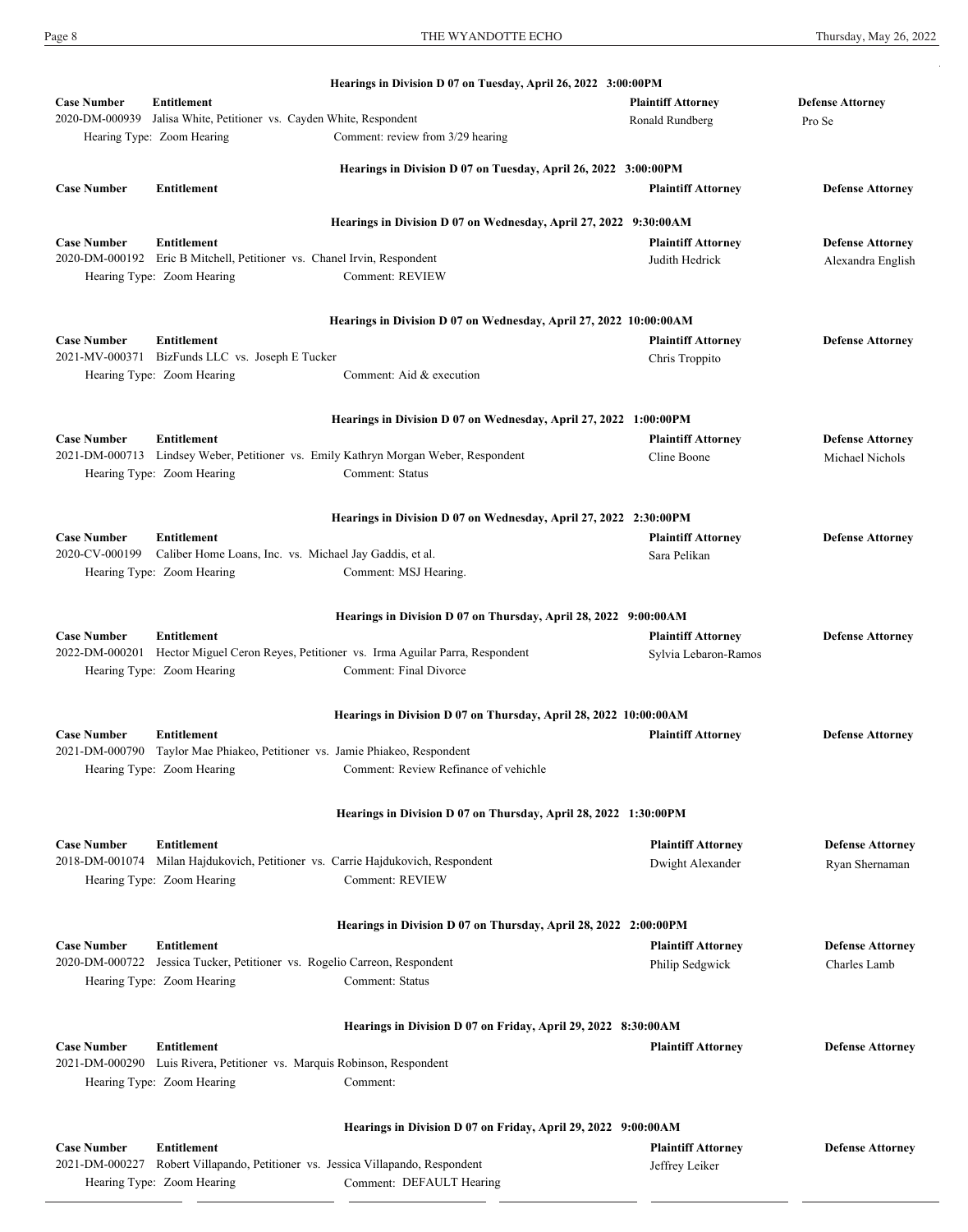$\sim$ 

|                                      |                                                                                          | Hearings in Division D 07 on Friday, April 29, 2022 10:00:00AM                        |                           |                         |
|--------------------------------------|------------------------------------------------------------------------------------------|---------------------------------------------------------------------------------------|---------------------------|-------------------------|
| <b>Case Number</b>                   | Entitlement                                                                              |                                                                                       | <b>Plaintiff Attorney</b> | <b>Defense Attorney</b> |
| 2020-CV-000294                       | Amanda Gomez, et al. vs. Kevin Ault MD, et al.                                           |                                                                                       | G Michael Fatall          | Diane Waters            |
|                                      | Hearing Type: Zoom Hearing                                                               | Comment: REVIEW -- DNA, PATERNITY, AFFIDAVIT                                          |                           |                         |
|                                      |                                                                                          | Hearings in Division D 10 on Thursday, April 28, 2022 9:00:00AM                       |                           |                         |
| <b>Case Number</b>                   | Entitlement                                                                              |                                                                                       | <b>Plaintiff Attorney</b> | <b>Defense Attorney</b> |
| 2016-DM-003340                       |                                                                                          | State of Kansas Ex Rel, et al., Petitioner vs. Teriona M Emery, Respondent            | Codie Webster             | Robert Pilgrim          |
|                                      | Hearing Type: Zoom Continued by Agreement                                                | Comment: ZOOM TRIAL ON PETITIONER'S MOTION TO ESTABLISH CUSTODY AND PARENTING TIME    |                           |                         |
|                                      |                                                                                          | Hearings in Division D 10 on Friday, April 29, 2022 9:00:00AM                         |                           |                         |
| <b>Case Number</b>                   | <b>Entitlement</b>                                                                       |                                                                                       | <b>Plaintiff Attorney</b> | <b>Defense Attorney</b> |
| 2022-DM-000188                       | Sonia Marilu Cuevar Miranda, Petitioner vs. Noe Romero, Respondent                       |                                                                                       | Lauren Conard Young       |                         |
|                                      | Hearing Type: Zoom Hearing                                                               | <b>Comment: PATERNITY HEARING</b>                                                     |                           |                         |
|                                      |                                                                                          | 2022-DM-000189 Sonia Marilu Cuevar Miranda, Petitioner vs. Alvaro Perdomo, Respondent | Lauren Conard Young       |                         |
|                                      |                                                                                          | Hearings in Division D 10 on Friday, April 29, 2022 9:00:00AM                         |                           |                         |
| <b>Case Number</b>                   | <b>Entitlement</b><br>Hearing Type: Zoom Hearing                                         | Comment: NON APPEARANCE PATERNITY HEARING                                             | <b>Plaintiff Attorney</b> | <b>Defense Attorney</b> |
|                                      |                                                                                          |                                                                                       |                           |                         |
|                                      |                                                                                          | Hearings in Division D 17 on Monday, April 25, 2022 9:00:00AM                         |                           |                         |
| <b>Case Number</b><br>1998-DM-002534 | <b>Entitlement</b><br>Teresa Ann Mavai, etal., Petitioner vs. Pornthep Mavai, Respondent |                                                                                       | <b>Plaintiff Attorney</b> | <b>Defense Attorney</b> |
|                                      | Hearing Type: Zoom Continued by Agreement                                                | <b>Comment: SHOW CAUSE - FOR SERVICE</b>                                              | Benjamin Casad            | <b>Tracey Johnson</b>   |
|                                      |                                                                                          |                                                                                       |                           |                         |
|                                      | 2001-DM-003714 Doris Lopez, Petitioner vs. Chris Lopez, Respondent                       |                                                                                       | <b>Court Trustee</b>      |                         |
|                                      | Hearing Type: Zoom Continued by Agreement                                                | <b>Comment: SHOW CAUSE</b>                                                            |                           |                         |
|                                      | 2004-DM-004035 Tara Amber Cox, Petitioner vs. Spencer Patrick Cox, Respondent            |                                                                                       | <b>Court Trustee</b>      | Joseph Rockey           |
|                                      | Hearing Type: Zoom Continued by Agreement                                                | <b>Comment: SHOW CAUSE</b>                                                            |                           |                         |
|                                      | 2004-DM-004045 Juneann M David, Petitioner vs. Robin 0 David, Respondent                 |                                                                                       |                           |                         |
|                                      | Hearing Type: Zoom Continued by Agreement                                                | <b>Comment: SHOW CAUSE</b>                                                            | Court Trustee             |                         |
|                                      |                                                                                          |                                                                                       |                           |                         |
|                                      | 2006-DM-000048 De'Ya M Barnett, Petitioner vs. Lavel D Ashley, Respondent                | <b>Comment: SHOW CAUSE</b>                                                            | Tracey Johnson            |                         |
|                                      | Hearing Type: Zoom Continued by Agreement                                                |                                                                                       |                           |                         |
|                                      | 2006-DM-001499 Sandra Lynn Frank, Petitioner vs. Shannon Lee Frank, Respondent           |                                                                                       | Michael Redmon            |                         |
|                                      | Hearing Type: Zoom Continued by Agreement                                                | <b>Comment: SHOW CAUSE</b>                                                            |                           |                         |
|                                      | 2007-DM-002095 Christopher A Galloway, Petitioner vs. Labril Simmons, Respondent         |                                                                                       |                           | Tracey Johnson          |
|                                      | Hearing Type: Zoom Continued by Agreement                                                | <b>Comment: SHOW CAUSE</b>                                                            |                           |                         |
|                                      | 2007-DM-002338 Mercedes Edith Alvarez, Petitioner vs. Fernando Guevara, Respondent       |                                                                                       |                           |                         |
|                                      | Hearing Type: Zoom Continued by Agreement                                                | <b>Comment: SHOW CAUSE</b>                                                            | Karen DiVita              | Angela Trimble          |
|                                      |                                                                                          |                                                                                       |                           |                         |
|                                      | 2008-DM-002765 Louanna Vallejo, etal., Petitioner vs. Vincent Galicia, Respondent        |                                                                                       | Tracey Johnson            |                         |
|                                      | Hearing Type: Continued by Agreement                                                     | <b>Comment: SHOW CAUSE</b>                                                            |                           |                         |
|                                      | 2009-DM-001235 Michael R Ainsworth, Petitioner vs. Jill R Ainsworth, Respondent          |                                                                                       | Cynthia Wallace           | <b>Court Trustee</b>    |
|                                      | Hearing Type: Zoom Continued by Agreement                                                | Comment: SHOW CAUSE (plaintiff)                                                       |                           |                         |
|                                      | 2010-DM-000992 State of Kansas Ex Rel, etal., Petitioner vs. Don R Baer IV, Respondent   |                                                                                       |                           |                         |
|                                      | Hearing Type: Zoom Continued by Agreement                                                | <b>Comment: SHOW CAUSE</b>                                                            |                           | Larry Hoffman           |
|                                      |                                                                                          |                                                                                       |                           |                         |
|                                      | 2011-DM-001690 State of Kansas Ex Rel, etal., Petitioner vs. Travis M Day, Respondent    |                                                                                       |                           | Cline Boone             |
|                                      | Hearing Type: Zoom Continued by Agreement                                                | <b>Comment: SHOW CAUSE</b>                                                            |                           |                         |
|                                      |                                                                                          | Hearings in Division D 17 on Monday, April 25, 2022 9:00:00AM                         |                           |                         |
| <b>Case Number</b>                   | <b>Entitlement</b>                                                                       |                                                                                       | <b>Plaintiff Attorney</b> | <b>Defense Attorney</b> |
|                                      | 2012-DM-001087 Hannah Nicole Rettig, Petitioner vs. Andres Galvin, Respondent            |                                                                                       | Tracey Johnson            | Gerald Jeserich         |
|                                      | Hearing Type: Zoom Continued by Agreement Comment: SHOW CAUSE                            |                                                                                       |                           |                         |

2013-DM-000752 Bethany Ann Leir, Petitioner vs. Kyle Thomas Leir, Respondent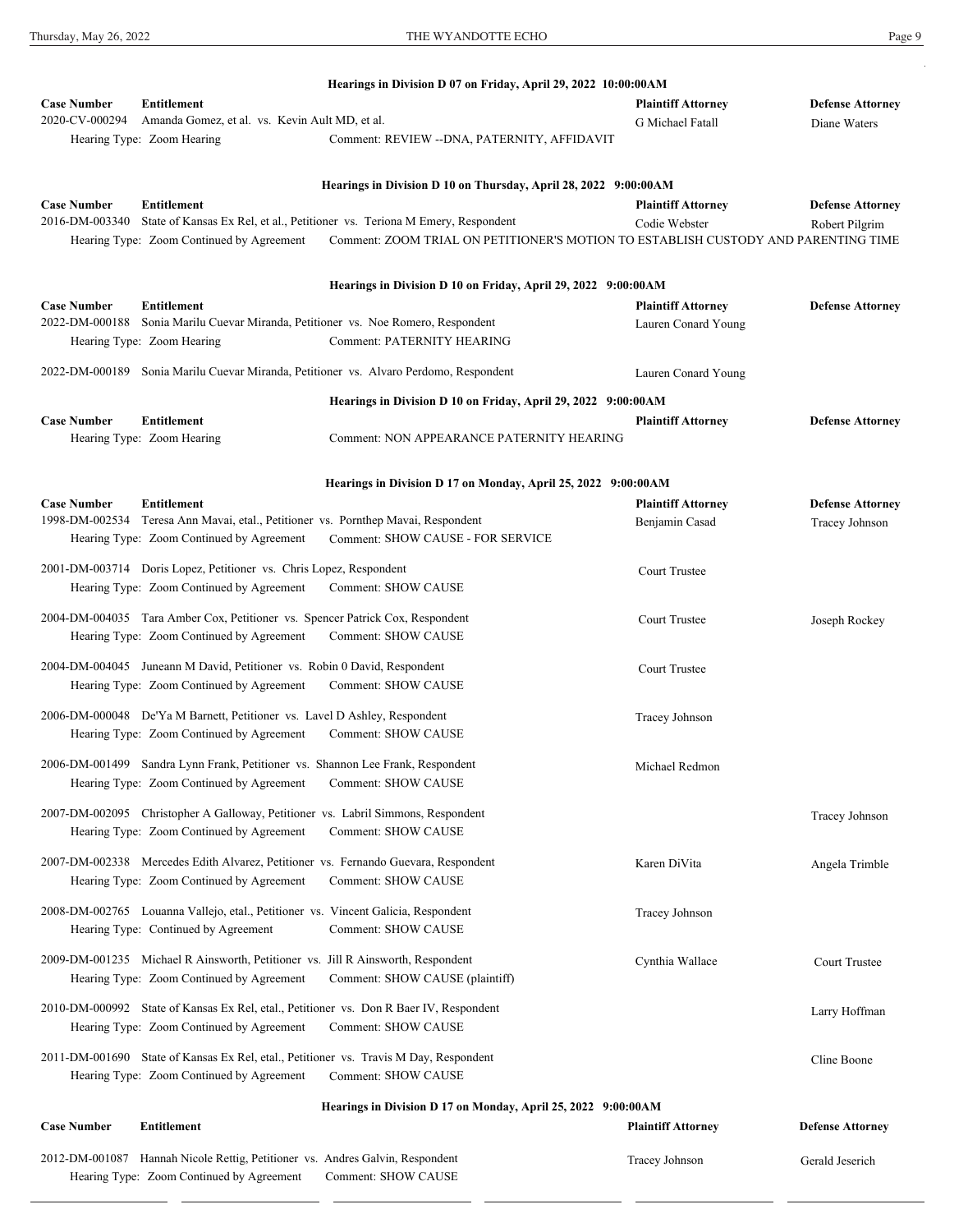| 2013-DM-000752 Bethany Ann Leir, Petitioner vs. Kyle Thomas Leir, Respondent<br>Hearing Type: Zoom Continued by Agreement<br><b>Comment: SHOW CAUSE</b>                                                 | <b>Court Trustee</b>                              | <b>Christopher Bowers</b>            |
|---------------------------------------------------------------------------------------------------------------------------------------------------------------------------------------------------------|---------------------------------------------------|--------------------------------------|
| 2013-DM-000942 Christine Bailes, Petitioner vs. Jason D Bailes, Respondent<br>Hearing Type: Zoom Continued by Agreement<br>Comment: SHOW CAUSE                                                          | Tracey Johnson                                    | Lewanna Bell-Lloyd                   |
| 2013-DM-002427 Jannel Jackson, Petitioner vs. Frank Edward Freeman Jr, Respondent<br><b>Comment: SHOW CAUSE</b><br>Hearing Type: Zoom Continued by Agreement                                            | <b>Court Trustee</b>                              |                                      |
| 2014-DM-000892 Gladys Garcia, Petitioner vs. Eli Samuel Hernandez-Serrano, Respondent<br>Hearing Type: Zoom Continued by Agreement<br><b>Comment: SHOW CAUSE</b>                                        | <b>Court Trustee</b>                              |                                      |
| 2014-DM-001089 Shanna Renee Cupp, Petitioner vs. Michael Allen Cupp, Respondent<br><b>Comment: SHOW CAUSE</b><br>Hearing Type: Zoom Continued by Agreement                                              | <b>Court Trustee</b>                              |                                      |
| 2014-DM-002347 Danielle Annis, Petitioner vs. Gary M Annis, Respondent<br>Comment: SHOW CAUSE<br>Hearing Type: Zoom Continued by Agreement                                                              | <b>Court Trustee</b>                              | Ann Colgan                           |
| 2015-DM-000117 Berenice Zamudio, Petitioner vs. Jesus Arredando, Respondent<br>Hearing Type: Zoom Continued by Agreement<br>Comment: SHOW CAUSE                                                         | <b>Court Trustee</b>                              | James Colgan                         |
| 2015-DM-000893 Shaunte J Mason-Cook, Petitioner vs. Ronald G Cook, Respondent<br><b>Comment: SHOW CAUSE</b><br>Hearing Type: Zoom Continued by Agreement                                                | <b>Court Trustee</b>                              |                                      |
| 2015-DM-001150 Brittany Lavell Belcher, et al., Petitioner vs. Ryan Allen Edwards Sr, Respondent<br>Hearing Type: Zoom Continued by Agreement<br><b>Comment: SHOW CAUSE</b>                             | Tracey Johnson                                    |                                      |
| 2016-DM-000008 Austin D Allen, Petitioner vs. Alishas N Allen, Respondent<br>Hearing Type: Zoom Continued by Agreement<br>Comment: SHOW CAUSE                                                           | Frederick Thompson                                | Elizabeth Walsh                      |
| 2016-DM-000305 Nikoe A Babb, Petitioner vs. Alex T Babb, Respondent<br><b>Comment: SHOW CAUSE</b><br>Hearing Type: Zoom Continued by Agreement                                                          | Dwight Alexander                                  | Valerie Moore                        |
| 2016-DM-000305 Nikoe A Babb, Petitioner vs. Alex T Babb, Respondent                                                                                                                                     | Dwight Alexander                                  | Valerie Moore                        |
| Hearing Type: Zoom Continued by Agreement<br>Comment: MOTION TO MODIFY CHILD SUPPORT                                                                                                                    |                                                   |                                      |
| Hearings in Division D 17 on Monday, April 25, 2022 9:00:00AM                                                                                                                                           |                                                   |                                      |
| <b>Case Number</b><br><b>Entitlement</b><br>2016-DM-000777<br>Jessica L Johnson, Petitioner vs. Robert W Johnson, Respondent<br><b>Comment: SHOW CAUSE</b><br>Hearing Type: Zoom Continued by Agreement | <b>Plaintiff Attorney</b><br><b>Court Trustee</b> | <b>Defense Attorney</b>              |
| 2016-DM-002991 Sandra Lozano Montes, Petitioner vs. Jose Cortes, Respondent<br>Hearing Type: Zoom Continued by Agreement<br><b>Comment: SHOW CAUSE</b>                                                  | <b>Court Trustee</b>                              |                                      |
| 2017-DM-001949 Megan Rush, Petitioner vs. Devin Belknap, Respondent<br>Hearing Type: Zoom Continued by Agreement<br><b>Comment: SHOW CAUSE</b>                                                          | <b>Court Trustee</b>                              | Robert Laing                         |
| 2017-DM-002140 Sabrina Muller, Petitioner vs. Mark Muller, Respondent<br>Hearing Type: Zoom Continued by Agreement<br><b>Comment: SHOW CAUSE</b>                                                        | Elizabeth Walsh                                   | Dwight Alexander<br>Dwight Alexander |
| 2017-DM-002280 Curtisha Edwards, Petitioner vs. Christopher Edwards, Respondent<br><b>Comment: SHOW CAUSE</b><br>Hearing Type: Zoom Continued by Agreement                                              | <b>Court Trustee</b>                              | Pro Se                               |
| 2018-DM-000898 Erica Arreola, Petitioner vs. Marco Antonio Arreola, Respondent<br>Hearing Type: Zoom Continued by Agreement<br><b>Comment: SHOW CAUSE</b>                                               | Tracey Johnson                                    |                                      |
| 2018-DM-002614 Felipe Campos, Petitioner vs. Aline Bosquez Briseno, Respondent<br>Comment: SHOW CAUSE - PLAINTIFF (bench warrant held till today)<br>Hearing Type: Zoom Continued by Agreement          | Michael Nichols                                   | <b>Court Trustee</b>                 |
| 2019-DM-000816 Kelsey Belobrajdic, Petitioner vs. Gabriel Belobrajdic, Respondent<br>Comment: CONTEMPT<br>Hearing Type: Continued by Agreement                                                          | Jeffrey Leiker                                    |                                      |
| 2019-DM-001186 Francisco Guerroro, Petitioner vs. Lauren Guerrero, Respondent<br>Hearing Type: Zoom Continued by Agreement<br>Comment: SHOW CAUSE (plaintiff)                                           |                                                   | <b>Tracey Johnson</b>                |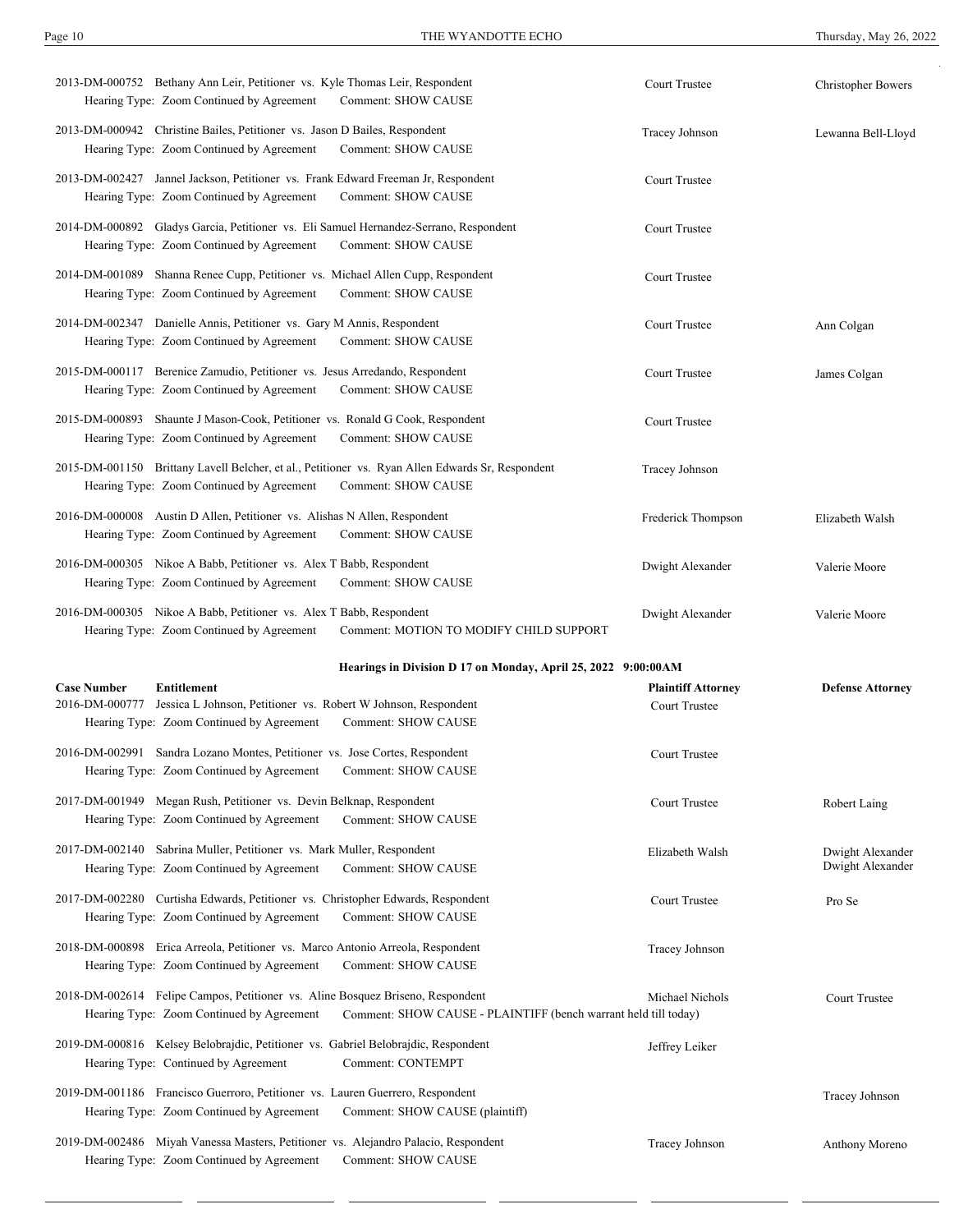| 2019-DM-002551 Blanca Edith Santos Rosa, et al., Petitioner vs. Edin Leonel Espana, Respondent<br>Hearing Type: Zoom Continued by Agreement                                   | <b>Comment: SHOW CAUSE</b>                                      | Tracey Johnson            |                         |
|-------------------------------------------------------------------------------------------------------------------------------------------------------------------------------|-----------------------------------------------------------------|---------------------------|-------------------------|
| 2019-DM-002553 Ashley Gayle Hainje, Petitioner vs. Jonathan Neil Hainje, Respondent<br>Hearing Type: Zoom Continued by Agreement                                              | <b>Comment: SHOW CAUSE</b>                                      | <b>Court Trustee</b>      | Pro Se                  |
| 2019-DM-002817 Claudia Ramirez, Petitioner vs. Miguel Angel Lara Dominguez, Respondent<br>Hearing Type: Zoom Continued by Agreement                                           | <b>Comment: SHOW CAUSE</b>                                      | Tracey Johnson            |                         |
| 2020-DM-000234 Amber Taylor, Petitioner vs. Nicholas Barahona Regalado Jr, Respondent                                                                                         |                                                                 | Tracey Johnson            |                         |
|                                                                                                                                                                               | Hearings in Division D 17 on Monday, April 25, 2022 9:00:00AM   |                           |                         |
| <b>Case Number</b><br>Entitlement<br>Hearing Type: Zoom Continued by Agreement                                                                                                | <b>Comment: SHOW CAUSE</b>                                      | <b>Plaintiff Attorney</b> | <b>Defense Attorney</b> |
| 2020-DM-001415 Katie Nibler, Petitioner vs. Travis Nibler, Respondent<br>Hearing Type: Zoom Continued by Agreement                                                            | <b>Comment: SHOW CAUSE</b>                                      | Jeffrey Leiker            |                         |
|                                                                                                                                                                               | Hearings in Division D 17 on Thursday, April 28, 2022 9:00:00AM |                           |                         |
| <b>Case Number</b><br>Entitlement<br>1998-DM-005136 State of Kansas Ex Rel, etal., Petitioner vs. Ronald E Palmer II, Respondent<br>Hearing Type: Zoom Continued by Agreement | <b>Comment: SHOW CAUSE</b>                                      | <b>Plaintiff Attorney</b> | <b>Defense Attorney</b> |
| 2000-DM-002731 Kimberly D Macey, Petitioner vs. Matthew A Macey, Respondent<br>Hearing Type: Zoom Continued by Agreement                                                      | <b>Comment: SHOW CAUSE</b>                                      | Tracey Johnson            |                         |
| 2001-DM-000538 Martha Rocha, Petitioner vs. Gustavo Rocha, Respondent<br>Hearing Type: Zoom Continued by Agreement                                                            | <b>Comment: SHOW CAUSE</b>                                      | Tracey Johnson            |                         |
| 2005-DM-002722 Nicholaus Young, Petitioner vs. Kathern Armitage, Respondent<br>Hearing Type: Zoom Continued by Agreement Comment: SHOW CAUSE                                  |                                                                 |                           | <b>Court Trustee</b>    |
| 2006-DM-002480 Lashaunna Talley, Petitioner vs. William C Miller III, Respondent<br>Hearing Type: Zoom Continued by Agreement                                                 | <b>Comment: SHOW CAUSE</b>                                      | Tracey Johnson            |                         |
| 2008-DM-000126 Gustavo Rocha, Petitioner vs. Leticia Rocha, Respondent<br>Hearing Type: Zoom Continued by Agreement                                                           | <b>Comment: SHOW CAUSE</b>                                      |                           | Tracey Johnson          |
| 2008-DM-000573 Graciela Soria-Nava, Petitioner vs. Juan P Nava, Respondent<br>Hearing Type: Zoom Continued by Agreement                                                       | <b>Comment: SHOW CAUSE</b>                                      | <b>Court Trustee</b>      |                         |
| 2009-DM-003354 Jihad Williams, Petitioner vs. Nastasia Williams, Respondent<br>Hearing Type: Zoom Continued by Agreement                                                      | Comment: SHOW CAUSE (plaintiff)                                 | KiAnn Caprice             | <b>Stanley McAfee</b>   |
| 2010-DM-000245 Angela Blackwell, Petitioner vs. Jason D Smith, Respondent<br>Hearing Type: Zoom Continued by Agreement                                                        | <b>Comment: SHOW CAUSE</b>                                      | <b>Court Trustee</b>      |                         |
| 2010-DM-000711 State of Kansas Ex Rel, etal., Petitioner vs. Jorge Vasquez, Respondent<br>Hearing Type: Zoom Continued by Agreement                                           | <b>Comment: SHOW CAUSE</b>                                      |                           |                         |
| 2012-DM-001547 Ralph A Sanchez, Petitioner vs. Amanda Garcia, Respondent                                                                                                      |                                                                 | Michael Redmon            | Gerald Jeserich         |
|                                                                                                                                                                               | Hearings in Division D 17 on Thursday, April 28, 2022 9:00:00AM |                           |                         |
| <b>Case Number</b><br><b>Entitlement</b><br>Hearing Type: Zoom Continued by Agreement                                                                                         | <b>Comment: SHOW CAUSE</b>                                      | <b>Plaintiff Attorney</b> | <b>Defense Attorney</b> |
| 2012-DM-002180 Fernando Ramirez, Petitioner vs. Shelley Ramirez, Respondent<br>Hearing Type: Zoom Continued by Agreement                                                      | <b>Comment: SHOW CAUSE</b>                                      |                           | <b>Court Trustee</b>    |
| 2013-DM-000131 Aron J Rottinghaus, Petitioner vs. Rachel Rottinghaus, Respondent<br>Hearing Type: Zoom Continued by Agreement                                                 | <b>Comment: SHOW CAUSE</b>                                      |                           | <b>Court Trustee</b>    |
| 2013-DM-000345 Jenna E Summerly, Petitioner vs. David B Summerly, Respondent<br>Hearing Type: Zoom Continued by Agreement                                                     | <b>Comment: SHOW CAUSE</b>                                      | Tracey Johnson            |                         |
| Dayana Nicole Urbina, Petitioner vs. Yimy Noel Urbina, Respondent<br>2013-DM-001520<br>Hearing Type: Zoom Continued by Agreement                                              | <b>Comment: SHOW CAUSE</b>                                      | <b>Court Trustee</b>      |                         |

Thursday, May 26, 2022

THE WYANDOTTE ECHO Page 11

 $\mathbf{P}_{\mathcal{E}}$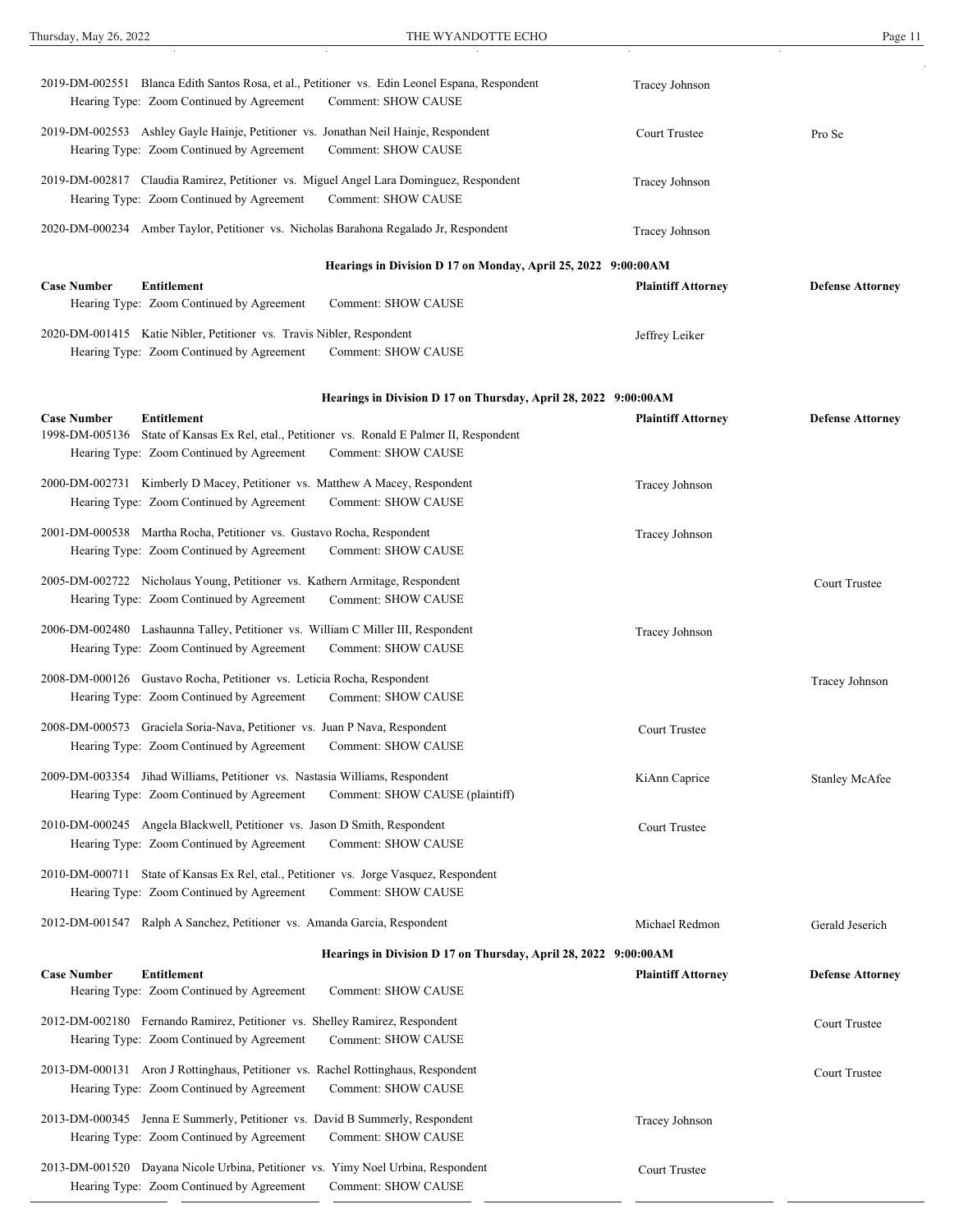| 2013-DM-002203 Amber Reynolds, Petitioner vs. Thomas Reynolds, Respondent<br>Hearing Type: Zoom Continued by Agreement       | <b>Comment: SHOW CAUSE</b>                                                                                                                               | <b>Court Trustee</b>                       |                         |
|------------------------------------------------------------------------------------------------------------------------------|----------------------------------------------------------------------------------------------------------------------------------------------------------|--------------------------------------------|-------------------------|
| 2014-DM-000725 Eloy Portillo, Petitioner vs. Rosaila Flores-Sanchez, Respondent<br>Hearing Type: Zoom Continued by Agreement | <b>Comment: SHOW CAUSE</b>                                                                                                                               | <b>Court Trustee</b>                       |                         |
| 2015-DM-001092 Mayra S Stuart, Petitioner vs. Cortee Stuart Sr, Respondent<br>Hearing Type: Zoom Continued by Agreement      | <b>Comment: SHOW CAUSE</b>                                                                                                                               | <b>Court Trustee</b>                       |                         |
| 2015-DM-001929 Lisa Marie Salazar, Petitioner vs. David Salazar II, Respondent<br>Hearing Type: Zoom Continued by Agreement  | <b>Comment: SHOW CAUSE</b>                                                                                                                               | Tracey Johnson                             |                         |
| Hearing Type: Zoom Continued by Agreement                                                                                    | 2015-DM-002415 State of Kansas Ex Rel, et al., Petitioner vs. Norman L Walker III, Respondent<br><b>Comment: SHOW CAUSE</b>                              |                                            | Aline Pryor             |
| 2015-DM-002968 Lindsay R Flood, Petitioner vs. Michael T Flood, Respondent<br>Hearing Type: Zoom Continued by Agreement      | <b>Comment: SHOW CAUSE</b>                                                                                                                               | <b>Court Trustee</b>                       | Pro Se                  |
| Hearing Type: Zoom Continued by Agreement                                                                                    | 2016-DM-000649 Marina Hernandez, Petitioner vs. Jose Balmore Ayala-Membreno, Respondent<br><b>Comment: SHOW CAUSE</b>                                    | Jeffrey Dehon                              |                         |
| Hearing Type: Zoom Continued by Agreement                                                                                    | 2017-DM-002489 Jamey Lee Rodriguez, Petitioner vs. Salvador Rodriguez Garcia, Respondent<br><b>Comment: SHOW CAUSE</b>                                   | <b>Court Trustee</b>                       |                         |
| Hearing Type: Zoom Continued by Agreement                                                                                    | 2017-DM-002609 Theia Victoria Wheeler, Petitioner vs. Joshua Andrew Wheeler, Respondent<br><b>Comment: SHOW CAUSE</b>                                    | Gerald Jeserich                            | Judith Hedrick          |
|                                                                                                                              | Hearings in Division D 17 on Thursday, April 28, 2022 9:00:00AM                                                                                          |                                            |                         |
| <b>Case Number</b><br><b>Entitlement</b>                                                                                     |                                                                                                                                                          | <b>Plaintiff Attorney</b>                  | <b>Defense Attorney</b> |
| 2018-DM-000956 Jacqueline D Segura, Petitioner vs. Armando Segura, Respondent<br>Hearing Type: Zoom Continued by Agreement   | <b>Comment: SHOW CAUSE</b>                                                                                                                               | <b>Court Trustee</b>                       | Jessica Gregory         |
| 2018-DM-001894 Ryanne L Toland, Petitioner vs. David J Toland, Respondent<br>Hearing Type: Zoom Continued by Agreement       | <b>Comment: SHOW CAUSE</b>                                                                                                                               | Rachel Whitsitt                            | Jeffrey Dehon           |
| Hearing Type: Zoom Continued by Agreement                                                                                    | 2019-DM-001387 Priscilla Aguero Flores, et al., Petitioner vs. Aron Palomares, Respondent<br><b>Comment: SHOW CAUSE</b>                                  | <b>Court Trustee</b>                       |                         |
| Hearing Type: Zoom Continued by Agreement                                                                                    | 2020-DM-001694 Kylie Rose Delp, Petitioner vs. Jesus Arnulfo Valles Rutiaga, Respondent<br>Comment: DEFENDANT'S MOTION FOR MODIFICATION OF CHILD SUPPORT | Dwight Alexander                           |                         |
| Hearing Type: Zoom Continued by Agreement                                                                                    | 2020-DM-001694 Kylie Rose Delp, Petitioner vs. Jesus Arnulfo Valles Rutiaga, Respondent<br><b>Comment: SHOW CAUSE</b>                                    | Dwight Alexander                           |                         |
| 2020-DM-002022 Kassandra Rosa, Petitioner vs. Erickson Rosa Pinto, Respondent<br>Hearing Type: Zoom Continued by Agreement   | <b>Comment: SHOW CAUSE</b>                                                                                                                               | Angela Trimble                             |                         |
| Hearing Type: Zoom Motion                                                                                                    | 2021-DM-002157 Billie Jean Vazquez, Petitioner vs. Raul Vazquez Jimenez, Respondent<br>Comment: ORDER TO APPEAR AND SHOW CAUSE                           | <b>Court Trustee</b>                       |                         |
|                                                                                                                              | Hearings in Division D 18 on Monday, April 25, 2022 9:00:00AM                                                                                            |                                            |                         |
| <b>Entitlement</b><br><b>Case Number</b>                                                                                     | 1991-DM-001569 State of Kansas Ex Rel, etal., Petitioner vs. Marvin M Bowens Sr, Respondent                                                              | <b>Plaintiff Attorney</b><br>Codie Webster | <b>Defense Attorney</b> |
| Hearing Type: Continued by Agreement                                                                                         | Comment: CONTEMPT                                                                                                                                        |                                            |                         |
| 1991-DM-001571 State of Kansas, etal., Petitioner vs. Marvin Bowens, Respondent                                              |                                                                                                                                                          |                                            |                         |
| Hearing Type: Continued by Agreement                                                                                         | Comment: CONTEMPT                                                                                                                                        | Codie Webster                              |                         |
| Hearing Type: Continued by Agreement                                                                                         | 1993-DM-005690 Social Rehabiliation Services, etal., Petitioner vs. Marvin M Bowens, Respondent<br><b>Comment: CONTEMPT</b>                              | Codie Webster                              |                         |
| Hearing Type: Continued by Agreement                                                                                         | 1997-DM-004363 State of Kansas Ex Rel, etal., Petitioner vs. Richard M Billberry Jr, Respondent<br>Comment: CONTEMPT                                     | Codie Webster                              | Pro Se                  |

Hearing Type: Zoom Continued by Agreement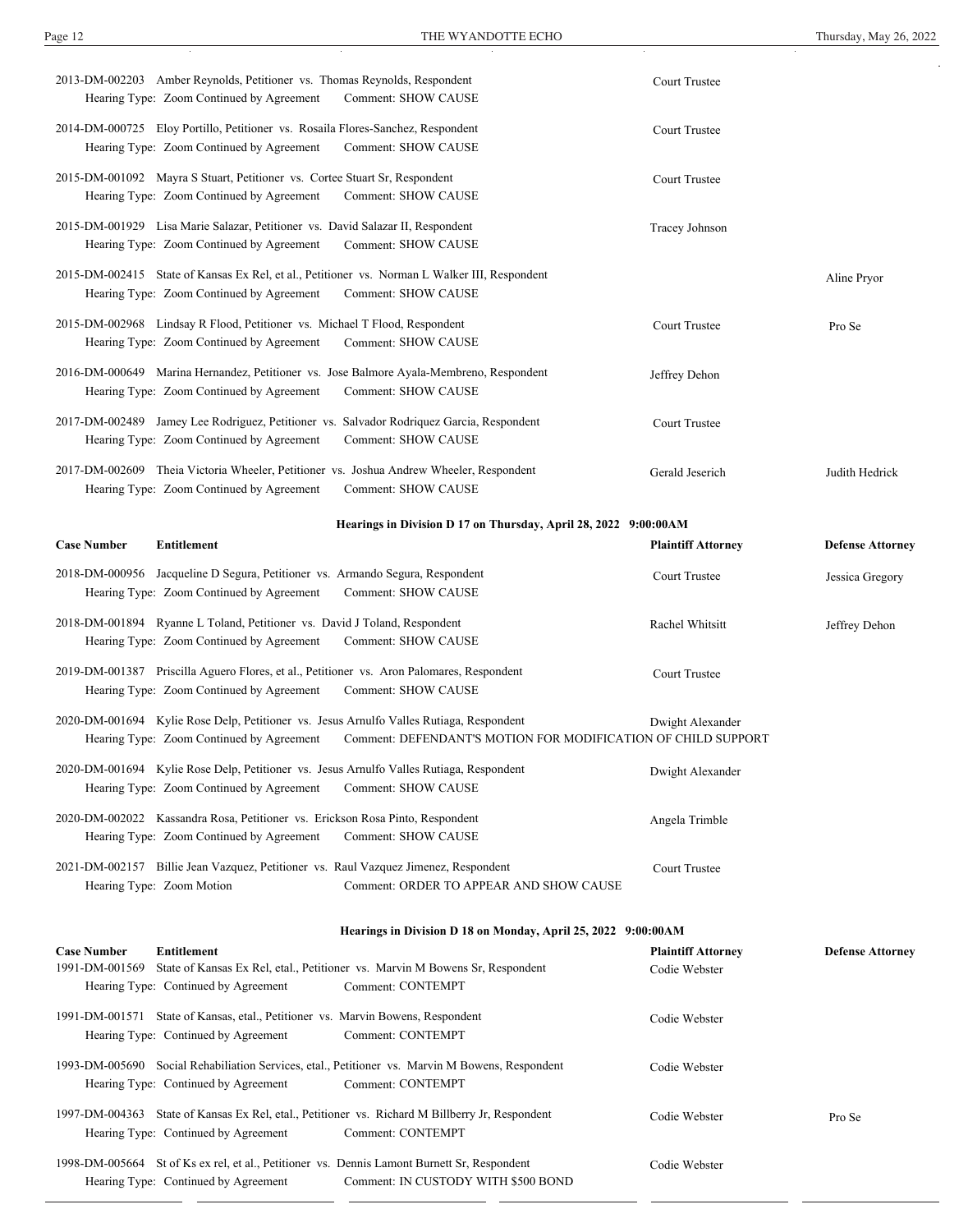|                      |                                                                                | Hearings in Division D 18 on Monday, April 25, 2022 9:00:00AM                                    |                                             |                         |
|----------------------|--------------------------------------------------------------------------------|--------------------------------------------------------------------------------------------------|---------------------------------------------|-------------------------|
| <b>Case Number</b>   | <b>Entitlement</b>                                                             |                                                                                                  | <b>Plaintiff Attorney</b>                   | <b>Defense Attorney</b> |
| 2004-DM-003829       |                                                                                | State of Kansas Ex Rel, etal., Petitioner vs. Anwoin D Anthony, Respondent                       | Codie Webster                               |                         |
|                      | Hearing Type: Continued by Agreement                                           | Comment: CONTEMPT                                                                                |                                             |                         |
|                      |                                                                                | 2005-DM-002466 State of Kansas ex rel, et al., Petitioner vs. Richard M Billberry Jr, Respondent | Codie Webster                               |                         |
|                      | Hearing Type: Continued by Agreement                                           | Comment: CONTEMPT                                                                                |                                             |                         |
|                      |                                                                                | 2006-DM-002646 State of Kansas Ex Rel, etal., Petitioner vs. Guyden L Bagsby, Respondent         | Codie Webster                               |                         |
|                      | Hearing Type: Continued by Agreement                                           | Comment: CONTEMPT                                                                                |                                             |                         |
|                      | 2007-DM-001230 Stephanie A White, Petitioner vs. Richard Billberry, Respondent |                                                                                                  |                                             |                         |
|                      | Hearing Type: Continued by Agreement                                           | Comment: CONTEMPT                                                                                |                                             |                         |
|                      |                                                                                | 2007-DM-002679 State of Kansas Ex Rel, etal., Petitioner vs. Brandon Barfield, Respondent        | Codie Webster                               |                         |
|                      | Hearing Type: Continued by Agreement                                           | Comment: CONTEMPT                                                                                |                                             |                         |
|                      |                                                                                | 2008-DM-001880 State of Kansas Ex Rel, etal., Petitioner vs. Antwoin D Anthony, Respondent       | Codie Webster                               |                         |
|                      | Hearing Type: Continued by Agreement                                           | Comment: CONTEMPT                                                                                |                                             |                         |
|                      |                                                                                | 2009-DM-000766 State of Kansas Ex Rel, etal., Petitioner vs. Antwoin D Anthony, Respondent       | Codie Webster                               |                         |
|                      | Hearing Type: Continued by Agreement                                           | Comment: CONTEMPT                                                                                |                                             |                         |
|                      |                                                                                | 2015-DM-001802 State of Kansas ex rel, et al., Petitioner vs. Marvin Bowens, Respondent          |                                             |                         |
|                      | Hearing Type: Continued by Agreement                                           | Comment: CONTEMPT                                                                                |                                             |                         |
|                      |                                                                                | 2017-DM-000955 State of Kansas Ex Rel, et al., Petitioner vs. Shapale N Brown, Respondent        | Codie Webster                               |                         |
|                      | Hearing Type: Continued by Agreement                                           | Comment: DEFENDANT'S MOTION FOR TERMINATE CHILD SUPPORT                                          |                                             |                         |
|                      |                                                                                | 2017-DM-000955 State of Kansas Ex Rel, et al., Petitioner vs. Shapale N Brown, Respondent        | Codie Webster                               |                         |
|                      | Hearing Type: Continued by Agreement                                           | Comment: CONTEMPT                                                                                |                                             |                         |
|                      |                                                                                | 2018-DM-000269 State of Kansas Ex Rel, et al., Petitioner vs. Cristian Cardona, Respondent       | Codie Webster                               |                         |
|                      | Hearing Type: Continued by Agreement                                           | Comment: CONTEMPT                                                                                |                                             |                         |
|                      | 2019-DM-000156 Teresa L Scales, Petitioner vs. Michael D Birch Sr, Respondent  |                                                                                                  | Codie Webster                               |                         |
|                      | Hearing Type: Continued by Agreement                                           | Comment: CONTEMPT                                                                                |                                             |                         |
|                      |                                                                                | Hearings in Division D 18 on Monday, April 25, 2022 1:30:00PM                                    |                                             |                         |
| <b>Case Number</b>   | <b>Entitlement</b>                                                             |                                                                                                  | <b>Plaintiff Attorney</b>                   | <b>Defense Attorney</b> |
| 2014-DM-001573       |                                                                                | State of Kansas ex rel, et al., Petitioner vs. Jacob M Frazee, Respondent                        | Codie Webster                               |                         |
|                      | Hearing Type: Continued by Agreement                                           | Comment: CONTEMPT                                                                                |                                             |                         |
|                      |                                                                                | 2019-DM-000641 State of Kansas Ex Rel, et al., Petitioner vs. Daryl E Diemer, Respondent         | Codie Webster                               |                         |
|                      | Hearing Type: Continued by Agreement                                           | Comment: CONTEMPT                                                                                |                                             |                         |
|                      | 2019-DM-000649 Elijah Figures, et al., Petitioner vs. Julie Cyr, Respondent    |                                                                                                  | Robert Laing                                | Preston Drobeck         |
| Hearing Type: Motion |                                                                                | Comment: RESPONDENT'S MOTION TO MODIFY CHILD SUPPORT                                             |                                             |                         |
|                      |                                                                                | Hearings in Division D 18 on Tuesday, April 26, 2022 9:00:00AM                                   |                                             |                         |
| <b>Case Number</b>   | <b>Entitlement</b>                                                             |                                                                                                  |                                             |                         |
| 1984-DM-000842       |                                                                                | Social Rehabilitation Services, etal., Petitioner vs. Daniel A Mollett, Respondent               | <b>Plaintiff Attorney</b><br>Sergio Delgado | <b>Defense Attorney</b> |
|                      | Hearing Type: Continued by Agreement                                           | Comment: CONTEMPT                                                                                |                                             | Donald Long             |
|                      |                                                                                | 1991-DM-002504 State of Kansas Ex Rel, etal., Petitioner vs. Anthony E Owens, Respondent         | Sergio Delgado                              | Pro Se                  |
|                      | Hearing Type: Continued by Agreement                                           | Comment: CONTEMPT                                                                                |                                             |                         |
|                      |                                                                                | 1997-DM-000571 State of Kansas Ex Rel, etal., Petitioner vs. Todd McConico, Respondent           |                                             | Jeffrey Leiker          |
|                      | Hearing Type: Continued by Agreement                                           | Comment: CONTEMPT                                                                                |                                             |                         |
|                      |                                                                                | 1997-DM-004315 State of Kansas Ex Rel, etal., Petitioner vs. Todd McConico, Respondent           | Sergio Delgado                              |                         |
|                      | Hearing Type: Continued by Agreement                                           | Comment: CONTEMPT                                                                                |                                             |                         |
|                      |                                                                                |                                                                                                  |                                             |                         |
|                      | 1998-DM-001160 Michelle Miller, Petitioner vs. Donell Miller, Respondent       |                                                                                                  | Sergio Delgado                              |                         |
|                      | Hearing Type: Continued by Agreement                                           | Comment: CONTEMPT                                                                                |                                             |                         |

Comment: CONTEMPT

Hearing Type: Continued by Agreement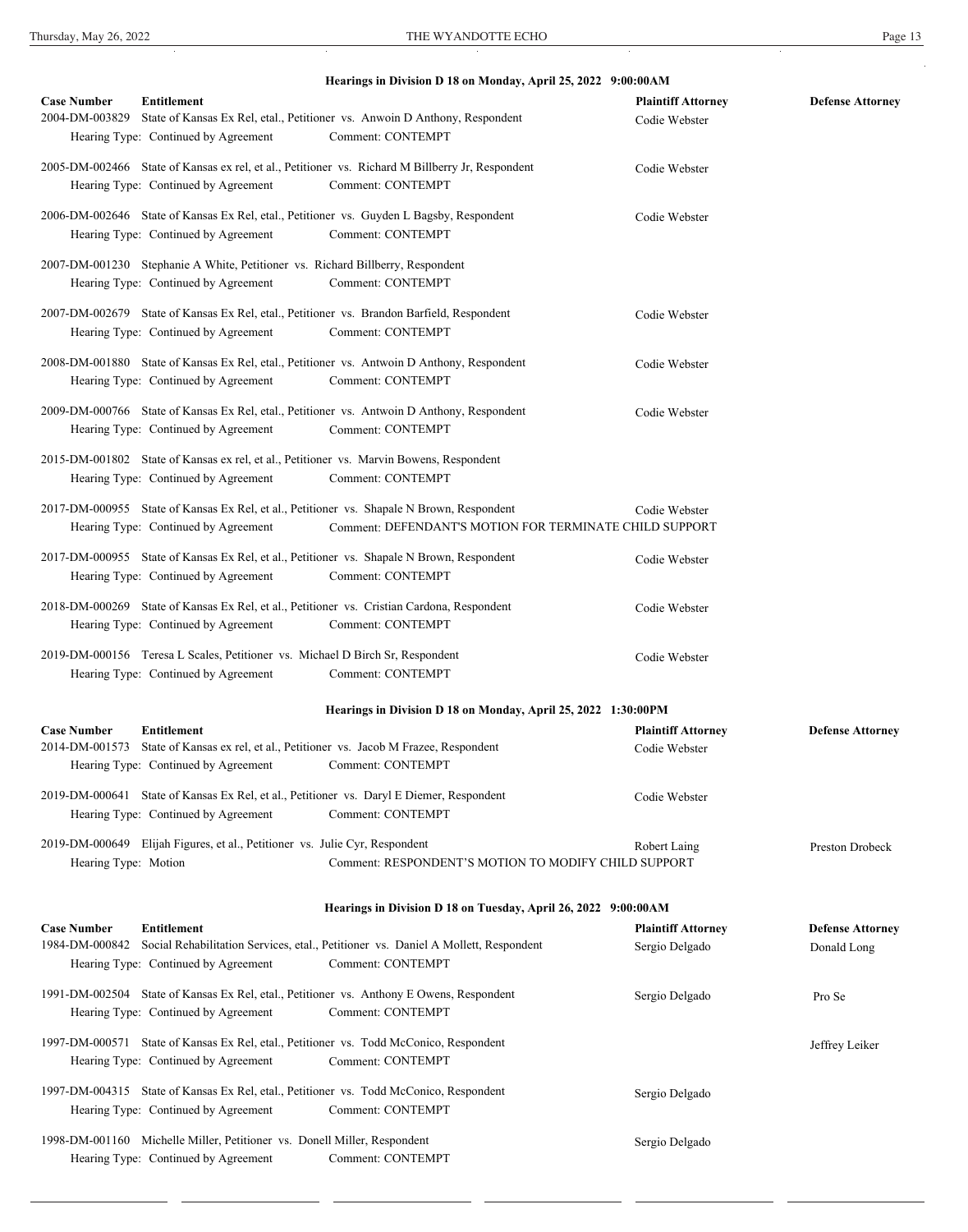| 1998-DM-003716 State of Kansas Ex Rel, etal., Petitioner vs. Todd McConico, Respondent<br>Hearing Type: Continued by Agreement                  | Comment: CONTEMPT                                                                                             | Sergio Delgado                              | Jeffrey Leiker          |
|-------------------------------------------------------------------------------------------------------------------------------------------------|---------------------------------------------------------------------------------------------------------------|---------------------------------------------|-------------------------|
| 1999-DM-003332 State of Kansas Ex Rel, etal., Petitioner vs. Todd McConico, Respondent<br>Hearing Type: Continued by Agreement                  | Comment: CONTEMPT                                                                                             | Sergio Delgado                              | Jeffrey Leiker          |
| 1999-DM-004900 Corie A Mills, Petitioner vs. Richard A Mills, Respondent<br>Hearing Type: Continued by Agreement                                | Comment: CONTEMPT                                                                                             | Albert Grauberger                           |                         |
| 2000-DM-004566 State of Kansas Ex Rel, Petitioner vs. Todd Moulin, Respondent<br>Hearing Type: Continued by Agreement                           | Comment: CONTEMPT                                                                                             | Sergio Delgado                              |                         |
|                                                                                                                                                 | Hearings in Division D 18 on Tuesday, April 26, 2022 9:00:00AM                                                |                                             |                         |
| <b>Case Number</b><br><b>Entitlement</b><br>2001-DM-000899<br>Hearing Type: Continued by Agreement                                              | State of Kansas Ex Rel, etal., Petitioner vs. Tommy A Molden Jr, Respondent<br>Comment: CONTEMPT FOR \$100.00 | <b>Plaintiff Attorney</b><br>Michael Dunbar | <b>Defense Attorney</b> |
| 2003-DM-002806 State of Kansas Ex Rel, etal., Petitioner vs. Robert Mathis Jr, Respondent<br>Hearing Type: Continued by Agreement               | Comment: CONTEMPT                                                                                             | Sergio Delgado                              |                         |
| 2004-DM-002610 State of Kansas Ex Rel, etal., Petitioner vs. Anthony E Owens, Respondent<br>Hearing Type: Continued by Agreement                | Comment: CONTEMPT                                                                                             | Sergio Delgado                              |                         |
| 2005-DM-002481 State of Kansas Ex Rel, etal., Petitioner vs. Todd D McConico, Respondent<br>Hearing Type: Continued by Agreement                | Comment: CONTEMPT                                                                                             | Sergio Delgado                              | Jeffrey Leiker          |
| 2008-DM-000913 St of Ks ex rel, Petitioner vs. Shanenon Dale Kagen, Respondent<br>Hearing Type: Continued by Agreement                          | Comment: CONTEMPT                                                                                             | Sergio Delgado                              |                         |
| 2008-DM-002198 Herman Chavez, Petitioner vs. Rosanna Chavez, Respondent<br>Hearing Type: Motion                                                 | Comment: NEW MOTION FOR CONTEMPT                                                                              | Kansas DCF Child Support Serv               |                         |
| 2009-DM-000676 State of Missouri ex rel, et al., Petitioner vs. Noel Nunez Jr, Respondent<br>Hearing Type: Continued by Agreement               | Comment: CONTEMPT                                                                                             | Michael Dunbar                              | <b>Stanley McAfee</b>   |
| 2009-DM-002275 State of Kansas Ex Rel, etal., Petitioner vs. Anthony E Owens, Respondent<br>Hearing Type: Continued by Agreement                | Comment: CONTEMPT                                                                                             | Sergio Delgado                              |                         |
| 2012-DM-000558 State of Kansas Ex Rel, etal., Petitioner vs. Brenna N Moss, Respondent<br>Hearing Type: Continued by Agreement                  | Comment: CONTEMPT                                                                                             | Sergio Delgado                              |                         |
| 2012-DM-001183 State of Kansas Ex Rel, etal., Petitioner vs. Brian Musick, Respondent<br>Hearing Type: Continued by Agreement                   | Comment: CONTEMPT FOR \$260                                                                                   | Michael Dunbar                              |                         |
| 2013-DM-000417 Keiandra D Gray, Petitioner vs. Travis Anthony Murphy, Respondent<br>Hearing Type: Continued by Agreement                        | Comment: CONTEMPT                                                                                             | Sergio Delgado                              |                         |
| 2014-DM-000179 State of Kansas ex rel, et al., Petitioner vs. Todd D McConico, Respondent<br>Hearing Type: Continued by Agreement               | Comment: CONTEMPT                                                                                             | Sergio Delgado                              | Jeffrey Leiker          |
| 2016-DM-001215 State of Kansas Ex Rel, et al., Petitioner vs. Jesus C Herrera, Respondent<br>Hearing Type: Continued by Agreement               | Comment: CONTEMPT                                                                                             | Kansas DCF Child Support Serv               |                         |
| 2017-DM-001452 State of Kansas Ex Rel, et al., Petitioner vs. Terrence K Newson, Respondent                                                     |                                                                                                               | Sergio Delgado                              |                         |
|                                                                                                                                                 | Hearings in Division D 18 on Tuesday, April 26, 2022 9:00:00AM                                                |                                             |                         |
| <b>Case Number</b><br><b>Entitlement</b><br>Hearing Type: Continued by Agreement                                                                | Comment: IN CUSTODY WITH \$500.00 BOND                                                                        | <b>Plaintiff Attorney</b>                   | <b>Defense Attorney</b> |
| 2018-DM-001108 State of Kansas Ex Rel, et al., Petitioner vs. Todd D McConico, Respondent<br>Hearing Type: Continued by Agreement               | <b>Comment: CONTEMPT</b>                                                                                      | Sergio Delgado                              | Jeffrey Leiker          |
| 2019-DM-001044 State of Kansas Ex Rel, et al., Petitioner vs. Marcus L Landrum, Respondent<br>Hearing Type: Continued by Agreement              | Comment: CONTEMPT                                                                                             | Sergio Delgado                              |                         |
| 2019-DM-001141 State of Kansas Ex Rel, et al., Petitioner vs. Kyle Mesias, Respondent<br>Hearing Type: Continued by Agreement Comment: CONTEMPT |                                                                                                               | Sergio Delgado                              |                         |

Sergio Delgado

2019-DM-001257 State of Kansas Ex Rel, et al., Petitioner vs. Noel Nunez Jr, Respondent

Hearing Type: Continued by Agreement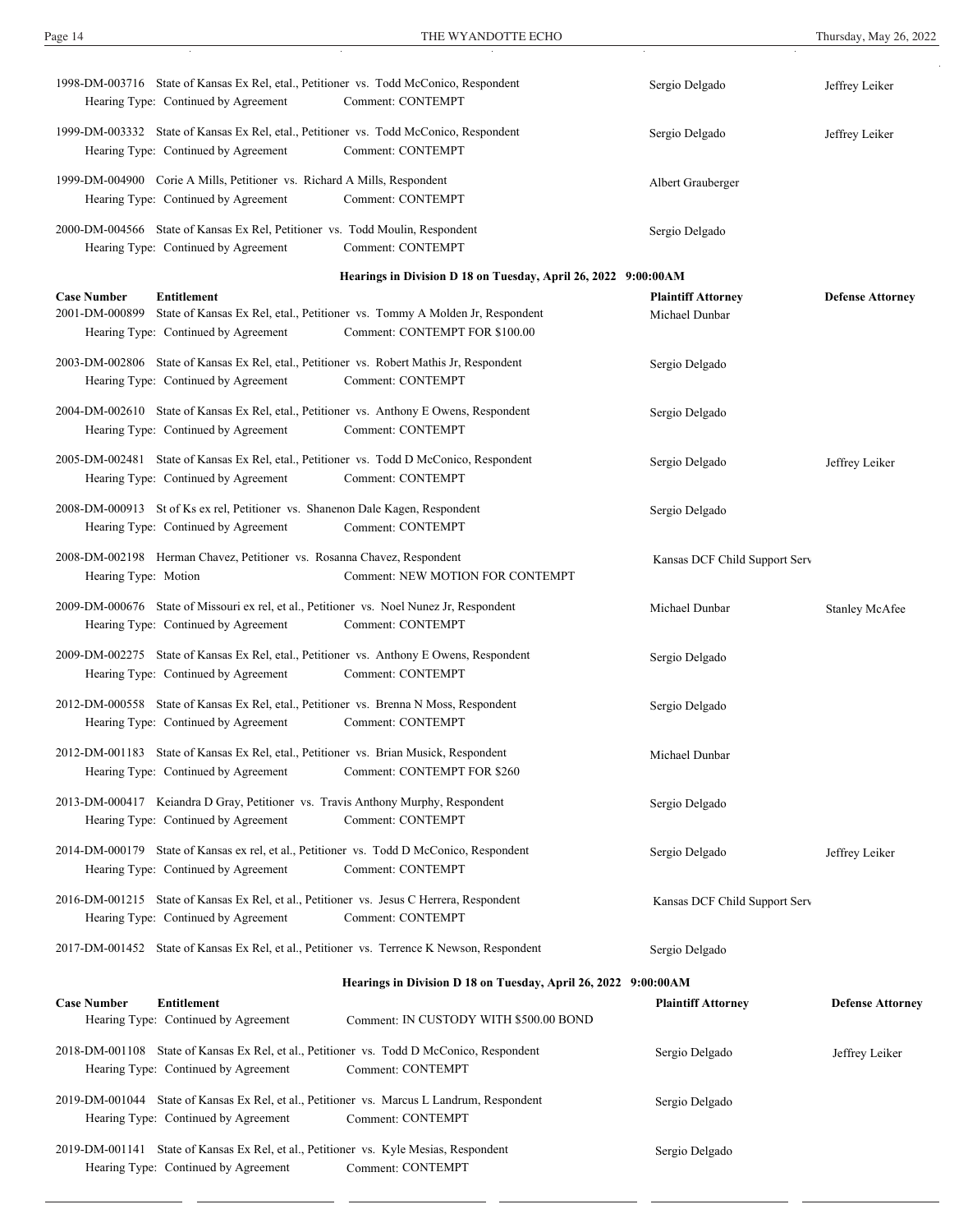Hearing Type: Continued by Agreement

| Hearing Type: Continued by Agreement                                                                              | 2019-DM-001257 State of Kansas Ex Rel, et al., Petitioner vs. Noel Nunez Jr, Respondent<br>Comment: CONTEMPT              | Sergio Delgado                                                      |                         |
|-------------------------------------------------------------------------------------------------------------------|---------------------------------------------------------------------------------------------------------------------------|---------------------------------------------------------------------|-------------------------|
| Hearing Type: Continued by Agreement                                                                              | 2019-DM-002760 State of Kansas Ex Rel, et al., Petitioner vs. Kyle Mesias, Respondent<br>Comment: CONTEMPT                | Sergio Delgado                                                      |                         |
| Hearing Type: Continued by Agreement                                                                              | 2020-DM-001287 State of Kansas Ex Rel, et al., Petitioner vs. Alanna M Landis, Respondent<br>Comment: CONTEMPT            | Michael Dunbar                                                      |                         |
|                                                                                                                   |                                                                                                                           | Hearings in Division D 18 on Tuesday, April 26, 2022 1:30:00PM      |                         |
| <b>Case Number</b><br><b>Entitlement</b><br>Hearing Type: Continued by Agreement                                  | 1994-DM-004086 State of Kansas Ex Rel, Petitioner vs. Troy R Jones, Respondent<br><b>Comment: CONTEMPT</b>                | <b>Plaintiff Attorney</b><br>Sergio Delgado                         | <b>Defense Attorney</b> |
| Hearing Type: Continued by Agreement                                                                              | 1998-DM-003980 State of Kansas Ex Rel, etal., Petitioner vs. Charles A Jones, Respondent<br>Comment: CONTEMPT FOR \$40.00 | Michael Dunbar                                                      |                         |
| Hearing Type: Continued by Agreement                                                                              | 1999-DM-004060 State of Kansas Ex Rel, etal., Petitioner vs. Kelly A Hall, Respondent<br>Comment: CONTEMPT                | Sergio Delgado                                                      |                         |
| Hearing Type: Continued by Agreement                                                                              | 2000-DM-003261 State of Kansas Ex Rel, etal., Petitioner vs. Lasharn D Henderson, Respondent<br>Comment: CONTEMPT         | Sergio Delgado                                                      | Pro Se                  |
| 2002-DM-002655 Patricia M Holmes, Petitioner vs. Kelly A Hall, Respondent<br>Hearing Type: Continued by Agreement | <b>Comment: CONTEMPT</b>                                                                                                  | Sergio Delgado                                                      |                         |
|                                                                                                                   | 2004-DM-003722 State of Kansas, Ex Rel, et al., Petitioner vs. Dominic Jevan Jones, Respondent                            | Sergio Delgado                                                      |                         |
|                                                                                                                   |                                                                                                                           | Hearings in Division D 18 on Tuesday, April 26, 2022 1:30:00PM      |                         |
| <b>Case Number</b><br><b>Entitlement</b><br>Hearing Type: Continued by Agreement                                  | Comment: CONTEMPT                                                                                                         | <b>Plaintiff Attorney</b>                                           | <b>Defense Attorney</b> |
| Hearing Type: Continued by Agreement                                                                              | 2006-DM-002198 State of Kansas Ex Rel, etal., Petitioner vs. Lashonda Haskell, Respondent<br>Comment: CONTEMPT            | Sergio Delgado                                                      |                         |
| Hearing Type: Continued by Agreement                                                                              | 2010-DM-002984 State of Kansas Ex Rel, etal., Petitioner vs. David Daniel Hardin, Respondent<br><b>Comment: CONTEMPT</b>  | Michael Dunbar                                                      |                         |
| Hearing Type: Continued by Agreement                                                                              | 2011-DM-000416 State of Kansas Ex Rel, etal., Petitioner vs. Lasharn D Henderson, Respondent<br>Comment: CONTEMPT         | Sergio Delgado                                                      |                         |
| Hearing Type: Continued by Agreement                                                                              | 2012-DM-002789 State of Kansas Ex Rel, etal., Petitioner vs. Guadalupe Garcia, Respondent<br>Comment: CONTEMPT            | Codie Webster                                                       |                         |
| Hearing Type: Continued by Agreement                                                                              | 2015-DM-003025 State of Kansas Ex Rel, et al., Petitioner vs. Melvin Gutierrez-Turcios, Respondent                        | Sergio Delgado<br>Comment: MOTION FOR MODIFICATION OF CHILD SUPPORT |                         |
| Hearing Type: Continued by Agreement                                                                              | 2016-DM-000601 State of Kansas Ex Rel, et al., Petitioner vs. Mark T Graves, Respondent<br>Comment: CONTEMPT FOR \$200.00 | Sergio Delgado                                                      |                         |
| Hearing Type: Continued by Agreement                                                                              | 2016-DM-002889 State of Kansas Ex Rel, et al., Petitioner vs. Reginald L Jamerson, Respondent<br>Comment: CONTEMPT        | Sergio Delgado                                                      |                         |
| Hearing Type: Continued by Agreement                                                                              | 2017-DM-000445 State of Kansas Ex Rel, et al., Petitioner vs. Lashonda Haskell, Respondent<br>Comment: CONTEMPT           | Sergio Delgado                                                      |                         |
| Hearing Type: Continued by Agreement                                                                              | 2017-DM-001418 State of Kansas Ex Rel, et al., Petitioner vs. Danny W Hyatt, Respondent<br>Comment: CONTEMPT              | Sergio Delgado                                                      |                         |
| Hearing Type: Continued by Agreement                                                                              | 2019-DM-002644 State of Kansas Ex Rel, Petitioner vs. Terry L Hooker III, Respondent<br>Comment: CONTEMPT                 | Sergio Delgado                                                      |                         |
| Hearing Type: Continued by Agreement                                                                              | 2019-DM-002715 State of Kansas Ex Rel, Petitioner vs. Geromi M Holliday, Respondent<br>Comment: CONTEMPT                  | Sergio Delgado                                                      |                         |
| Hearing Type: Continued by Agreement                                                                              | 2020-DM-000394 State of Kansas Ex Rel, et al., Petitioner vs. Chase E Gore, Respondent<br>Comment: CONTEMPT               | Sergio Delgado                                                      |                         |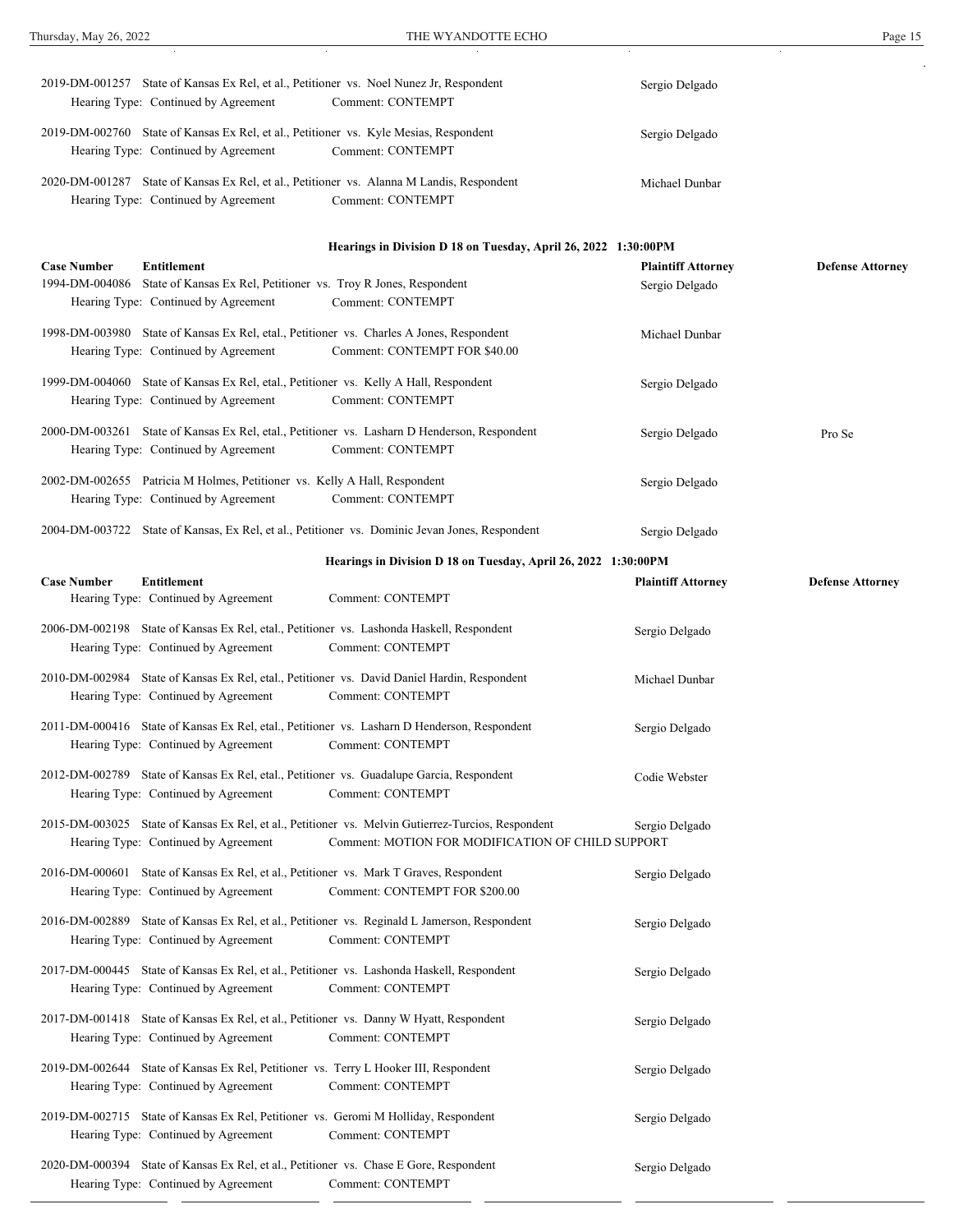|                                                                  | Hearing Type: Continued by Agreement                                                                                             | 2020-DM-000746 State of Kansas Ex Rel, et al., Petitioner vs. Willie Herbert Henderson, et al., Respondent<br>Comment: ISSUES OF CHILD SUPPORT AND ANY OTHER RELATED ISSUES | Sergio Delgado                             | Troy Leavitt                |  |  |  |
|------------------------------------------------------------------|----------------------------------------------------------------------------------------------------------------------------------|-----------------------------------------------------------------------------------------------------------------------------------------------------------------------------|--------------------------------------------|-----------------------------|--|--|--|
|                                                                  |                                                                                                                                  | Hearings in Division D 18 on Tuesday, April 26, 2022 1:30:00PM                                                                                                              |                                            |                             |  |  |  |
| <b>Case Number</b>                                               | Entitlement                                                                                                                      |                                                                                                                                                                             | <b>Plaintiff Attorney</b>                  | <b>Defense Attorney</b>     |  |  |  |
|                                                                  | 2021-DM-000160 State of Kansas Ex Rel, et al., Petitioner vs. Scott Hale, Respondent<br>Hearing Type: Continued by Agreement     | Comment: CONTEMPT                                                                                                                                                           | Michael Dunbar                             |                             |  |  |  |
| Hearings in Division D 18 on Wednesday, April 27, 2022 9:00:00AM |                                                                                                                                  |                                                                                                                                                                             |                                            |                             |  |  |  |
| <b>Case Number</b>                                               | Entitlement                                                                                                                      |                                                                                                                                                                             | <b>Plaintiff Attorney</b>                  | <b>Defense Attorney</b>     |  |  |  |
| Hearing Type: Motion                                             | 2021-DM-000392 Moises Diaz, Petitioner vs. Centhia Diaz, Respondent                                                              | Comment: MOTION FOR DEFAULT JUDGMENT FOR SUPPORT                                                                                                                            | Angela Trimble                             | Tracey Johnson              |  |  |  |
|                                                                  |                                                                                                                                  |                                                                                                                                                                             |                                            |                             |  |  |  |
| Hearing Type: Motion                                             | 2022-DM-000275 State of Kansas Ex Rel, Petitioner vs. Danielle L Allen, Respondent                                               | Comment: MOTION FOR DEFAULT JUDGMENT FOR SUPPORT                                                                                                                            | Codie Webster                              |                             |  |  |  |
| Hearing Type: Motion                                             | 2022-DM-000299 State of Kansas Ex Rel, Petitioner vs. Jennifer L Jones, Respondent                                               | Comment: MOTION FOR DEFAULT JUDGMENT FOR SUPPORT                                                                                                                            | Sergio Delgado                             |                             |  |  |  |
|                                                                  |                                                                                                                                  |                                                                                                                                                                             |                                            |                             |  |  |  |
| Hearing Type: Motion                                             |                                                                                                                                  | 2022-DM-000312 State of Kansas Ex Rel, Petitioner vs. Kimrashie Holmes, Respondent<br>Comment: MOTION FOR DEFAULT JUDGMENT FOR SUPPORT                                      | Sergio Delgado                             |                             |  |  |  |
| Hearing Type: Motion                                             |                                                                                                                                  | 2022-DM-000313 State of Kansas Ex Rel, et al., Petitioner vs. Eliseo O Gonzalez, Respondent<br>Comment: MOTION FOR DEFAULT JUDGMENT FOR SUPPORT                             | Sergio Delgado                             |                             |  |  |  |
| Hearing Type: Motion                                             |                                                                                                                                  | 2022-DM-000343 State of Kansas Ex Rel, et al., Petitioner vs. Mardo W Johnson Jr, Respondent<br>Comment: MOTION FOR DEFAULT JUDGMENT FOR PATERNITY                          | Sergio Delgado                             |                             |  |  |  |
| Hearing Type: Motion                                             |                                                                                                                                  | 2022-DM-000347 State of Kansas Ex Rel, et al., Petitioner vs. Dylan Bergstrom, Respondent<br>Comment: MOTION FOR DEFAULT JUDGMENT FOR PATERNITY                             | Codie Webster                              |                             |  |  |  |
|                                                                  | Hearing Type: Notice of Hearing                                                                                                  | 2022-DM-000358 State of Kansas Ex Rel, et al., Petitioner vs. Jesus A Ayala, Respondent<br>Comment: CONSIDERATION FOR PATERNITY, CHILD SUPPORT AND ANY OTHER RELATED ISSUES | Codie Webster                              |                             |  |  |  |
| Hearing Type: Motion                                             |                                                                                                                                  | 2022-DM-000360 State of Kansas Ex Rel, et al., Petitioner vs. Michael D Mills, Respondent<br>Comment: MOTION FOR DEFAULT JUDGMENT FOR PATERNITY                             | Sergio Delgado                             |                             |  |  |  |
| Hearing Type: Motion                                             |                                                                                                                                  | 2022-DM-000451 State of Kansas Ex Rel, et al., Petitioner vs. Randall D Allgood, Respondent<br>Comment: MOTION FOR DEFAULT JUDGMENT FOR SUPPORT                             | Codie Webster                              |                             |  |  |  |
| Hearing Type: Motion                                             |                                                                                                                                  | 2022-DM-000467 State of Kansas Ex Rel, et al., Petitioner vs. Nicholas P Young, Respondent<br>Comment: MOTION FOR DEFAULT JUDGMENT FOR PATERNITY                            | Jason Maxwell                              |                             |  |  |  |
|                                                                  |                                                                                                                                  | Hearings in Division D 18 on Thursday, April 28, 2022 9:00:00AM                                                                                                             |                                            |                             |  |  |  |
| <b>Case Number</b>                                               | <b>Entitlement</b><br>Hearing Type: Continued by Agreement                                                                       | 1986-DM-004291 State of Kansas Ex Rel, etal., Petitioner vs. Brian Keith Tatum, Respondent<br>Comment: CONTEMPT                                                             | <b>Plaintiff Attorney</b><br>Jason Maxwell | <b>Defense Attorney</b>     |  |  |  |
|                                                                  | 2000-DM-002226 Jon P Shannon, Petitioner vs. Anne T M Shannon, Respondent<br>Hearing Type: Continued by Agreement                | Comment: (PLAINTIFF) CONTEMPT                                                                                                                                               | W Zimmerman                                | Kansas DCF Child Support Se |  |  |  |
|                                                                  | 2002-DM-003545 State of Kansas Ex Rel, Petitioner vs. Darrell Singleton Jr, Respondent<br>Hearing Type: Continued by Agreement   | Comment: CONTEMPT                                                                                                                                                           | Jason Maxwell                              |                             |  |  |  |
|                                                                  | 2004-DM-002365 State of Kansas Ex Rel, Petitioner vs. Kelan D Sauls, Respondent<br>Hearing Type: Continued by Agreement          | Comment: IN CUSTODY WITH \$250.00 BOND                                                                                                                                      | Jason Maxwell                              |                             |  |  |  |
|                                                                  | Hearing Type: Continued by Agreement                                                                                             | 2004-DM-003012 State of Kansas ex rel, et al., Petitioner vs. John Elijah Pinks, Respondent<br>Comment: CONTEMPT                                                            | Jason Maxwell                              |                             |  |  |  |
|                                                                  | 2004-DM-004350 State of Kansas Ex Rel, etal., Petitioner vs. Richard J Reich, Respondent<br>Hearing Type: Continued by Agreement | Comment: CONTEMPT                                                                                                                                                           | Jason Maxwell                              |                             |  |  |  |
| Hearing Type: Motion                                             | 2007-DM-000398 Carrie E Vining, Petitioner vs. Robert W Vining, Respondent                                                       | Comment: CONTEMPT                                                                                                                                                           | Kansas DCF Child Support Serv              |                             |  |  |  |

Comment: CONTEMPT

Hearing Type: Continued by Agreement

Page 16 THE WYANDOTTE ECHO Thursday, May 26, 2022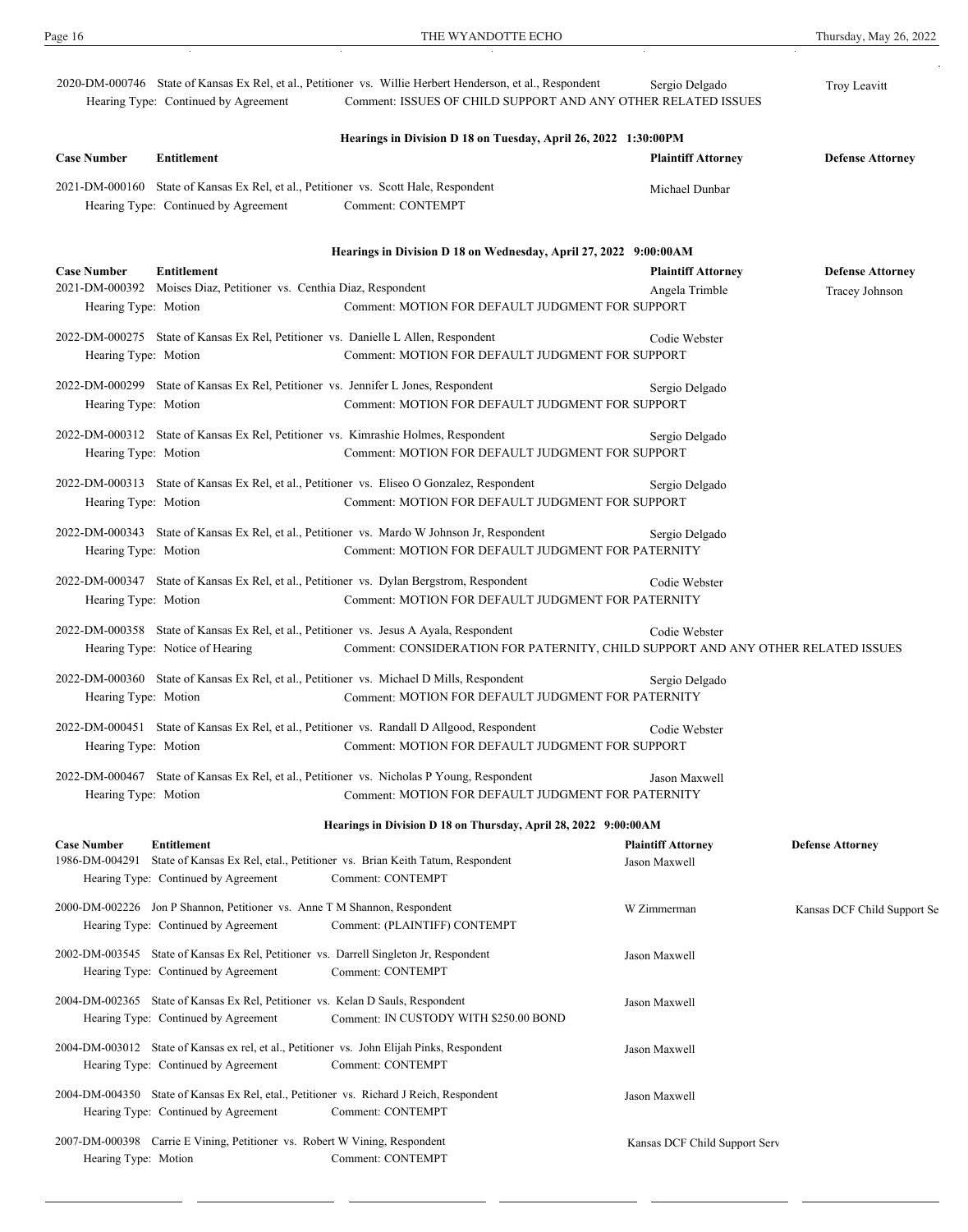#### **CONSTANZA V. CUQUE** IN THE DISTRICT COURT OF WYANDOTTE COUNTY, KANSAS

CIVIL DIVISION VICTORIA LEIVA CONSTANZA,

the minor child, By and Through Her Next Friend

MIRNA LEIVA CONSTANZA and

MIRNA LEIVA CONSTANZA, individually Case No. 22DM862

Petitioners,

#### vs. ERICK MORALES CUQUE

#### Respondent. **NOTICE OF SUIT**

You are notified that a Petition for Declaration of Paternity and Custody was filed in the District Court of Wyandotte County, Kansas, by Petitioner against Respondent, asking that the person filing the petition be granted a sole legal and physical custody of the minor child and Respondent be declared the biological father of said child. You must file an answer to the Petition with the court and provide a copy to the Petitioner's Attorney, Jessica A. Gregory, at 2544 W 47th Ave, Kansas City, Kansas 66103, phone (913) 956- 7000, on or before 45 days after first publication of this Notice or Suit, or the court will enter judgment against you on that Petition.

/s/ Jessica A. Gregory Jessica A. Gregory #24111 Attorney for Petitioner 2544 W 47th Ave Kansas City, KS 66103 (913) 956-7000 phone (913) 956-7001 fax jgregorylawoffice@gmail.com

(First published 5-19-22) 3t-The Wyandotte Echo-6-2-22

# The Wyandotte Echo

*Wyandotte County's Official Legal Publication*

# **CALDERON V. SOLANO**

IN THE DISTRICT COURT OF WYANDOTTE COUNTY, KANSAS CIVIL DIVISION JOSE ARMANDO SINCAL CAL-DERON and ANA CARLA SINCAL CALDERON, the minor children, By their next friend, ENMA

CANDELARIA CALDERON MAR-ROQUIN And Case No 22DM855

ENMA CANDELARIA CAL-DERON MARROQUIN Petitioners

vs. FREDI ARMANDO SINCAL SOLANO

#### Respondent **NOTICE OF SUIT**

You are notified that a Petition for Declaration of Paternity and Custody was filed in the District Court of Wyandotte County, Kansas, by Petitioner against Respondent, asking that the person filing the petition be granted a sole legal and physical custody of the minor child and Respondent be declared the biological father of said child. You must file an answer to the Petition with the court and provide a copy to the Petitioner's Attorney, Jessica A. Gregory, at 2544 E 47th Avenue, Kansas City, Kansas 66103, phone (913) 956- 7000, on or before 45 days after first publication of this Notice or Suit, or the court will enter judgment against you on that Petition.

/s/ Jessica A. Gregory Jessica A. Gregory #24111 Attorney for Petitioner 25454 W 47th Ave Kansas City, KS 66103 (913) 956-7000 phone (913) 956-7001 fax jgregorylawoffice@gmail.com (First published 5-19-22) 3t-The Wyandotte Echo-6-2-22

### **IN THE MATTER OF THE VARELA NAME CHANGE** IN THE 29th JUDICIAL DIS-**TRICT**

DISTRICT COURT OF WYAN-DOTTE COUNTY, KANSAS IN THE MATTER OF THE PE-TITION OF

Lesly Gabriela Sepulveda Varela Present Name

Case No. 22CV0262 Division 6 PURSUANT TO K.S.A. CHAP-

TER 60 To Change Her Name to: Lesly Gabriela Varela

New Name **NOTICE OF HEARING**

# **PUBLICATION**

THE STATE OF KANSAS TO ALL WHO ARE OR MAY BE CON-CERNED:

You are hereby notified that Lesly Gabriela Sepulveda Varela, filed a Petition in the above court on the 29th of April, 2022 requesting a judgment and order changing her name from Lesly Gabriela Sepulveda Varela to Lesly Gabriela Sepulveda Varela

The Petition will be heard in Wyandotte County District Court, 710 N 7th Street, Kansas City, Kansas on or after June 22nd,  $2022.$ 

If you have any objection to the requested name change, you are required to file a responsive pleading by June 22nd, 2022 in this court or appear at the hearing and object to the requested name change. If you fail to act, judgment and order will be entered upon the Petition as requested by Petitioner. Lesly Gabriela Sepulveda

Varela 1020 N. Washington Kansas City, KS 66102

Filed by a Self-Representing Party

(First published 5-12-22) 3t-The Wyandotte Echo-5- 26-22

### **IN THE MATTER OF THE VARELA NAME CHANGE** IN THE 29th JUDICIAL DIS-

TRICT DISTRICT COURT OF WYAN-DOTTE COUNTY, KANSAS IN THE MATTER OF THE PE-

TITION OF Carlos Elian Sepulveda Varela

Present Name Case No. 22CV0263 PURSUANT TO K.S.A. CHAP-TER 60

Division 6 To Change His Name to: Carlos Elian Varela Sanchez

#### **NOTICE OF HEARING PUBLICATION**

New Name

THE STATE OF KANSAS TO ALL WHO ARE OR MAY BE CON-CERNED:

You are hereby notified that Carlos Elian Sepulveda Varela, filed a Petition in the above court on the 29th of April, 2022 requesting a judgment and order changing his name from Carlos Elian Sepulveda Varela to Carlos Elian Varela Sanchez

The Petition will be heard in Wyandotte County District Court, 710 N 7th Street, Kansas City, Kansas on or after June 22nd, 2022.

If you have any objection to the requested name change, you are required to file a responsive pleading by June 22nd, 2022 in this court or appear at the hearing and object to the requested name change. If you fail to act, judgment and order will be entered upon the Petition as requested by Petitioner.

Carlos Elian Sepulveda Varela 1020 N. Washington

Kansas City, KS 66102 Filed by a Self-Representing

Party (First published 5-12-22) 3t-The Wyandotte Echo-5- 26-22

# **LEGAL NOTICE LEGAL NOTICE LEGAL NOTICE LEGAL NOTICE LEGAL NOTICE LEGAL NOTICE IN THE MATTER OF THE**

**PORTER ESTATE** IN THE DISTRICT COURT OF WYANDOTTE COUNTY, KANSAS PROBATE DEPARTMENT IN THE MATTER OF THE ESTATE OF CLARA M. PORTER Case No. 22PR198 (Petition Pursuant to K.S.A. Chapter 59) **NOTICE OF HEARING**

THE STATE OF KANSAS TO ALL PERSONS CONCERNED:

You are notified that a Petition has been filed in this Court by Stephen Fannin, grandson of Clara M. Porter, deceased, requesting descent be determined of the following described real estate situated in Wyandotte County, Kansas:

Lot 44, Block 2, MARIE PLACE, an addition in Kansas City, Wyandotte County, Kansas.

and all personal property and other Kansas real estate owned by decedent at the time of death. And that such property and all personal property and other Kansas real estate owned by the decedent at the time of death be assigned pursuant to the terms of the Valid Settlement Agreement dated November 17, 2017.

You are required to file your written defenses to the Petition on or before June 7, 2022, at 9:00 a.m., in the district court of Wyandotte County, Kansas, at which time and place said cause will be heard. Should you fail to file your written defenses, judgment and decree will be entered in due course upon the Petition.

Stephen Fannin, Petitioner By: Kristen Shelley-Chapin,  $KS \neq 20443$ 

11212 Johnson Drive Shawnee KS 66203 (913) 385-0600 kristen@estatelawks.com Attorney for Petitioner (First published 5-12-22) 3t-The Wyandotte Echo-5- 26-22

# **IN THE INTEREST OF L.H. AND J.H.**

IN THE DISTRICT COURT OF BARBER COUNTY, KANSAS IN THE INTEREST OF: L.H.

Case No. 2022JC7 Year of Birth 2013, A female IN THE INTEREST OF:  $H$  J.

Case No. 2022JC8 Year of Birth 2014, A male

**NOTICE OF HEARING Publication Pursuant to K.S.A. 38-2237**

TO: Elizabeth Allen: and all other persons who are or may be concerned

You are hereby notified that a petition has been filed in this court alleging that the child named above is a Child in Need of Care. The Court may find that the parents are unfit by reason or conduct or condition which

renders the parents unable to care properly for a child, the conduct or condition is unlikely to change in the foreseeable future, the parental rights of the parent should be terminated, and a permanent custodian should be appointed for the child.

A hearing on the petition is scheduled for the 22nd day of June, 2022 at 2:00 p.m. At the hearing the Court may issue orders relating to the care, custody and control of the child. The hearing will determine if the parents should be deprived of their parental rights and the right to custody of the child.

The parent(s), and any other person having legal custody are required to appear before this Court on the date and time shown, or to file your written response to the petition with the Clerk of the District Court prior to that time. Failure to respond or to appear before the Court at the

time shown will not prevent the Court from entering judgment as requested in the petition, finding that the child is a Child in Need of Care, removing the child from the custody of parent, parents or any other present legal custodian until further order of the Court, or finding the parents unfit, and entering an order permanently terminating the parents' parental

rights. An attorney has been appointed as guardian ad litem for the child: Hannah L. Brass, P.O. Box 148, Medicine Lodge, KS 67104; Telephone number 620-886-5611.

You have the right to appear before the Court and be heard personally, either with or without an attorney. The Court will appoint an attorney for any parent who desires an attorney but is financially unable to hire one. The Court may order one or both parents to pay child support. An attorney has been appointed for you: (Give name and contact information.) Date and time of hearing: June 22, 2022 at 2:00 p.m.

Place of hearing: Barber County Courthouse, 120 E. Washington, Medicine Lodge, KS 67104 hearing to be held by Zoom Videoconference, contact Court at

620-886-5639 for meeting info. Candace R. Lattin District Magistrate Judge (First published 5-26-22)

**IN THE MATTER OF THE I.A.N.M. GUARDIANSHIP**

2t-The Wyandotte Echo-6-2-22

IN THE DISTRICT COURT OF WYANDOTTE COUNTY, KANSAS

FAMILY COURT DEPARTMENT PROBATE SECTION In the Matter of the Guardianship of I.A.N.M. a minor.

Case No. 2022PR000201 Court No. 10

#### Chapter 59 **NOTICE OF NON-APPEAR-ANCE GUARDIANSHIP HEAR-ING**

TO ALL PARTIES CONCERNED AND TO ADAN NATAREN: PLEASE BE ADVISED that the above-captioned matter is set for a NON-AP-PEARANCE GUARDIANSHIP hearing with the District Court of Wyandotte County, Kansas City, Kansas, Division 10, on the 7th day of July 2022 at 9:00 a.m. By:/s/Lauren Conard Young LAUREN CONARD YOUNG,

#24442 110 S. Cherry Street Suite 103 Olathe, Kansas 66061 Phone: (913) 227-9336 Fax: (877) 753-5550 ATTORNEY FOR PETITIONER (First published 5-19-22) 3t-The Wyandotte Echo-6-2-22

### **MERIDA V. HUINAC** IN THE DISTRICT COURT OF

WYANDOTTE COUNTY, KANSAS CIVIL DIVISION UYUKI BRIDET DE LEON ME-RIDA, a minor child,

By her next friend, YOSLIN DEL CARMEN MERIDA VAIL And

Case No 22DM559 YOSLIN DEL CARMEN MER-IDA VAIL

Division 10 Petitioners vs. EIRON RAMIRO DE LEON

HUINAC Respondent

#### **NOTICE OF SUIT**

You are notified that a Petition for Declaration of Paternity and Custody was filed in the District Court of Wyandotte County, Kansas, by Petitioner against Respondent, asking that the person filing the petition be granted a sole legal and physical custody of the minor child and Respondent be declared the biological father of said child. You must file an answer to the Petition with the court and

provide a copy to the Petitioner's Attorney, Jessica A. Gregory, at 2544 E 47th Avenue, Kansas City, Kansas 66103, phone (913) 956- 7000, on or before 45 days after first publication of this Notice or Suit, or the court will enter judgment against you on that Petition. /s/ Jessica A. Gregory

Jessica A. Gregory #24111 Attorney for Petitioner 25454 W 47th Ave Kansas City, KS 66103 (913) 956-7000 phone (913) 956-7001 fax jgregorylawoffice@gmail.com (First published 5-19-22) 3t-The Wyandotte Echo-6-2-22

# **ACCEPTING BIDS**

**Crossland Construction Company** is accepting bids for the Village West Phase III Apartments project, project number 1323, located in Kansas City, KS. Scopes of work include concrete, post-tensioned concrete, gypsum underlayment, masonry, structural steel, decorative metal railings, glazed metal railings, wood framing, architectural woodwork, cabinets, quartz countertops, waterproofing, building insulation, weather barriers, asphalt shingles, composite metal wall panels, fiber cement siding, TPO roofing, sheet metal flashing, caulking, door, frames, hardware, aluminum storefronts, vinyl windows, drywall, tile, vinyl plank flooring, resinous flooring, carpet, painting, intumescent painting, signage, bath accessories, shower doors, fireplaces, fire extinguishers, postal specialties, wire shelving, appliance, blinds, bike racks, carports, elevators, fire suppression, plumbing, HVAC, electrical, telecommunications, electronic surveillance, fire alarm, access control, radon mitigation termite control, earthwork, synthetic grass, fencing, landscaping, irrigation and utilities. Crossland can help subcontractors in obtaining bonds and credit lines and/or insurance. Bids are due by 2:00 PM on  $6/14/22$ . If you are interested in bidding on this project or would like to obtain plans & specifications, please contact Eric Nilges at enilges@crossland.com or at 620-429-1414.

(First published 5-26-22) 1t-The Wyandotte Echo-5- 26-22

**LEIVA V. VALLE** IN THE DISTRICT COURT OF WYANDOTTE COUNTY, KANSAS CIVIL DIVISION Hector Daniel Gonzalez Leiva,

**Don't** 

**Miss** 

**An Issue**

**Call 342-2444**

**LOPEZ V. LOBO** IN THE DISTRICT COURT OF WYANDOTTE COUNTY, KANSAS CIVIL DIVISION Stephanie Rojas Lopez, and Carlos Rojas Lopez, minor children, by their next friend, Indira

Case No 22DM856

Petitioners

Respondent

Lopez Ucles And

vs.

Indira Lopez Ucles

Erwin Rojas Lobo

**NOTICE OF SUIT** You are notified that a Petition for Declaration of Paternity and Custody was filed in the District Court of Wyandotte County, Kansas, by Petitioner against Respondent, asking that the person filing the petition be granted a sole legal and physical custody of the minor child and Respondent be declared the biological father of said child. You must file an answer to the Petition with the court and provide a copy to the Petitioner's Attorney, Jessica A. Gregory, at 2544 W 47th Ave, Kansas City, Kansas 66103, phone (913) 956- 7000, on or before 45 days after first publication of this Notice or Suit, or the court will enter judgment against you on that Petition. /s/ Jessica A. Gregory Jessica A. Gregory #24111 Attorney for Petitioner 2544 W 47th Ave Kansas City, KS 66103 (913) 956-7000 phone (913) 956-7001 fax jgregorylawoffice@gmail.com (First published 5-19-22) 3t-The Wyandotte Echo-6-2-22

By his next friend, Maria Ofelia

Maria Ofelia Gonzalez Leiva

**NOTICE OF SUIT** You are notified that a Petition for Declaration of Paternity and Custody was filed in the District Court of Wyandotte County, Kansas, by Petitioner against Respondent, asking that the person filing the petition be granted a sole legal and physical custody of the minor child and Respondent be declared the biological father of said child. You must file an answer to the Petition with the court and provide a copy to the Petitioner's Attorney, Jessica A. Gregory, at 2544 W 47th Ave, Kansas City, Ks 66103, phone (913) 956-7000, on or before 45 days after first publication of this Notice or Suit, or the court will enter judgment against you on that Petition. /s/ Jessica A. Gregory Jessica A. Gregory #24111 Attorney for Petitioner 2544 W 47th Ave Kansas City, KS 66103 (913) 956-7000 phone (913) 956-7001 fax jgregorylawoffice@gmail.com (First published 5-19-22) 3t-The Wyandotte Echo-6-2-22

Case No. 22DM857

Division 10 Petitioners

Respondent

a minor child,

Gonzalez Leiva And

Luis David Valle

vs.

# **IN THE MATTER OF THE HALL ESTATE**

IN THE DISTRICT COURT OF WYANDOTTE COUNTY, KANSAS PROBATE DEPARTMENT

IN THE MATTER OF THE ESTATE OF JAN K. HALL,  $a/k/a$ JANET K. HALL, DECEASED. Case No. 2022PR00196 Chapter 59

#### **NOTICE TO CREDITORS** THE STATE OF KANSAS TO ALL PERSONS CONCERNED:

You are hereby notified that on May 4, 2022, a Petition for Probate of Will and Issuance of Letters Testamentary was filed in this Court by Clyde C. Hall, III, an heir, devisee and legatee and as the Executor named in the Last Will and Testament of Jan K. Hall

All creditors of decedent are notified to exhibit their demands against the estate within four (4) months from the date of first publication of this Notice under K.S.A. 59-2236 and amendments thereto, and if their demands are not thus exhibited, they shall be

Clyde C. Hall, III, Petitioner EVANS & MULLINIX, P.A. Timothy J. Evans, KS #06992 tevans@emlawkc.com 7225 Renner Road, Suite 200 Shawnee, KS 66217 (913) 962-8700 Attorneys for Petitioner (First published 5-19-22) 3t-The Wyandotte Echo-6-2-22

deceased.

forever barred.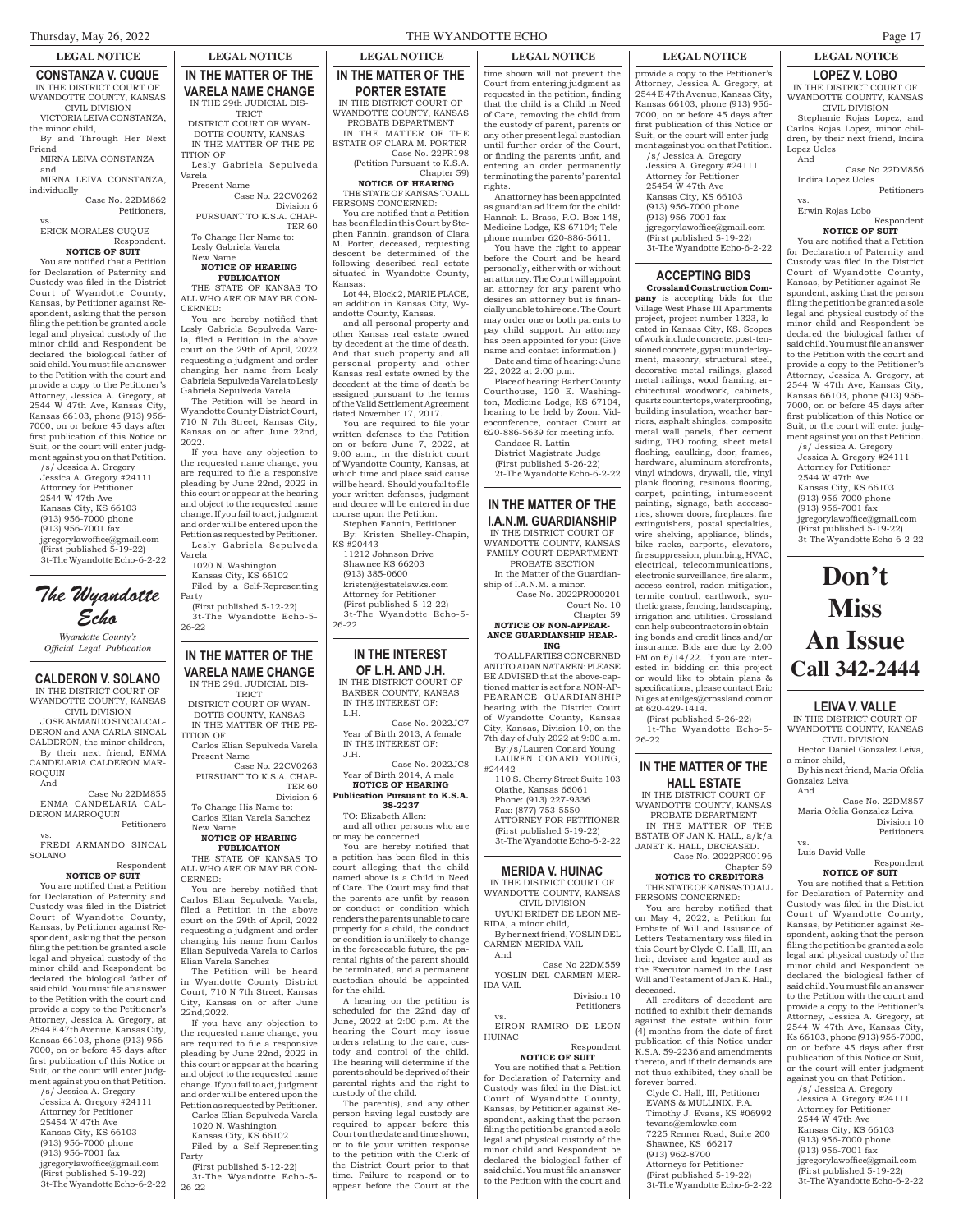# **TAX SALE NO. 349 UNIFIED GOVERNMENT OF WYANDOTTE COUNTY/KANSAS CITY,**

**KANSAS V. ACKORS** IN THE DISTRICT COURT OF WYANDOTTE COUNTY, KANSAS UNIFIED GOVERNMENT OF WYANDOTTE COUNTY/KANSAS CITY, KANSAS

PLAINTIFF, Case No. 2021-CV-000393 (Tax Sale No. 349) VS.

TITLE TO REAL ESTATE INVOLVED

ACKORS, TERESA, ET AL. DEFENDANTS **NOTICE OF SALE**

Under and by virtue of an Order of Sale, directed, delivered and issued out of the District Court of Wyandotte County, Kansas City, Kansas in Case No. 2021-CV-000393, in which the Unified Government of Wyandotte County/ Kansas City, Kansas, is plaintiff, and the ascertained owners are defendants, the properties with the following legal description are to be sold with fee simple title for the highest and best bid obtainable therefor subject only to valid covenants running with the land, valid easements of record in use, and taxes and interest which have become a lien thereon subsequent to the date upon which judgement is rendered, specifically including taxes, assessments, charges penalties, interest and costs through the year 2020. This sale shall be accordingly conducted on June 29, 2022, at 10:00 a.m. o'clock via an online auction at https://www.civicsource.com/ auctions. In addition, there will be representatives from the Unified Government at Memorial Hall, located at 600 North 7th Street, Kansas City, Kansas 66101, from 9:00 a.m. until 4:45 p.m. the day of the sale.

BE ADVISED THAT THE MIN-IMUM BID ON ANY PROEPRTY OFFERED FOR TAX SALE 349 SHALL BE THE AMOUNT OF THE DELINQUENT TAXES, INTER-EST, COSTS, CHARGES, AND EXPENSES OF THE SALE ASSO-CIATED WITH SUCH PROPERTY. IF YOU HAVE ANY QUESTIONS CONCERNING THE TAX SALE,

YOU MAY CALL THE DELIN-QUENT REAL ESTATE OFFICE AT 913-573-2817. TAX CLEARANCE WILL BE

PROVIDED BY THE OFFICE OF DELINQUENT REAL ESTATE.

REGISTRATION WILL TAKE PLACE EITHER IN PERSON AT THE DELINQUENT REAL ESTATE OF FICE, 2ND FLOOR, WYANDOTTE COUNTY COURTHOUSE, WITH THE EXCEPTION OF WEEKENDS AND HOLIDAYS, OR ONLINE WITH THE DELINQUENT REAL ESTATE OFFICE BY GOING TO https:// www.wycokck.org/Delinquent/ Bidder.aspx, NOW THRU JUNE 27, 2022. BIDDERS WILL ALSO HAVE TO CREATE AN ONLINE PROFILE BY GOING TO https:// www.civicsource.com/auctions.

The sale shall include all the following described real estate situated in Wyandotte County, Kansas to wit:

#### **LEGAL DESCRIPTION Tax Sale 349 \*\*\*\*NOTE\*\*\*\*\*\* I = Improvement V = Vacant Lot C/V = Commercial Vacant Lot C/I = Commercial Improve-**

**ment C&RES = Commercial and Residential**

**EX/REL = Exempt Religious** 000899 / BARN00242 10

Cause of Action 1 Lot 29, QUIVIRIAN ACRES, a subdivision of land in Kansas City, Wyandotte County, Kansas.

### **LEGAL NOTICE LEGAL NOTICE LEGAL NOTICE LEGAL NOTICE LEGAL NOTICE LEGAL NOTICE**

(Approx. Add. 2621 North 61st Terrace) (V) Taxes from 2017 thru  $2020 = $622.26$ 

#### 027025 / WRIG00035 10 Cause of Action 12

Lot 33, SEWELLS SUBDIVI-SION, an addition in the city of Kansas City, Wyandotte County, Kansas. (Approx. Add. 5710 Edith Avenue) (I) Taxes from 2015 thru  $2020 = $6,623.26$ 

# 036300 / CREC00001 10

Cause of Action 17 Lot 45, CARRIAGE HILLS, a subdivision now in and a part of Kansas City, Wyandotte County, Kansas (Approx. Add. 2453 & 2455 North 57th Street) (V) Taxes from 1998 thru 2020 = \$10,797.41

### 065323 / CAGE00006 10

Cause of Action 27 Lots 12 and 13, Block 25, RESURVEY OF WESTHEIGHT MANOR NO 3, a subdivision of land in Kansas City, Wyandotte Kansas (Approx. Add. 1827 Walker Avenue) (V) Taxes from 2017 thru 2020 = \$960.36

### 067512 / AMAY00032 10

Cause of Action 36 Lot 4 and the North 1/2 of Lot 5, Block 2, ROCK ISLAND PLACE NUMBER 2, a subdivision in Kansas City, Wyandotte County, Kansas (Approx. Add. 305 South 14th Street) (V) Taxes from 2017 thru  $2020 = $359.15$ 

# 068276 / MART00589 80

Cause of Action 38 Lot 45, Block 4, KIRBY'S AD-DITION TO ARMOURDALE, an addition in Kansas City, Wyandotte County, Kansas. (Approx. Add. 1228 Argentine Boulevard) (V) Taxes from 2016 thru 2020 = \$29,835.22

#### 069513 / EVAN00084 10 Cause of Action 41

All of the East 35.5 feet of Lots 1 and 2, and the East 35.5 feet of the North 3 feet of Lot 3, Block 9, MOUNT PANORAMA, an addition in and now a part of Kansas City, Wyandotte County, Kansas (Approx. Add. 1017 Lowell Avenue) (V) Taxes from 2016 thru 2020  $$390.67$ 

#### 071630 / HICK00048 80 Cause of Action 45

The West 5 feet of Lot 46, Block 1, MEYN'S ADDITION, a subdivision in Kansas City, Wyandotte County, Kansas (Approx. Add. 918 H Scott Avenue) (V) Taxes from 1962 thru 2020 = \$2,195.02

# 080523 / FIRS00050 410

Cause of Action 52 Lot 5, Block 163, WYANDOTTE CITY, now a part of Kansas City, Wyandotte County, Kansas and 10 feet vacated street on the North end. (Approx. Add. 1109 Barnett Avenue) (V) Taxes from 2017 thru  $2020 = $350.12$ 

# 079417 / ASHE00013 30

Cause of Action 53 All of Lots 35, 36, 37 and 38, in LUST GARDENS, a subdivision of land in Kansas City, Wyandotte County, Kansas. (Approx. Add. 3613 Lust Drive) (V) Taxes from 2015 thru 2020 = \$37,601.66

#### 080211 / RATC00002 10 Cause of Action 55

The West 1/2 of Lot 21, and all of Lot 22, Block 78, WYANDOTTE CITY, an addition in Kansas City, Wyandotte County, Kansas. (Approx. Add. 1043 Oakland Avenue) (V) Taxes from 1994 thru 2020 =  $$1,126.19$ 

#### 063874 / HART00063 10 Cause of Action 62

Lot 177 to Lot 181, BEVERLY, a subdivision in Kansas City, Wyandotte County, Kansas (Approx. Add. 3616 Oakland Avenue) (V) Taxes from 2009 thru 2020 \$12,360.00

# Page 18 THE WYANDOTTE ECHO Thursday, May 26, 2022

081013 / DAVI00209 410 Cause of Action 64

081843 / FUEN00024 10 Cause of Action 67 Lots 12 and 13, in Block 75, WYANDOTTE CITY, now in and a part of Kansas City, Wyandotte County, Kansas. (Approx. Add. 723 Oakland Avenue) (V) Taxes from 2017 thru 2020 =  $$315.01$ 082515 / EMMA00001 410 Cause of Action 68

The North 25 feet of Lot 27, 28, and vacated street adjacent on the West of Lot 27, Block 141, WYANDOTTE CITY, an addition in Kansas City, Wyandotte County, Kansas (Approx. Add. 809 North 12th Street) (V) Taxes from 2009

thru 2020 = \$381.11

 $2020 = $1,640.62$ 

 $2020 = $14,896.08$ 

093150 / AKER00004 10 Cause of Action 79

The North 1/2 of Lot 22, Block 3, in HUSTED & STUMPFS ADDI-TION TO WYANDOTTE CITY, now a part of Kansas City, Wyandotte County, Kansas (Approx. Add. 957 Northrup Avenue) (V) Taxes from 1990 thru 2020 = \$2,276.12 094793 / GOIN00002 10 Cause of Action 82

The South 20 feet of Lot 26 and all of Lot 27, Block 3, EDGERTON PLACE, an addition in Kansas City, Wyandotte County, Kansas. (Approx. Add. 2051 North 5th Street) (V) Taxes from 2008 thru

098010 / DALE00018 10 Cause of Action 88

A tract of land in Section 4, Township 11, Range 25 East described as follows: Beginning at the Northeast corner of Lot 13, Block 3, HEATHWOOD; East 50 feet, South 127 feet, West 50 feet to the Southeast Corner of Lot 13, North along the East line of Lot 13 127 feet to the point of beginning, being in Kansas City, Wyandotte County, Kansas (Approx. Add. 1024 Richmond Avenue) (V) Taxes from 2017 thru 2020 = \$321.18 080620 / GUTI00066 10 Cause of Action 93

The West 1/3 of Lot 17 and all of Lot 18, Block 139, WYANDOTTE CITY, an addition in Kansas City, Wyandotte County, Kansas. (Approx. Add. 935 Armstrong Avenue) (V) Taxes from 2011 thru 2020 =

090609 / HASK00010 10 Cause of Action 94

Lots 11, 12, 13, 14, 15, 16 and 17, Block 2, BELMONT, an addition in Kansas City, Wyandotte County, Kansas. (Approx. Add. 1227 Freeman Avenue) (V) Taxes from 2010 thru 2020 = \$26,303.82

\$27,627.23

090564 / BARN00110 10 Cause of Action 72 The North 1/2 of Lot 35, except the East 80 feet thereof, also excepting from the above described tract that part thereof which is included in a strip of ground described as follows: Beginning at the Southeast corner of Lot 34, thence South 5.1 feet, thence West to the East line of North 10th Street, thence North 3.1 feet to the South line of Lot 34, thence East to the point of beginning, all in Block 170, NORTHRUP'S ADDITION TO KANSAS CITY, KANSAS, an addition in Wyandotte County, Kansas City, Kansas, according to the recorded plat thereof, and subject to reservations, restrictions, and easements of record, if any (Approx. Add. 956 R Sandusky Avenue) (V) Taxes from 1982 thru

thru 2020 = \$4,350.70

All of Lots 25 and 26, in Block 124, in WYANDOTTE CITY, in Kansas City, Wyandotte County, Kansas. (Approx. Add. 1316 Armstrong Avenue) (I) Taxes from 2017 098916 / KNIG00010 10 Cause of Action 98 Lots 24 and 25, ASHLEY PLACE, a subdivision in Kansas City, Wyandotte County, Kansas. (Approx. Add. 1236 Richmond Avenue) (I) Taxes from 2018 thru  $2020 = $2,252.83$ 

#### 099250 / CHAN00025 10 Cause of Action 101

Lots 3 and 4, Block 3, LELAND PLACE, an addition in Kansas City, Wyandotte County, Kansas. (Approx. Add. 3005 Brown Avenue) (V) Taxes from 2002 thru  $2020 = $15,204.91$ 

#### 106141 / SKIN00006 10 Cause of Action 117

Lot 13, Block 12, PARKWOOD ADDITION, an addition in Kansas City, Wyandotte County, Kansas.

# thru 2015 = \$25,885.53 106274 / BRUN00054 10

(Approx. Add. 2901 Parkwood Boulevard) (I) Taxes from 2015

Cause of Action 118

All of that part of Lot 14 in Block 4, PARKWOOD, described as follows: Beginning at the Northeast corner of Lot  $12$  in said Block 4 thence East 46 feet, thence South 30 feet, thence West 46 feet, to the Southeast corner of Lot 12, thence North 30 feet to the point of beginning, a subdivision of land in Kansas City, Wyandotte County, Kansas (Approx. Add. 2733 R North 11th Street) (V) Taxes from 2012 thru 2020 = \$415.81

#### 003730 / LANE00043 10 Cause of Action 121

Beginning at a point on the Westerly line of 55th Drive, said point being the common corner between Lots 30 and 31 in the RESURVEY OF WESTPARK MANOR, a subdivision of land in Kansas City, Wyandotte County, Kansas; thence Southeasterly along the said Westerly line of 55th Drive 26.20 feet; thence South 51 degrees 27 minutes West 75.44 feet; thence South 65 degrees 17 minutes 20 seconds West 77.41 feet; thence North 32 degrees 43 minutes 27 seconds West 28.94 feet; thence North 59 degrees 30 minutes 03 seconds East 151.70 feet to the point of beginning (Approx. Add. 1514 North 55th Drive B) (V) Taxes from 2008 thru 2020 = \$29,023.01

# 081225 / HARS00002 10

Cause of Action 122 The East 16 2/3 feet of Lot 40 and all of Lots 41 and 42, Block 41, WYANDOTTE CITY, a subdivision in Kansas City, Wyandotte County, Kansas. (Approx. Add. 1044 New Jersey Avenue B) (V) Taxes from 2009 thru 2020 \$20,068.46

# 095272 / WOLB00001 10

Cause of Action 123 All of Lots 24, 25 & 26, inclusive, Block 16, BRIGHTON HILL ADDITION, in Kansas City, Wyandotte County, Kansas, less street (Approx. Add. 840 Parallel Parkway) (V) Taxes from 2004 thru  $2020 = $907.67$ 

#### 098564 / HARR00361 10 Cause of Action 124 Lot 20, in Block 11, in LONDON HEIGHTS, an addition now in and a part of Kansas City, Wyandotte County, Kansas (Approx. Add. 1921 North 17th Street) (V) Taxes from 1988 thru 2020 = \$15,145.28

#### 110102 / BARB00020 10 Cause of Action 126

The East 15 feet of Lot 13 and the West 10 feet of Lot 15, WOOD AND WALKER ADDITION CEN-TRAL NOW TROUP, in and now a part of Kansas City, Wyandotte unty, Kansas (Approx. Add. 310 Troup Avenue) (V) Taxes from 1977 thru 2020 = \$3,481.24

111231 / ROBI00160 10 Cause of Action 127 Lot 8, Block 4, ELIZABETH, an addition in Kansas City, Wyandotte County, Kansas. (Approx. Add. 2024 North 7th Street) (V) Taxes from  $2005$  thru  $2020$ \$39,187.06

### 111607 / GORM00008 10 Cause of Action 129

The East 15 feet of Lot 21 and the West 15 feet of Lot 22, less part condemned, Block 7, GORDON PLACE, a subdivision in Kansas City, Wyandotte County, Kansas. (Approx. Add. 820 Lafayette Avenue) (V) Taxes from 2007 thru  $2020 = $15,271.39$ 

# 111841 / CHUR00012 10

Cause of Action 133 The North 1/2 of Lot 21 and all of Lots 22 and 23, in Block 5, in SILVER PLACE, an addition no in and part of Kansas City, Wyandotte County, Kansas. (Approx. Add. 2408 North Tremont Street) (V) Taxes from 2017 thru 2020 = \$30,439.65

#### 115008 / HERV00006 10

Cause of Action 139 All of Lot 14, CALIFORNIA

PARK ADDITION, in Kansas City, Wyandotte County, Kansas (Approx. Add. 3043 Roosevelt Street) (V) Taxes from 2017 thru  $2020 = $318.17$ 

# 115300 / BREA00001 10

Cause of Action 140 Lots 24, 25, 26, 27, 28, 29, 30, 31, 32 and 33, Block 2, MARIE PLACE, a subdivision in Kansas City, Wyandotte County, Kansas. (Approx. Add. 2910 North 13th Street) (V) Taxes from 2012 thru  $2020 = $598.11$ 

### 116721 / EWIN00004 10

Cause of Action 146 Lots 3 and 4, in Block 1, in SUB-DIVISION OF GRANT'S ADDITION

TO UNIVERSITY PARK, an addition in Kansas City, Wyandotte County, Kansas. (Approx. Add. 2146 North 32nd Street) (V) Taxes from 2016 thru 2020 = \$351.50

# 111002 / JONE00112 10

Cause of Action 151 Lot 2, WALKERS ADDITION EXT RESUB CORR PLAT, an addition in Kansas City, Wyandotte County, Kansas. (Approx. Add. 1916 Springfield Boulevard) (V) Taxes from 1985 thru 2020 \$2,098.83

# 118828 / KEOP00001 10

Cause of Action 152 Lot 41, in Block 179, H. M. NORTHRUP'S ADDITION TO WY-ANDOTTE CITY, a subdivision in Kansas City, Wyandotte County, Kansas. (Approx. Add. 714 Orville

Avenue) (V) Taxes from 2012 thru

# $2020 = $13,772.92$

120003 / GONZ00108 10

Cause of Action 153 The West 10 feet of Lot 4, and all of Lot 5, HUSTED AND BER-RY'S ADDITITION, a subdivision of land in Kansas City, Wyandotte County, Kansas (Approx. Add. 716 Tenny Avenue) (V) Taxes from 2017 thru 2020 = \$362.28

# 132087 / WITH00011 10

Cause of Action 164 All of Lots 15, 16, 17, and 18, Block 6, COBB HEIGHTS, an addition in Kansas City, Wyandotte County, Kansas (Approx. Add. 2707 North Allis Street) (V) Taxes from 1999 thru 2020 = \$1,244.71

#### 137284 / RUTT00007 10 Cause of Action 165

The South 5 feet of Lot 2 and all of Lot 3, Block 3, ROSEDALE, a subdivision of land in Kansas City, Wyandotte County, Kansas. (Approx. Add. 2308 South 8th Street) (V) Taxes from 2016 thru  $2020 = $30,890.90$ 

151028 / FAIT00005 30 Cause of Action 173 The South 52 feet of Lot 3, SMITHFIELD PLACE, a subdivision of land in Kansas City, Wyandotte County, Kansas. (Approx. Add. 2711 South 34th

Street) (I) Taxes from 2017 thru

# $2020 = $4,078.49$ 080268 / WASH00080 10

Cause of Action 182

Lots 53 and 54, Block 85, WYANDOTTE CITY, now a part of Kansas City, Wyandotte County, Kansas. (Approx. Add. 1024 Washington Boulevard) (V) Taxes from 2013 thru 2020 = \$404.10

#### 157585 / BURR00023 10 Cause of Action 186

The West 35 feet of the East 75 feet of the North 1/2 of Lot 16 and the West 35 feet of Lots 17 and 18, in Block 24, in WEST-ERN HIGHLANDS, an addition in Kansas City, Wyandotte County, Kansas. (Approx. Add. 1347 Rowland Avenue) (V) Taxes from 2007 thru 2020 = \$3,518.90

# 157721 / GREE00222 10

# Cause of Action 189

The East 40 feet of Lots 17 and 18, Block 25, WESTERN HIGH-LANDS, an addition in Kansas City, Wyandotte County, Kansas (Approx. Add. 1343 Cleveland Avenue) (V) Taxes from 2009 thru  $2020 = $13,363,70$ 

#### 157804 / SMIT00557 480 Cause of Action 191

The East 31.25 feet of the West 62.50 feet of Lot 13 and the East 31.25 feet of the West 62.50 feet of the South 30.7 feet of Lot 14, Block 28, WESTERN HIGHLANDS, a subdivision of land in Kansas City, Wyandotte County, Kansas. (Approx. Add. 1346 Lafayette Avenue) (V) Taxes from 1985 thru 2020 = \$16,351.70

#### 157805 / WHIT00208 480 Cause of Action 192 The West 1/2 of the following

described land, to-wit: Beginning at a point 62 1/2 feet West of the Southwest corner of Lot 12 in Block 28, WESTERN HIGHLANDS B25-28, an addition to Kansas City, Kansas, as per recorded plat thereof, thence North 100 feet, thence West to the East line of 15th Street, thence South along the East line of said 15th Street to the North line of Lafayette Avenue, thence East along the North line of Lafayette Avenue to the point of beginning. Being the West part of Lots 13 and 14, in Block 28, WESTERN HIGHLANDS B 25-28 (Approx. Add. 1348 Lafayette Avenue) (V) Taxes from 1993 thru

 $2020 = $1,056.54$ 

158167 / JOHN00130 480 Cause of Action 193 A tract of land in the Southeast Quarter of Section 32, Township 10 South, Range 25 East of the Sixth Principal Meridian in Kansas City, Wyandotte County, Kansas, being a part of the Abandoned Kansas City, Wyandotte and Northwestern Railway, all being more particularly described as follows: Commencing at the Northwest corner of Lot 8, Block 3 of Carpenter Place, a subdivision of land, said point being at the intersection of the South right of way line of an Alley, shown in said subdivision and the East right of way line of 17th Street, as established; Thence North 01°05'45" West 15 feet, along said East right of way line of 17th Street to a point on a curve concave to the North having a radius of 1382.40 feet and the common line between the North right of way line of the Kansas City, Wyandotte and Northwestern Railway and the South right of way line of Lafayette Avenue as now established and as shown on the subdivision plat Carpenter Place; Thence Easterly 143.05 feet, along said curve and the said common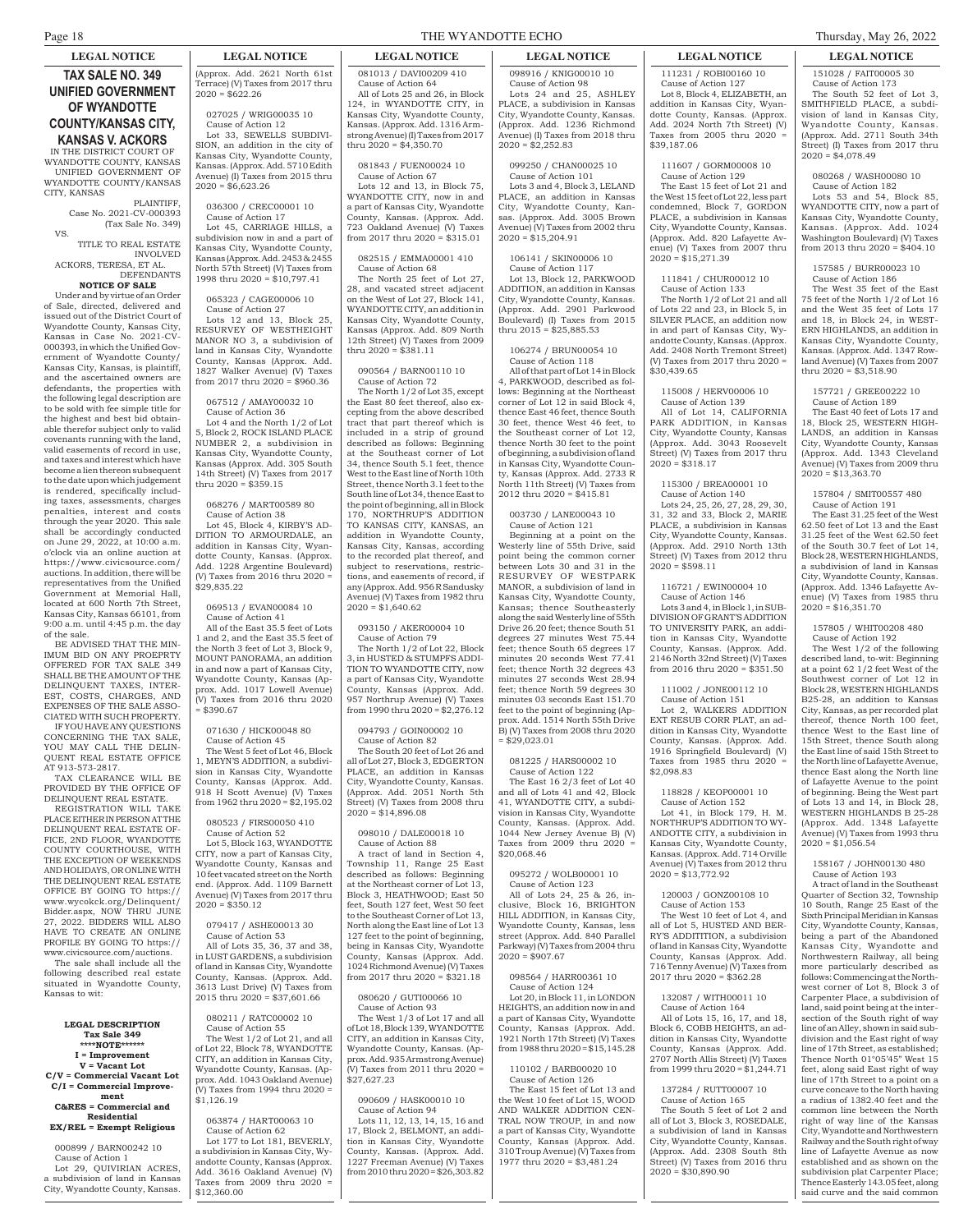line to a point of tangency; Thence North 84°58'11" East 534.17 feet, along said common line to a point on the East right of way line of 15th Street as established by common law dedication; Thence South 18°43'05" East 102.92 feet along the East right of way line of said 15th Street to a point on the common line between the South right of way line of the Kansas City, Wyandotte and Northwestern Railway and the North right of way line of an Alley, as shown in Felt Place, a subdivision of land; Thence South 84°58'11" West 558.52 feet along said common line to a point of tangency of a curve concave to the North having a radius of 1482.40 feet; Thence Westerly 149.92 feet along said curve and said common line to the point of beginning of the tract herein described. Subject to all easements and restriction of record. (Approx. Add. 1501 Lafayette Avenue) (V) Taxes from 2005 thru  $2020 = $1,038.52$ 

#### 158259 / GRAN00073 10 Cause of Action 194

Lots 21 and 22, Block 2, LONG-WOOD, an addition in Kansas City, Wyandotte County, Kansas. (Approx. Add. 2524 Cissna Street) (V) Taxes from 2016 thru 2020 = \$955.26

#### 158771 / BROW00193 10 Cause of Action 197 Lots 123 and 124, HAZEL ROSE ADDITION, now in and a part of Kansas City, Wyandotte County, Kansas. (Approx. Add. 1831 Yecker Avenue) (V) Taxes from 2018 thru 2019 = \$15,197.01

159321 / SUNS00005 10

Cause of Action 198 The East 160 feet of the South 50 feet of Lot 13, LINWOOD PARK, an addition in Kansas City, Wyandotte County, Kansas (Approx. Add. 2401 R North 21st Street) (V) Taxes from 1979 thru 2020  $= $7,566.51$ 

# 159322 / CLAY00010 10

Cause of Action 199 The East 96 feet of the North 50 feet of Lot 13, LINWOOD PARK, an addition in Kansas City, Wyandotte County, Kansas (Approx. Add. 2405 R North 21st Street) (V) Taxes from 1999 thru 2020  $=$  \$1,019.92

# 159720 / WILL00119 10

Cause of Action 201 Lot 21, SUNCREST RIDGE, a subdivision in Kansas City, Wyandotte County, Kansas. (Approx. Add. 2515 Haskell Avenue) (I) Taxes from 2015 thru 2020 = \$661.94

#### 162409 / BELL00099 10 Cause of Action 207 All of Lots 24, 25, 26, and the North 15 feet of Lot 27, ELBA PLACE, an addition in Kansas City, Wyandotte County, Kansas (Approx. Add. 3050 North 18th

Street) (V) Taxes from 2014 thru

 $2020 = $474.99$ 163123 / QUIN00039 10 Cause of Action 209 Lot 23, LONGWOOD ANNEX, an addition in Kansas City, Wyandotte County, Kansas. (Approx. Add. 2631 North 21st Street) (V) Taxes from  $1992$  thru  $2020$ 

\$15,311.97

019301 / HEND00050 10 Cause of Action 211 Lot 10, BURKARD GARDENS, an addition in Kansas City, Wyandotte County, Kansas. (Approx. Add. 6838 Webster Avenue) (V) Taxes from 2015 thru 2015 = \$263.21

#### 177346 / STAG00002 10 Cause of Action 232

Beginning 413.6 feet North and 313 feet West of the Southeast corner of the Southwest Quarter of Section 36, Township 10, Range

# **LEGAL NOTICE LEGAL NOTICE LEGAL NOTICE LEGAL NOTICE LEGAL NOTICE LEGAL NOTICE** 24, thence South 245.1 feet to the center line of Old County Road, thence Northwesterly with said road 50.2 feet, thence North

parallel with the East line of said Southwest Quarter to a point due West of Beginning, thence East to the point of Beginning in Kansas City, Wyandotte County, Kansas, except that part taken or used for public road purposes. (Approx. Add. 4730 Parallel Drive) (V) Taxes from 2003 thru 2020 = \$5,552.32

#### 063564 / HERR00060 10 Cause of Action 241

The North 70 feet of Lot 32, WOODLAND PARK, a subdivision in Kansas City, Wyandotte County, Kansas. (Approx. Add. 1511 North 34th Street) (V) Taxes from 2011 thru 2020 = \$30,901.40

# 127006 / HERN00442 10

Cause of Action 245 Lots 7 and 8, less the North 10 feet thereof, Block 1, EAST ARGENTINE, a subdivision of land in Kansas City, Wyandotte County, Kansas. (Approx. Add. 1037 Metropolitan Avenue) (I) Taxes from 2015 thru 2020 = \$2,882.82

#### 209584 / SMIT00122 10 Cause of Action 247

The East 8 feet of Lot 18 and all of Lot 19, Block 8, LONDON HEIGHTS 2nd SUBDIVISION, an addition now in and a part of Kansas City, Wyandotte County, Kansas (Approx. Add. 1305 Walker Avenue) (V) Taxes from 2006 thru  $2020 = $710.57$ 

#### 209639 / CALD00022 10 Cause of Action 248

The East 11 feet of Lot 22, and all of lot 23, Block 6, LONDON HEIGHTS SECOND SUBDIVI-SION, a subdivision of land in Kansas City, Wyandotte County, Kansas (Approx. Add. 1215 Wood Avenue) (V) Taxes from 2007 thru  $2020 = $571.24$ 

### 209652 / HAYE00016 10 Cause of Action 249

The South 16 feet of Lot 2 and the North 17 feet of Lot 3 in Block 5, LONDON HEIGHTS SECOND SUBDIVISION, in Kansas City, Wyandotte County, Kansas (Approx. Add. 1717 North 13th Street) (V) Taxes from 2009 thru 2020 =  $$11,351.97$ 

#### 245604 / 53RD00001 10 Cause of Action 253 Lot 5, PARALLEL PLAZA CEN-

TER, a subdivision of land in Kansas City, Wyandotte County, Kansas. Subject to all easements and restrictions of record. (Approx. Add. 6281 Parallel Parkway) (V) Taxes from  $1994$  thru  $2020$ \$33,615.41

#### 903312 / CRAW00015 10 Cause of Action 256

A tract of land in the Southwest arter of Section 34, Township 10, Range 25 in Kansas City, Wyandotte County, Kansas, described as follows; Commencing at the Southwest corner of Lot 5, Block 10, PASFIELD PLACE, thence East 37 1/2 feet, thence South to the North line of alley, thence West 37 1/2 feet, thence North to the point of beginning (Approx. Add. 337 R Cleveland Avenue) (I) Taxes from 2008 thru  $2020 = 1,443.08$ 

#### 903421 / CHRI00048 90 Cause of Action 258

A tract of land situated in Section 34, Township 10 South, Range 35 East of the sixth principal meridian, in Kansas City, Wyandotte County, Kansas, being that part of the following described tract which lies in the Southwest quarter of the section: Beginning at the most Westerly corner of that certain parcel of land which was covered by sale contract dated January 2, 1947, between the Kansas City Industrial Land Company and W.P. Stark Lumber Company, Inc., which is a point in the Northeasterly right of way line of the Missouri Pacific Railroad Company that is 940 feet distant Northwesterly from the center line of Quindaro Road as now established, measured along said Northeasterly line of Missouri Pacific Railroad Company right of way; thence Northeasterly along the Northwesterly line of said parcel of land covered by sale contract dated January 2, 1947, which is a straight line at right angles to said Northeasterly line of Missouri Pacific Railroad Company right of way, a distance of 143 feet to the most Northerly corner of said parcel of land covered by sale contract; thence Southeasterly at right angles along the Northeasterly line of said parcel of land covered by sale contract, which is a straight line parallel with and 143 feet distant Northeasterly measured at right angles, from said Northeasterly line of Missouri Pacific Railroad Company right of way, a distance of 592.9 feet , more or less, to a point thereon that is 1566 feet distant Southerly measured at right angles, from the East and West center line of said section 34; thence East along a straight line that is parallel with 1566 feet distant Southerly, measured at right angles, from said East and West center line of section, a distance of 10.4 feet, more or less, to a point thereon that is 160 feet distant Northeasterly measured at right angles, from said Northeasterly line of Missouri Pacific Railroad Company right of way, said point also being in the Southeasterly line of the 40 foot sewer right of way of the Fairfax Drainage District of Wyandotte County, Kansas; thence Northwesterly Long said Southwesterly line of 40 foot sewer right of way, which is a straight line4 parallel with and 160 feet distant Northeasterly, measured at right angles, from the Southeasterly tangent portion of said Northeasterly right of way line of Missouri Pacific Railroad Company and said Southeasterly tangent produced Northwesterly, a distance of 1346.5 feet more or less, to the point of beginning of a curve in said Southwesterly line of sewer right of way; thence continuing Northwesterly along said Southwesterly line of 40 foot sewer right of way, which is a curve to the left, having a radius of 1890.08 feet, and which is a tangent at its point of beginning to the last described line a distance of 807.1 feet, more or less, to a point; thence continuing Northwesterly along said Southwesterly line of 40 foot sewer right of way which is a straight line tangent to the end of the last described curve, a distance of 1229.7 feet, more or less, to a point in said Northeasterly right of way line of Missouri Pacific Railroad Company; thence Southeasterly along said Northeasterly right of way line of Missouri Pacific Railroad Company which is a line curving to the right, having a radius of 5779.65 feet, tangent at its point of beginning to the last described line and which is concentric with and 50 feet distant Northeasterly, measured radially from the center line of main track of said railroad company as now constructed and operated, a distance of  $2468.04$ feet, more or less, to a point; thence continuing Southeasterly along said Northeasterly right of way line of Missouri Pacific Railroad Company, which is a straight line tangent to the end of the last described curve, and which is 50 feet distant Northeasterly, measured at right angles, from said center line of main tract of said railroad company, a distance of 254.9 feet, more or less, to the point of beginning. Less that part deeded to Union Pacific Railroad Company by way of Warranty Deed filed January 4, 2000 under Document No. 2000R-00213, Book 4147, Page

#### 235. (Approx. Add. 2701 Front Street) (V) Taxes from 2000 thru  $2020 = $26,098.80$

### 904910 / FLOR00016 10 Cause of Action 259

Commencing 905 feet West of the Northeast corner of the Northwest 1/4 of Section 27, Township 11, Range 25; thence South 27.25°, East 188 feet, and South 24° West 1005 feet for beginning point; thence South 491.5° feet thence West 30 feet, thence South 70.5° West 197 feet, thence North 50° West 206 feet, North 397 feet, thence East 360 feet (less street), in Kansas City, Wyandotte County, Kansas (Approx. Add. 645 Ruby Drive) (V) Taxes from 2017 thru  $2020 = $781.93$ 

#### 909416 / ASBU00001 10 Cause of Action 260

Beginning at the Northeast corner of lot 16, Block 1, in KERR'S PARK, an addition in Kansas City, Wyandotte County, Kansas; thence East 184.68 feet along the South line of Armstrong as platted in the said KERR'S PARK to the Easterly right of way line of the abandoned Kansas and Missouri railway and terminal company railroad right of way; thence Southwesterly 214.46 feet along the said Easterly right of way line; thence West along the Southerly line of said Block 1, 152.84 feet to the Southeast corner of the said lot 16, in Block 1; thence Northeasterly 157 feet, more or less, along the East line of the said lot 16, Block 1, to the point of beginning. (Approx. Add. 1825 Armstrong Avenue) (V) Taxes from 1993 thru 2020 = \$8,198.20

#### 910610 / CARL00031 10 Cause of Action 262

Commencing at the Northwest corner of the Southeast 1/4 of the Southeast 1/4 of Section 31, Township 10, Range 25, thence East 217.8 feet, thence South 55° 50' East to the center of Alfred Gray County Road, thence Southeasterly along center of said county road to a point South of beginning; thence North 460 feet to beginning, Except; Commencing at a point 100 feet South of the Northwest Corner of the Southeast 1/4 of the Southeast 1/4 of Section 31, Township 10 South, Range 25 East of the 6th P.M., thence South 73° 40' East 157 feet to the center of the Alfred Gray County Road or Brickel Boulevard to a point on the North line of Greeley Avenue in SPRINGFIELD MAN-OR ADDITION, produced East, thence West 24.1 feet to a point 295 feet due South of the point of beginning, excepting any part thereof condemned or used by the City of Kansas City, in Wyandotte County, Kansas (Approx. Add. 2060 Brickel Boulevard) (V) Taxes from  $2010$  thru  $2020 = $1,698,30$ 

#### 913316 / BART00096 10 Cause of Action 265

Tract No. 481: Commencing at a point 20 poles North of the Southeast corner of the Northwest 1/4 of the Southwest 1/4 of Section30, Township 10, Range 25, East: thence South 3 poles, thence West 30 poles, thence North 3 poles, thence East 30 poles to a point of beginning. (Approx. Add.<br>3401 Weaver Drive) (V) Taxes from 3401 Weaver Drive) (V) 1981 thru 2020 = \$17,006.91

# 914032 / DEDR00004 10

Cause of Action 266 A tract of land in Kansas City, Wyandotte County, Kansas, more particularly described as follows: Beginning at a point 660 feet West and 641.4 feet North of the Southeast corner of the Southeast 1/4 of Section 25, Township 10 South, Range 24 East of the 6th P.M.; thence East 200 feet; thence South 80 feet; thence West 200 feet; thence North 80 feet to the point of beginning. (Approx.

Add. 3208 North 42nd Terrace)

(V) Taxes from 1990 thru 2020 = \$18,697.79

### 914043 / BONN00025 10 Cause of Action 267

Commencing at a point 1207 feet East of the Southwest corner of the Southeast Quarter of Section 25, Township 10, Range 24, thence East 100 feet, thence North 13 degrees West to a point (measured at right angles to the last said mentioned line) 60 feet from the last mentioned line, thence West to a point due North of the beginning, thence South 60 feet to a point of beginning. (Approx. Add. 4410 Leavenworth ad) (V) Taxes from 2009 thru  $2020 = $26,198,54$ 

#### 915817 / BRED00001 30 Cause of Action 268

Beginning at a point 803 feet North of the Southwest corner of the Southeast 1/4 of the Northeast 1/4 of Section 25, Township 11, Range 24, in Kansas City, Wyandotte County, Kansas; thence North 62 1/2 feet; thence East  $645$  feet; thence South  $62$   $1/2$ feet; thence West 645 feet to the point of beginning, less that part thereof on the West used for road purposes. (Approx. Add. 1737 South 49th Street) (V) Taxes from 2009 thru 2020 = \$29,296.79

#### 056663 / VIZC00001 10 Cause of Action 269

Lots 12, 13, 14 and 15, Block 1, GRANDVIEW ORCHARD, an addition in Kansas City, Wyandotte County, Kansas. (Approx. Add. 337 North 34th Street) (I) Taxes from 2017 thru 2020 = \$8,650.27

### 916937 / WOLF00013 10 Cause of Action 270

A tract of land in the Southwest Quarter of Section 25, Township 10 South of Range 24 East, in said Wyandotte County, Kansas, described as follows: Beginning at a point 153.5 feet West of the Northeast corner of Lot 10, LU-ELLA CONNELLY'S ADDITION; thence West 103.5 feet; thence North 118 feet; thence East 103.5 feet; thence South 118 feet to the point of beginning (Approx. Add. 3160 North 48th Street) (V) Taxes from 2005 thru 2020 =  $\frac{1}{2}21,037.56$ 

#### 195606 / HOUK00003 10 Cause of Action 277

Beginning at a point on the West line of Block 9, in KENSINGTON, an addition in Kansas City, Wyandotte County, Kansas, 1698.65 feet West and 188.6 feet North of the Southeast of the Northwest 1/4 of Section 5, Township 11, Range 25, thence East 120 feet more or less to the West line of alley as actually located and now used, running north and south through said Block, thence South along said West line of said alley 39 feet, thence West parallel to the North line of Wood Avenue, 120 feet more or less to the East line of Vine Street, as actually located and now used, thence North along said East line of Vine Street, 39 feet to the place of beginning, in Kansas City, Wyandotte County, Kansas and 5 feet of vacated street adjacent (Approx. Add. 1829 Tennyson Street) (I) Taxes from 2011 thru 2020 = \$3,137.51

#### 918023 / CARR00105 10 Cause of Action 280

Commencing at the Southwest corner of the Southwest 1/4 of Section 1, Township 11, Range 24, in Kansas City, Wyandotte County, Kansas; thence East 22 poles, thence North 22 poles, thence West 22 poles, thence South 22 poles, less the South 64 feet, less that part sold, and less that part condemned. (Approx. Add. 1100 North 55th Street) (V) Taxes from 1985 thru 2020 = \$31,584.77

921302 / HOLL00111 10 Cause of Action 283

Beginning 252 feet North of the

Southeast corner of the Northeast quarter of Section 34, Township 10, Range 24, thence West 247.5 feet; thence North 100 feet; thence East 247.5 feet; thence South 100 feet to the point of beginning, in Kansas City, Wyandotte County, Kansas, less those parts taken for road right of way (Approx. Add. 2726 North 59th Street) (V) Taxes from 2011 thru 2020 = \$36,509.49

#### 922010 / BOLL00007 30 Cause of Action 284

A tract of land in the Southwest Quarter of Section 14, Township 11, Range 24, in Kansas City, Wyandotte County, Kansas, being more particularly described as follows: Beginning at the Northwest Corner of the Southwest Quarter of the Southwest Quarter of Section 14-11-24; thence South, along the West line of said Section, 334.01 feet; thence East, parallel with the North line of the South 1/2 of the Southwest Quarter of Section 14, 264.00 feet; thence North, parallel with the West line of said Section, 218.01 feet to a point that is 116 feet South of the North line of the South 1/2 of the Southwest Quarter; thence West, parallel with said 1/4 1/4 line, 254.00 feet; thence North, parallel with the West line of said Section 14, 116.00 feet to a point on the North line of the South 1/2 of the Southwest Quarter; thence West, along said 1/4 1/4 Line, 10.00 feet to the point of beginning. (Approx. Add. 425 South 63rd Street) (V) Taxes from 2017 thru 2020 = \$1,932.52

#### 154001 / CALV00033 10 Cause of Action 297

The East 5 feet of Lot 10 and the West 35 feet of Lot 11, Block 1, RESURVEY OF KANSAS PLACE, an addition in Kansas City, Wyandotte County, Kansas. (Approx. Add. 906 Greeley Avenue) (EX/ REL) Taxes from 2009 thru 2009  $= $19,796.49$ 

### 154002 / CALV00033 10 Cause of Action 298

West 35 feet of Lot 10, Block 1, RESURVEY OF KANSAS PLACE, an addition now in and a part of Kansas City, Kansas. (Approx. Add. 908 Greeley Avenue) (EX/ REL) Taxes from 2009 thru 2009  $= $27.296.01$ 

### 939808 / GROV00030 130 Cause of Action 299

Commencing 36 poles North of the Southwest corner of the Northwest 1/4 of the Southeast 1/4 of Section 25, Township 11, Range 23, in Edwardsville, Wyandotte County, Kansas; thence North 5 poles; thence East 32 poles; thence South 5 poles; thence West 32 poles to point of beginning. Most currently mapped as:

Beginning 664.5 feet South and 40 feet East of the Northwest corner of the Southeast 1/4 of Section 25, Township 11, Range 23, in Edwardsville, Wyandotte County, Kansas; thence East 488 feet; thence South 82.5 feet; thence West 488 feet; thence North 82.5 feet to point of beginning. (Approx. Add. 1955 South 98th Street) (V) Taxes from 1990 thru  $2020 = $26,461.67$ 

### 918107 / PEAR00028 10 Cause of Action 300

Tract I: Beginning at the Northwest corner of the Southeast Quarter of the Northwest Quarter of Section 12, Township 11, Range 24, in Kansas City, Wyandotte County, Kansas; thence East 133.7 feet; thence South 947 feet to the center line of Muncie Ridge County Road; thence South 61 degrees West to a point due South of the point of beginning; thence North to the point of beginning, subject to any part thereof in street, road or public rights of way.

Tract II: Beginning at a point 133.7 feet East of the Northwest corner of the Southeast Quarter of the Northwest Quarter of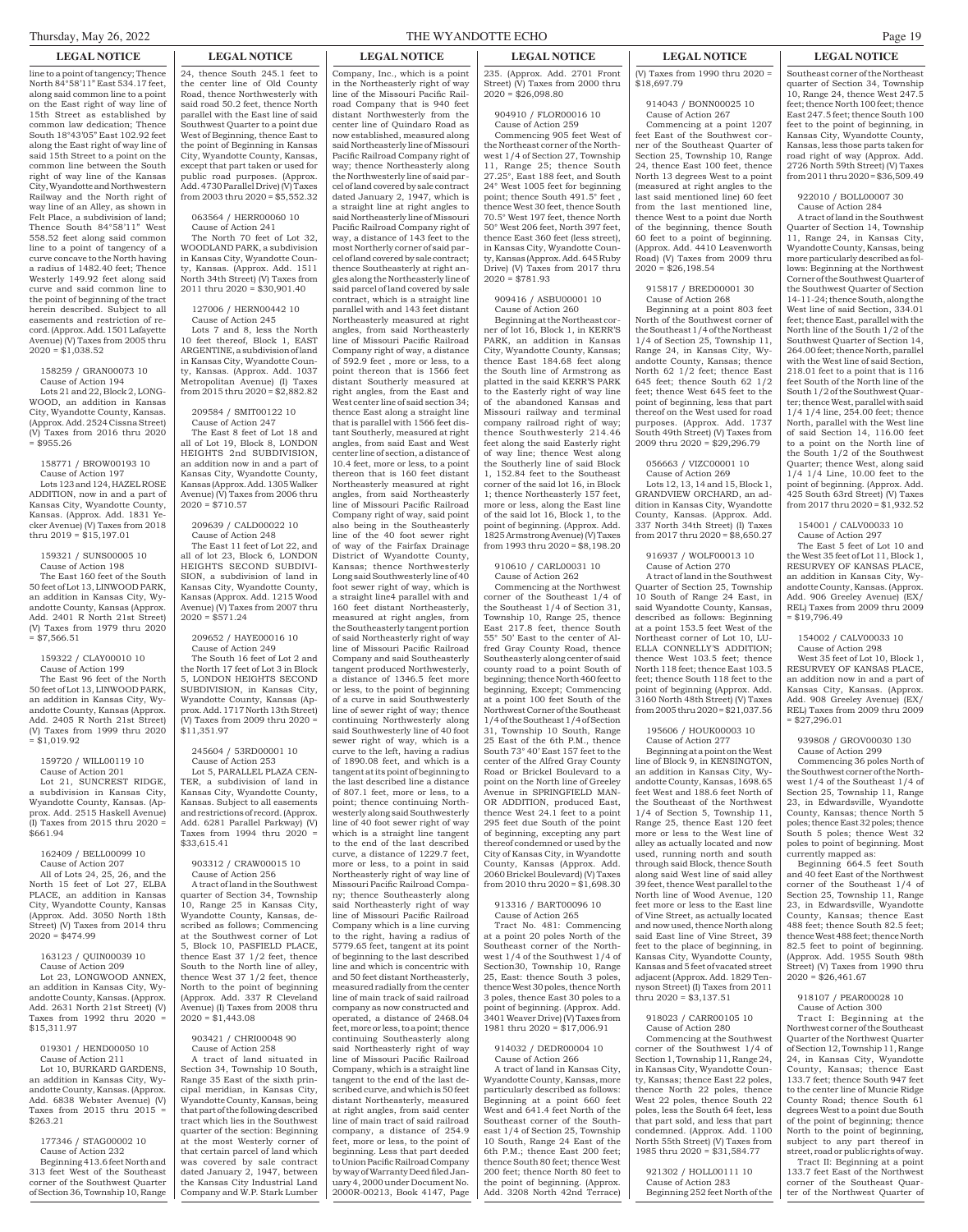Section 12, Township 11, Range 24, in Kansas City, Wyandotte County, Kansas; thence East 18.1 feet; thence South 938 feet to the center of the Muncie Ridge County Road; thence Southwesterly along the center line of said road to a point due South of the point of beginning; thence North 947 feet, more or less, to the point of beginning, subject to any part thereof in street, road or highway. (Approx. Add. 5254 Muncie Drive) (V) Taxes from 1979 thru 2020 =  $\overline{$}32.295.47$ 

#### 109208 / HOBS00003 10 Cause of Action 304

Lot 18 and the South 1/2 of Lot 19, Block 1, in HAFNER'S GROVE, an addition in Kansas City, Wyandotte County, Kansas (Approx. Add. 2049 North Hallock Street) (V) Taxes from 2018 thru  $2018 = $22,513.97$ 

#### 131300 / HOLL00105 10 Cause of Action 308

Lots 30, 31, 32, 33 & 34 in Block 9, in GLENDALE PARK, an addition in Kansas City, Wyandotte County, Kansas (Approx. Add. 2926 H Sherman Street) (V) Taxes from 2001 thru 2020 = \$1,724.87

### 158744 / PARD00012 10

Cause of Action 311 Lots 16 and 17, HAZEL ROSE, an addition in Kansas City, Wyandotte County, Kansas. (Approx. Add. 1815 Quindaro Boulevard) (V) Taxes from 2016 thru 2020  $$343.48$ 

### 920322 / HORI00004 10 Cause of Action 314

A track of land in the Southwest Quarter of Section 35, Township 10, Range 24, in Kansas City, Wyandotte County, Kansas, being more particularly described as follows: Beginning at a point 476.88 feet North and 563 feet West of the Southeast corner of the Southwest quarter of said Section 35; thence West 350.44 feet; thence North 808.8 feet; thence East 203.94 feet; thence North 364.32 feet; thence East 346.5 feet; thence South 621.12 feet to the point of beginning, subject to any part thereof in the street, road or highway. (Approx. Add. 2216 R North 55th Street)  $(V)$  Taxes from 1991 thru 2020 \$43,814.87

#### 260057 / CUNN00049 130 Cause of Action 317

Lot CA1, RIVER FALLS, a subdivision in the City of Edwardsville, Wyandotte County, Kansas (Approx. Add. 701 South 4th Street) (V) Taxes from 2008 thru 2009 = \$2,470.44

#### 128630 / POWE00027 10 Cause of Action 320

Lots 1 through 13, SAGE PLACE NO. 2, an addition in Kansas City, Wyandotte County, Kansas. (Approx. Add. 1300 Springhorn Road) (V) Taxes from 2013 thru 2020 = \$4,954.42

#### 908115 / POWE00027 10 Cause of Action 321

A tract of land in the Northwest 1/4 of Section 28, Township 11 South, Range 25, East of the 6th P.M., Kansas City, Wyandotte County, Kansas; Beginning 163.5 feet East of the Southeast Corner of Block 3, KANSAS TOWN COMPANY'S 1ST ADDITION, a subdivision of land in Kansas City, Wyandotte County, Kansas; thence North 75 feet, Southeasterly 31.4 feet, South to the North line of Metropolitan Avenue, West 30 feet to point of beginning. (Approx. Add. 1610 Metropolitan Avenue) (V) Taxes from 2016 thru 2020  $= $464.46$ 

#### 093301 / COLL00070 10 Cause of Action 322 Lot 3, Block 1, MCALPINE'S ADDITION TO WYANDOTTE, a

subdivision of land in Kansas City,

**LEGAL NOTICE LEGAL NOTICE LEGAL NOTICE LEGAL NOTICE LEGAL NOTICE LEGAL NOTICE**

Wyandotte County, Kansas. (Approx. Add. 207 North Mill Street)  $\left($ I) Taxes from 2017 thru 2020 = \$9,909.79

156114 / LEWI00066 10

Cause of Action 332 Lots 3 and 4, Block 2, GROENE PARK, a subdivision of land in Kansas City, Wyandotte County, Kansas (Approx. Add. 2716 North Early Street) (V) Taxes from 2014 thru  $2020 = $324.84$ 

### 165018 / HUGG00008 10

Cause of Action 336 Lots 40 and 41, in ARBOR PARK, an addition in Kansas City, Wyandotte County, Kansas. (Approx. Add. 3020 Delavan Avenue) (V) Taxes from 2005 thru 2020 = \$14,704.33

924026 / BATE00026 10 Cause of Action 338 Tract 1

Beginning 462 feet South of the Northeast corner of the Southeast Quarter of the Northwest Quarter of Section 34, Township 10, Range 24, thence South 99 feet, thence West 660 feet, thence North 99 feet, thence East 660 feet to the point of beginning. Except that part described as follows: Beginning at a point on the East line of said Quarter Quarter Section, said point being 462 feet South of the Northeast corner of said Quarter Quarter Section; thence West to center of creek, 377 feet, more or less, thence Northwesterly along center of creek to a point west of beginning, thence East to the point of beginning, Except that part in road

Tract 2

Beginning 561 feet South of the Northeast corner of the Southeast Quarter of the Northwest Quarter of Section 34, Township 10, Range 24; thence South 99 feet; thence West 660 feet; thence North 99 feet; thence East 660 feet to beginning, in Kansas City, Wyandotte County, Kansas. Except that part described as follows: Beginning at a point on the East line of said Quarter Quarter Section, said point being 561 feet Sought of the Northeast corner of said Quarter Quarter Section; thence South 99 feet; thence West 308 feet; thence Northwesterly 106.8 feet; thence East 348 feet to the Point of Beginning, Except that part in road (Approx. Add. 6337 Yecker Avenue) (V) Taxes from 1989 thru  $2020 = $24,363.07$ 

#### 905551 / YADO00003 10 Cause of Action 350

Beginning 396 feet South of the Northeast corner of the West 1/4 of the Northwest 1/4 of the Southeast 1/4 of Section 28, Township 11, Range 25, Kansas City, Wyandotte County, Kansas; thence West 165 feet to the center of Frank Tilk Road; thence South along said road 132 feet; thence East 165 feet: thence North 132 feet to the point of beginning, less that part taken or used for road purposes and also less the South 18 feet thereof. (Approx. Add. 1931 South 11th Street) (V) Taxes from 2017 thru 2020 = \$5,193.03

### 072012 / HOUC00005 80

Cause of Action 362 All of Lot 38, Block 10, PACIFIC PLACE, an addition to Armourdale, now a part of Kansas City, Wyandotte County, Kansas. (Approx. Add. 1113 Shawnee Avenue) (V) Taxes from 2008 thru 2020 = \$22,201.24

#### 081067 / BOYD00034 10 Cause of Action 368

All of Lots 19 through 28, Block 33, WYANDOTTE CITY, now a part of Kansas City, Wyandotte County, Kansas (Approx. Add. 1813 & 1815 North 10th Street) (V) Taxes from 2017 thru 2020 = \$1,870.50

## Page 20 THE WYANDOTTE ECHO Thursday, May 26, 2022

111416 / BOYD00034 10 Cause of Action 369 Lots 14 & 15, in Block 6, in FLORENCE PLACE, an addition in Kansas City, Wyandotte County, Kansas (Approx. Add. 620 Lafayette Avenue) (V) Taxes from 2017 thru 2020 = \$664.80

081270 / JACK00166 10 Cause of Action 370

Lots 42 and 43, Block 40, WY-ANDOTTE COUNTY, in Kansas City, Wyandotte County, Kansas (Approx. Add. 1118 New Jersey Avenue) (V) Taxes from 1983 thru  $2020 = $3,607.51$ 

#### 081277 / JACK00166 10 Cause of Action 371

Lots 1, 2, and 3, less the South 73 feet, WYANDOTTE CITY, in Kansas City, Wyandotte County, Kansas (Approx. Add. 1618 North 11th Street) (V) Taxes from 1986 thru 2020 = \$2,134.13

### 209690 / JACK00166 10

Cause of Action 372 Fractional 7 feet of Lot C, Block 2, LONDON HEIGHTS 2nd SUBDIVISION, in Kansas City, Wyandotte County, Kansas (Approx. Add. 1134 New Jersey rr<br>venue) (V) Taxes from 1984 thru  $2020 = $1,332.44$ 

#### 094561 / HURT00031 10 Cause of Action 439

Lot 22, Block 17, EDGERTON PLACE, an addition in Kansas City, Wyandotte County, Kansas. (Approx. Add. 136 Stewart Avenue) (V) Taxes from 2012 thru 2020 = \$20,432.57

#### 106614 / LEWIS00135 10 Cause of Action 441 Lots 8 and 9, Block 4, BOULE-VARD PARK, an addition in Kansas City, Wyandotte County, Kansas (Approx. Add. 2929 North Bethany reet) (V) Taxes from 2014 thru  $2020 = $369.97$

158548 / HUNT00021 10 Cause of Action 444 Lots 20, 21, and 22, Block 4, in ELM GROVE PLACE, an addition to Kansas City, Wyandotte County, Kansas (Approx. Add. 3006 Hutchings Street) (V) Taxes from 2003 thru 2020 =  $\frac{$12,405.73}{}$ 

140312 / EDWA00004 10 Cause of Action 449

The East 36 feet of the South 53 1/2 feet of the West 1/2 of Lot A, IRVING PLACE, an addition in Kansas City, Wyandotte County, Kansas (Approx. Add. 510 Troup Avenue) (V) Taxes from 2015 thru  $2020 = $340.77$ 

#### 140355 / EDWA00147 10 Cause of Action 450

The East 30 feet of the North 1/2 of Lot 34 and the East 30 feet of Lot 35, IRVING PLACE, an addition in Kansas City, Wyandotte County, Kansas (Approx. Add. 511 Troup Avenue) (V) Taxes from 2015 thru  $2020 = $336.43$ 

#### 018339 / HUSH00001 30 Cause of Action 481

Lots 57, 58, 59, 60, 61 and 62, RICHLAND, a subdivision of land in Kansas City, Wyandotte County, Kansas. (Approx. Add. 348 South 64th Street) (C/I) Taxes from 2017 thru 2020 = \$5,132.30

# 099815 / DOCM00003 10

Cause of Action 500 South half of abandoned Northwestern Railroad right-ofway laying North of Lots 1 and 2, LELAND PLACE ANNEX, an addition now in and a part of Kansas City, Wyandotte County, Kansas, less that part taken for road right-of-way (Approx. Add. 3238 Kimball Avenue) (V) Taxes from 2004 thru 2020 = \$1,146.57

910509 / DOLE00004 10 Cause of Action 504 A tract of land in the Northeast Quarter of Section 31, Township

10, Range 25, in Kansas City, Wyandotte County, Kansas described as follows: Beginning at the Southeast corner of Lot 18, PROVIDENCE HEIGHTS, thence East 46 feet to the West line of Lot 8, Block 3, of HAYNES SUBDIVI-SION, thence North along said West line to the South line 1, LELAND PLACE ANNEX, thence West along said South line to the Southwest corner of said Lot 1, thence North along the West line of said Lot 1 to the South right of way of Kimball Avenue, thence Southwesterly along the South right of way of Kimball Avenue to the Northeast corner of Lot 19, PROVIDENCE HEIGHTS, thence South to the point of beginning (Approx. Add. 2765 R North 32nd Street) (V) Taxes from 1971 thru  $2020 = $6,428.83$ 

#### 912908 / KOSK00004 10 Cause of Action 505

The South 28.12 feet of the following described tract of land: Beginning at a point 214.5 feet West and 807.23 feet North of the Southwest corner of the Southeast 1/4 of the Southeast 1/4 of Section 6, Township 11, Range 25, thence North 188.12 feet; thence East 178.06 feet, thence South 188.12 feet; thence West 178.06 feet to the point of beginning, less that part taken for street purposes of the West and North of said tract; intending further to describe Lots 1, 2, and 3, in WIESE SUBDIVI-SION, an unplatted subdivision in Kansas City, Wyandotte County, Kansas (Approx. Add. 1211 North 38th Street) (V) Taxes from 2009 thru 2020 = \$1,383.56

#### 056674 / MART00643 10 Cause of Action 514

The North 12 1/2 feet of Lot 41, all of Lots 42, 43 and 44, Block 1, GRANDVIEW ORCHARD, an addition in the City of Kansas City, Wyandotte County, Kansas. (Approx. Add. 324 North 33rd Street) (I) Taxes from 2015 thru  $2020 = $3,541.56$ 

062401 / JONE00637 10 Cause of Action 516 All of Lot 2, in HAMPTONVALE NO. 2, a subdivision of land in Kansas City, Wyandotte County, Kansas. (Approx. Add. 1869 North 41st Terrace) (I) Taxes from 2011 thru 2020 = \$12,102.71

### 063667 / VALL00101 10

Cause of Action 519 Beginning at a point 50 feet North of the Southeast corner of Tract 84, in WOODLAND PARK, thence West 120 feet, thence North 50 feet, thence East 120 feet, thence South to the point of beginning, situated in Kansas City, Wyandotte County, Kansas. (Approx. Add. 1312 North 36th Street) (V) Taxes from 2017 thru  $2020 = $1,148.94$ 

#### 100109 / MEEK00015 10 Cause of Action 525

The North 37.5 feet of Lot 6, Block 1, in M. E. B. GERDING GARDENS, an addition in Kansas City, Wyandotte County, Kansas. (Approx. Add. 3045 North 32nd Street) (V) Taxes from 1992 thru  $2020 = $13,556.69$ 

#### 115509 / STRO00037 10 Cause of Action 527

Lot 18, in CISSNA PLACE, an addition in Kansas City, Wyandotte County, Kansas. (Approx. Add. 3026 North 17th Street) (V) Taxes from 2017 thru 2018  $$490.49$ 

# 910653 / VANH00008 10

Cause of Action 534 Commencing at a point 839.47 feet East and 160.8 feet South of the center of Section 31, Township 10, Range 25, thence East 7 feet, thence North 278 feet, thence West 7 feet, thence South 278 feet to point of beginning in Kansas City, Wyandotte County, Kansas (Ap-

### prox. Add. 3210 Georgia Avenue) (V) Taxes from 1979 thru 2020 =  $\overline{$3.166.57}$

111881 / TUCK00039 300 Cause of Action 542

The North 67 feet 7 inches of Lot 1 and the North 67 feet 7 inches of the East 5 feet 8 inches of Lot 2, Block 1, SILVER PLACE, an addition now in and a part of Kansas City, Wyandotte County, Kansas. (Approx. Add. 623 Winona Avenue) (V) Taxes from 2018 thru  $2020 = $25,693.60$ 

#### 158265 / TURN00077 10 Cause of Action 544

The 12 1/2 feet of Lot 32, all of Lot 33, the South 12 1/2 of lot 34, Block 2, LONGWOOD ADDITION, in Kansas City, Kansas (Approx. Add. 2517 Hiawatha Street) (V) Taxes from 2008 thru 2020 \$25,992.40

# 913129 / KORN00002 10

Cause of Action 569 Beginning at a point 230 feet East and 484 feet South of the Northwest corner of the Southwest Quarter of Section 31, Township 10, Range 25, in Kansas City, Wyandotte County, Kansas, thence East 205.12 feet, thence South 173.6 feet; thence West 206.4 feet; thence North 175.5 feet, more or less to the point of beginning, less that part taken for highway rightof-way (Approx. Add. 2501 North 41st Street) (V) Taxes from 2003 thru 2020 = \$4,664.80

#### 913135 / KORN00002 10 Cause of Action 570

Beginning at a point 484 feet South of the Northwest corner of the Southwest Quarter of Section 31, Township 10, Range 25, in Kansas City, Wyandotte County, Kansas, thence East 190 feet; thence South 175.5 feet; thence West 190 feet; thence North 177.5 feet more of less, to the point of beginning (Approx. Add. 2500 North 41st Street) (V) Taxes from 2003 thru 2020 = \$2,079.47

#### 045963 / LUCC00001 30 Cause of Action 571 Tract 1:

All of Lot 20 and that part of Lot 21 lying Westerly of the following described line, said line described as beginning at a point on the North line of said Lot 21, 15 feet East of the Northwest corner of said Lot 21, and running Southerly to a point on the South line of said Lot 21, said point being 10 feet Easterly of the Southwest corner of said Lot 21, all in Block LOVELACE, a subdivision in Kansas City, Wyandotte County, Kansas.

# Tract 2:

All of Lot 22 and that part of Lot 21 lying Easterly of the following described line, said line described as beginning at a point on the North line of said Lot 21, 15 feet East of the Northwest corner of said Lot 21, and running Southerly to a point on the South line said Lot 21, said point being 10 feet Easterly of the Southwest corner of said Lot 21, all in Block 2, LOVELACE, a subdivision in Kansas City, Wyandotte County, Kansas. (Approx. Add. 5503 Clark Avenue) (V) Taxes from 2017 thru  $2020 = $2,691.32$ 

#### 098455 / LOWE00039 10 Cause of Action 584

Lots 25 and 26, in Block 13, LONDON HEIGHTS, an addition in Kansas City, Wyandotte County, Kansas. (Approx. Add. 1937 North 15th Street) (V) Taxes from 2007 thru 2020 = \$17,672.45

### 918013 / JAYH00006 10 Cause of Action 587

A tract of land in the Southwest Quarter of the Southwest Quarter of Section 1, Township 11, Range 24, in Kansas City, Wyandotte County, Kansas, described as follows; Beginning at a point

on the West line of said quarter quarter section which is 1320.00 feet North of the Southwest corner thereof; thence East, parallel with the South line of said quarter quarter section, 150.0 feet to a point on the Easterly right of way line of 55th Street and the true point of beginning of the tract to be herein described; thence East, parallel with the South line of said quarter quarter section, 99.0 feet; thence South parallel with the West line of said quarter quarter section, 141.40 feet; thence West , parallel with the South line of said quarter quarter section, 91.23 feet; thence in the Easterly right of way line of said 55th Street at a point Northwesterly 60.35 feet a point which is 100.07 feet South of the point of beginning as measured along the Easterly line of said 55th Street; thence Northeasterly along the Easterly line of said 55th Street 100.07 feet to the true point of beginning. (Approx. Add. 1323 & 1325 North 55th Street) (V) Taxes from 1985 thru  $2020 = $27,262,14$ 

#### 157809 / WHIT00196 480 Cause of Action 597

Lot 10, Block 28, WESTERN HIGHLANDS B25-28, an addition in Kansas City, Wyandotte County, Kansas (Approx. Add. 1330 Lafayette Avenue) (V) Taxes from 2015 thru 2020 = \$29,860.12

# 157810 / WHIT00196 480

Cause of Action 598 The West 1/2 of Lot 9, Block 28, WESTERN HIGHLANDS B25-28, a subdivision of land in Kansas City, Wyandotte County, Kansas (Approx. Add. 1328 Lafayette Avenue) (V) Taxes from 2011 thru  $2020 = $27,138.09$ 

# 107208 / MARS00080 10

Cause of Action 605

The North 100 feet of the West 110 feet of Lot 11, in LU ELLA CON-NELY ADDITION, a subdivision in Kansas City, Wyandotte County, Kansas. (Approx. Add. 3156 North 48th Street) (V) Taxes from 2010 thru 2020 = \$22,473.05

#### 106506 / JENK00031 10 Cause of Action 620

 $2020 = $13.049.15$ 

\$2,995.20

 $2020 = $9,590.52$ 

054061 / GAMB00010 10 Cause of Action 624 The West 15 feet of Lot 47 and the East 15 feet of Lot 48, Block 2, KERR'S PARK ADDITION, now in and a part of Kansas City, Wyandotte County, Kansas. (Approx. Add. 1901 Minnesota Avenue) (I) Taxes from 2017 thru 2020 =

079655 / DIEH00003 30 Cause of Action 628 All of Lot 21 and Lot 22, Block 3, the land now platted and known as KINNEY HEIGHTS, situated in Kansas City, Wyandotte County, Kansas (Approx. Add. 3621 Locust Avenue) (I) Taxes from 2014 thru

080209 / MOOR00047 10 Cause of Action 629 Lots 19 and 20, Block 78, WY-ANDOTTE CITY, an addition in

Beginning at a point 283.7 feet South of the Southwest corner of Tract 7, in CARLSONS SUBDIVI-SION, in Kansas City, Wyandotte County, Kansas; thence South 50 feet; thence East 170 feet; thence North 50 feet; thence West 170 feet to point of beginning, in the Northwest 1/4 of Section 33, Township 10, Range 25 (Approx. Add. 2931 N 12th Street)  $(V)$ from 1986 thru 2020 = \$12,675.92 114538 / JENK00031 10 Cause of Action 621 Lots 36 and 37, in Block 4, BOULEVARD HEIGHTS, an addition now in and a part of Kansas City, Wyandotte County, Kansas (Approx. Add. 2929 Roosevelt Street) (V) Taxes from 1976 thru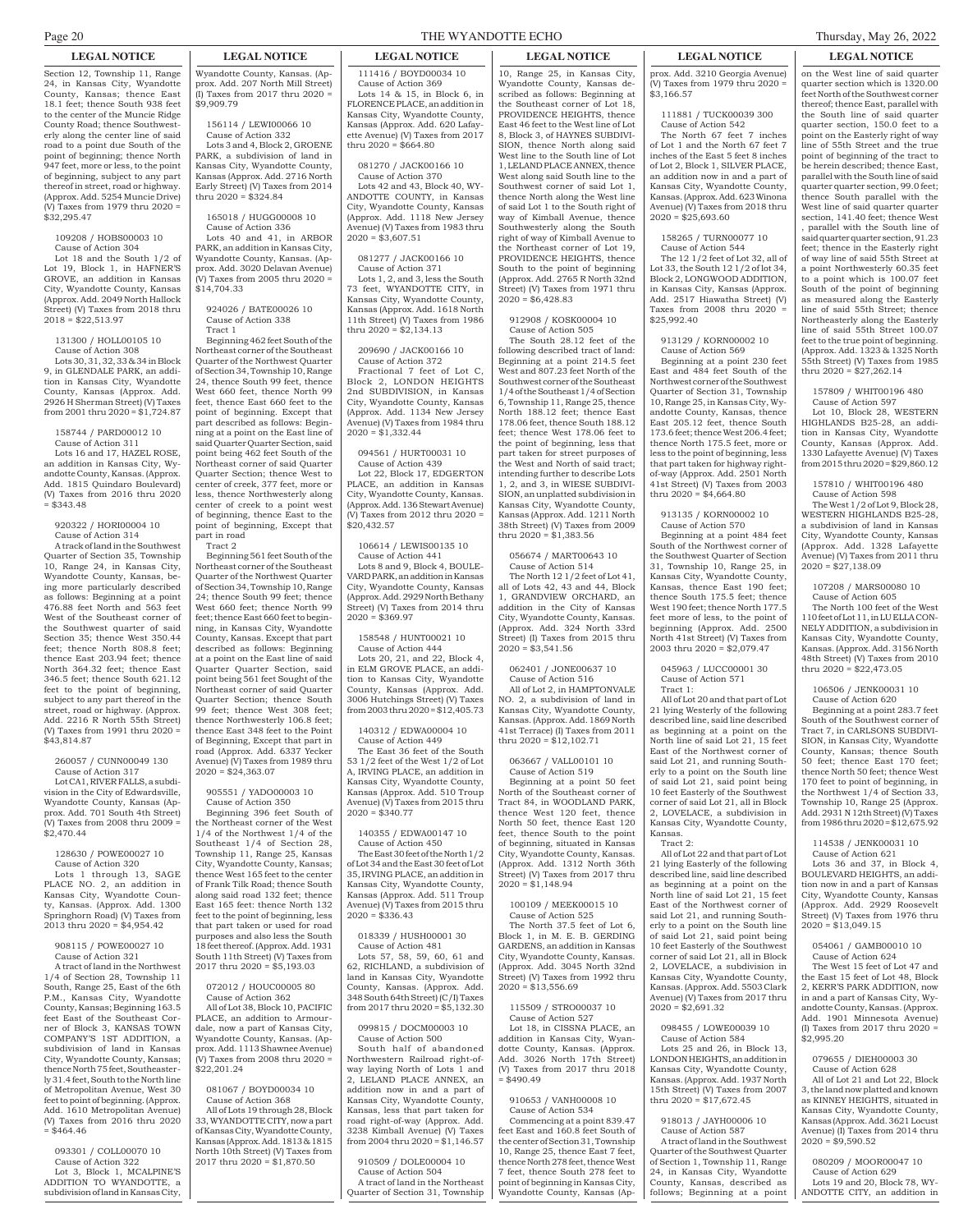### **LEGAL NOTICE LEGAL NOTICE LEGAL NOTICE LEGAL NOTICE LEGAL NOTICE LEGAL NOTICE**

Kansas City, Wyandotte County, Kansas. (Approx. Add. 1039 Oakland Avenue) (V) Taxes from 1994 thru 2020 = \$703.85

115013 / WILL00888 10 Cause of Action 634 The North 48 feet of Lot 20, CALIFORNIA PARK, an addition in Kansas City, Wyandotte County, Kansas (Approx. Add. 3026 Roosevelt Street) (I) Taxes from 2013 thru  $2020 = $918.45$ 

#### 023002 / NELS00039 10 Cause of Action 656

All of the 6 foot walkway between Lots 26 and 27, WEST-MINISTER, an addition in Kansas City, Wyandotte County, Kansas (Approx. Add. 7102 Georgia Avenue) (V) Taxes from 1975 thru  $2020 = $11,498.55$ 

#### 115382 / NEIG00005 10 Cause of Action 657

Lot 25 and 26, Block 7, MARIE PLACE, an addition in Kansas City, Kansas. (Approx. Add. 3030 North 16th Street) (V) Taxes from 2007 thru 2020 = \$415.71

# 124119 / JOHN00278 10

Cause of Action 658 Lot 117, HELWIG'S SUBDIVI-SION, a subdivision of land now in and a part of Kansas City, Wyandotte County, Kansas (Approx. Add. 3201 North 27th Street) (V) Taxes from 1970 thru 2020 = \$15,709.81

# 080698 / JOHN00097 10

Cause of Action 660 All of Lot 7, in Block 101, in WYANDOTTE CITY, an addition in and now a part of Kansas City, Wyandotte County, Kansas (Approx. Add. 1222 Nebraska Avenue) (V) Taxes from 1983 thru 2020 =  $$21.569.18$ 

### 162013 / JOHN00336 10

Cause of Action 663 Lots 9 and 10, Block 6, LONG BROTHERS ADDITION TO ED-GERTON PLACE, an addition in Kansas City, Wyandotte County, Kansas (Approx. Add. 2256 Russell Avenue) (V) Taxes from 1992 thru  $2020 = $28,685.06$ 

#### 162030 / JOHN00439 10 Cause of Action 664

The West 15 feet of Lot 78 and all of Lot 79, BENTON PARK, an addition in Kansas City, Wyandotte County, Kansas. (Approx. Add.<br>2215 Russell Avenue) (V) Taxes Russell Avenue) (V) Taxes from 1983 thru 2020 = \$22,871.04

#### 101303 / JONE00174 10 Cause of Action 669

Lot 4, LAFAYETTE HEIGHTS, subdivision of land in Kansas City, Wyandotte County, Kansas (Approx. Add. 2116 North 29th Street) (V) Taxes from 1989 thru  $2020 = $8,089.04$ 

#### 109889 / JONE00084 10 Cause of Action 672 The North 1/2 of Lot 40 and all of Lot 41, in Block 9, in FOWLER an addition in Kansas City, Wyandotte County, Kansas. (Approx. Add. 1967 North 5th Street) (V) Taxes from 2014 thru  $2020 = $959.07$

#### 209676 / NELS00058 10 Cause of Action 674 All of Lot 17, Block 3, in LONDON HEIGHTS 2ND SUB-

DIVISION, an addition in Kansas City, Wyandotte County, Kansas (Approx. Add. 1136 Freeman Avenue) (V) Taxes from 1979 thru  $2020 = $21,056.47$ 

#### 209722 / NELS00058 10 Cause of Action 675 Lot 13, Block 3, LONDON HEIGHTS 2ND SUBDIVISION, an addition now in and part of Kansas City, Wyandotte County, Kansas (Approx. Add. 1129 Freeman Avenue) (V) Taxes from 1979 thru  $2020 = $7,533.73$

# 903907 / JONE00158 10 Cause of Action 677

A tract of land in the Northeast quarter of Section 33, Township 10, Range 25, in Kansas City, Wyandotte County, Kansas, described as follows: beginning at a point 289 feet North end 451.5 feet East of the center of said Section 33; thence East 130 feet to the West line of 8th Street, as now established; thence North 25 feet along the West line of said 8th Street; thence West 130 feet; thence South 25 feet to the point of beginning, subject to any part thereof in street, road or highway. Subject to easements, restrictions, and covenants if any, now of record. (Approx. Add. 2732 North 8th Street) (V) Taxes from 1993 thru  $2020 = $8,696.63$ 

#### 071207 / JONE00181 10 Cause of Action 678

Lot 11, Block 1, SPLITOG PARK, a subdivision of land in Kansas City, Wyandotte County, Kansas (Approx. Add. 844 Gilmore Avenue) (V) Taxes from 1983 thru  $2020 = $9,384.86$ 

# 106149 / JARB00004 10

Cause of Action 679 Lot 15, in Block 12, in PARK-WOOD, an addition in Kansas City, Wyandotte County, Kansas. (Approx. Add. 2922 North 10th Street) (V) Taxes from 2016 thru  $2020 = $365.53$ 

#### 165048 / JONE00150 10 Cause of Action 682 The West 15 feet of Lots 64 and All of Lots 65, ARBOR PARK,

a subdivision of land in Kansas City, Wyandotte County, Kansas (Approx. Add. 3031 Delavan Avenue) (V) Taxes from 2003 thru  $2020 = $7,319,13$ 

#### 921504 / JOHN00338 10 Cause of Action 683

Beginning at a point 1050.0 feet North and 673.96 feet West of the Southeast corner of the Northwest 1/4 of Section 2, Township 11, Range 24 in Kansas City, Wyandotte County, Kansas: said point being the Northwest corner of Lot 15, WILSON HEIGHTS; thence East along the North line of said Lot 15, 80.0 feet; thence North at right angles 315.15 feet; thence West 80.0 feet; thence South 315.15 feet to the point of beginning. (Approx. Add. 1905 R North 60th Street) (V) Taxes from 2007 thru 2020 = \$6,600.82

#### 074246 / MART00218 80 Cause of Action 688

The East 1/2 of Lot 37, all of Lots 38 to Lot 44, Block 130, AR-MOURDALE, now in and a part of Kansas City, Wyandotte County, Kansas. (Approx. Add. 1250, 1252, 1256, & 1258 Kansas Ave) (C/I) Taxes from 2016 thru 2020  $=$  \$29,178.54

### 104714 / JOHN00371 10 Cause of Action 689

The North 57 feet of Lots 15, in LONGVIEW, a subdivision in Kansas City, Wyandotte County, Kansas. Accept the Northwest corner of said Lot 15; thence South along the West line of said Lot, 58.0 feet; thence East parallel to the North line of said Lot, 25.0 feet; thence Northeasterly to a point on said North line, 75.0 feet East of the place of beginning; thence West along the North line to the place of beginning. (Approx. Add. 2931 North 38th Street) (V) Taxes from 1979 thru 2020 = \$7,081.81

#### 132117 / HERR00087 10 Cause of Action 691

The West 22.5 feet of Lot 13 and all of Lot 14, Block 4, COBBS HEIGHTS, an addition in Kansas City, Wyandotte County, Kansas (Approx. Add. 637 Georgia Avenue) (I) Taxes from 2008 thru 2020 = \$2,312.56

### Thursday, May 26, 2022 Property 2012 2022 THE WYANDOTTE ECHO Page 21

109654 / JOHN00299 300 Cause of Action 705 Lots 9 and 10, Block 6, LONG BROTHERS ADDITION TO ED-GERTON PLACE, an addition in Kansas City, Wyandotte County, Kansas. (Approx. Add. 2506 North

Unified Government of Wyandotte County/Kansas City, Kansas – Legal Department 701 North 7th Street, Suite 961 Kansas City, Kansas 66101 Office: (913) 573-2817 Facsimile: (913) 573-5243 Email: wmgreen@wycokck.org ATTORNEY FOR PLANTIFF UNIFIED GOVERNMENT (First published 5-26-22) 3t-The Wyandotte Echo-6-9-22

**TAX SALE NO. 350 UNIFIED GOVERNMENT OF WYANDOTTE COUNTY/KANSAS CITY, KANSAS V. ACEVES ZALAYES** IN THE DISTRICT COURT OF WYANDOTTE COUNTY, KANSAS UNIFIED GOVERNMENT OF WYANDOTTE COUNTY/KANSAS

PLAINTIFF,

INVOLVED

**DEFENDANTS** 

Case No. 2021-CV-000625 (Tax Sale No. 350)

TITLE TO REAL ESTATE

ACEVES ZALAYES, ALEJAN-

**NOTICE OF SALE** Under and by virtue of an Order of Sale, directed, delivered and issued out of the District Court of Wyandotte County, Kansas City, Kansas in Case No. 2021-CV-000625, in which the Unified Government of Wyandotte County/ Kansas City, Kansas, is plaintiff, and the ascertained owners are defendants, the properties with the following legal description are to be sold with fee simple title for the highest and best bid obtainable therefor subject only to valid covenants running with the land, valid easements of record in use, and taxes and interest which have become a lien thereon subsequent to the date upon which judgement is rendered, specifically including taxes, assessments, charges penalties, interest and costs through the year 2020. This sale shall be accordingly conducted on June 29, 2022, at 10:00 a.m. o'clock via an online auction at https://www.civicsource.com/ auctions. In addition, there will be representatives from the Unified Government at Memorial Hall, located at 600 North 7th Street, Kansas City, Kansas 66101, from 9:00 a.m. until 4:45 p.m. the day

CITY, KANSAS

VS.

DRA, ET AL.

of the sale.

AT 913-573-2817.

BE ADVISED THAT THE MIN-IMUM BID ON ANY PROEPRTY OFFERED FOR TAX SALE 350 SHALL BE THE AMOUNT OF THE DELINQUENT TAXES, INTER-EST, COSTS, CHARGES, AND EXPENSES OF THE SALE ASSO-CIATED WITH SUCH PROPERTY. IF YOU HAVE ANY QUESTIONS CONCERNING THE TAX SALE, YOU MAY CALL THE DELIN-QUENT REAL ESTATE OFFICE

TAX CLEARANCE WILL BE PROVIDED BY THE OFFICE OF DELINQUENT REAL ESTATE. REGISTRATION WILL TAKE PLACE EITHER IN PERSON AT THE DELINQUENT REAL ESTATE OFFICE, 2ND FLOOR, WYAN-DOTTE COUNTY COURTHOUSE, WITH THE EXCEPTION OF WEEKENDS AND HOLIDAYS, OR ONLINE WITH THE DELINQUENT

thru 2020 = \$484.70 Respectfully Submitted, /s/ Wendy M. Green Wendy M. Green, #19505 Senior Counsel

6th Street) (V) Taxes from 2009 REAL ESTATE OFFICE BY GOING TO https://www.wycokck.org/ Delinquent/Bidder.aspx, NOW THRU JUNE 27, 2022. BIDDERS WILL ALSO HAVE TO CREATE AN ONLINE PROFILE BY GOING TO https://www.civicsource.com/ auctions.

The sale shall include all the following described real estate situated in Wyandotte County, Kansas to wit:

#### **LEGAL DESCRIPTION Tax Sale 350 \*\*\*\*NOTE\*\*\*\*\*\***

**I = Improvement V = Vacant Lot C/V = Commercial Vacant Lot**

#### **C/I = Commercial Improvement C&RES = Commercial and**

**Residential EX/REL = Exempt Religious**

# 014526 / ZAMO00032 10

Cause of Action 13 Lots 18, 19 and 20, CHINNERY HEIGHTS, a subdivision of land in Kansas City, Wyandotte County, Kansas. (Approx. Add. 546 North 58th Street) (V) Taxes from 2018 thru 2020 = \$3,641.28

#### 051888 / JOHN00810 30 Cause of Action 43

Lot 9, CRESTVIEW HOMES ADDITION, a subdivision of land in Kansas City, Wyandotte County, Kansas. (Approx. Add. 1049 South 49th Drive) (I) Taxes from 2015 thru 2020 = \$749.52

# 055682 / VILL00064 10

Cause of Action 49 The East 115 feet of the South 43 feet of Lot 15, PARKVIEW, an addition in and now a part of Kansas City, Wyandotte County, Kansas, except the South 5 feet of the West 35 feet of the East 115 feet of said Lot 15. (Approx. Add. 408 North 29th Street) (I) Taxes from 2017 thru 2020 = \$2,648.89

058049 / ORTE00032 10

Cause of Action 52 The East 45 feet of Lots 13 and 14, Block 15, GRACE HILL, an addition in Kansas City, Wyandotte County, Kansas. (Approx. Add. 2010 Wilson Boulevard) (I) Taxes from 2017 thru 2020 = \$3,762.34

059421 / GARC00399 10

Cause of Action 56 Lot 47, in ROSE HILL, a subdivision now in and a part of Kansas City, Wyandotte County, Kansas. (Approx. Add. 3431 Barnett Avenue) (V) Taxes from 2018 thru  $2020 = $24,658.40$ 

#### 059465 / KEIT00020 10 Cause of Action 58

The East 40 feet of the West 80 feet of Lots 23 and 24, and the East 10 feet of the South 100 feet of the West 90 feet of Lots 23 and 24, ROSE-HILL SUBDIVISION, a subdivision of land in Wyandotte County, Kansas. (Approx. Add. 3208 Barnett Avenue) (I) Taxes from 2010 thru 2020 = \$6,421.97

# 028811 / WEAV00030 30

Cause of Action 61 Lot 3, Block 21, HIGHLAND CREST, now in and a part of Kansas City, Wyandotte County, Kansas. (Approx. Add. 5009 Woodend Avenue) (I) Taxes from 2017 thru  $2017 = 1,109.65$ 

#### 065225 / RICK00015 10 Cause of Action 69

The West 30 feet of Lot 2 and the East 20 feet of Lot 3, in Block 19, in WESTHEIGHT MANOR #3, a subdivision in Kansas City, Wyandotte County, Kansas. (Approx. Add. 1805 Freeman Avenue) (V) Taxes from 1995 thru 2020 = \$9,744.62

#### 067124 / CARS00023 10

Cause of Action 74 The West 33 1/3 feet of Lot 5, Block 5, BOSTON PLACE, an addition to and now a part of Kansas

City, Wyandotte County, Kansas. (Approx. Add. 1217 Lowell Avenue) (V) Taxes from 2018 thru 2020 = \$28,575.76

### 067816 / CALH00006 10 Cause of Action 75

Lots 87 and 88, less the following: beginning at the Southwest corner of Lot 87, thence North to the Northwest corner of Lot 87, thence Southerly to a point 114.7 feet East of the Southwest corner of Lot 87, thence West to the point of beginning, in OAKLAND, an addition in Kansas City, Wyandotte County, Kansas. (Approx. Add. 324 South 14th Street) (V) Taxes from 2018 thru 2020 = \$324.47

#### 068620 / LOZO00006 10 Cause of Action 78

Lot 51, in subdivision of Block 11, CHELSEA PLACE, a subdivision of land in Kansas City, Wyandotte County, Kansas. (Approx. Add. 1910 Wood Avenue) (I) Taxes from 2017 thru 2020 = \$4,654.39

#### 068920 / CARN00007 10 Cause of Action 81

Lot 12, Block 8, CHELSEA PLACE, an addition in Kansas City, Wyandotte County, Kansas. (Approx. Add. 2203 Franklin Avenue) (V) Taxes from 2014 thru  $2020 = $15,248.98$ 

#### 071752 / SCHE00117 80 Cause of Action 87

All of Lots 32 and 33, Block 7, ORR'S SECOND ADDITION, to Kansas City, Wyandotte County, Kansas. (Approx. Add. 616 South 10th Street) (V) Taxes from 2017 thru 2020 = \$32,973.56

# 001904 / RUBY00004 10

Cause of Action 90 Lot 5, in WESTSIDE GARDENS, a subdivision of land in Kansas City, Wyandotte County, Kansas. (Approx. Add. 2832 North 64th Terrace) (I) Taxes from 2017 thru  $2020 = $8,334.65$ 

#### 047595 / JONE00362 10 Cause of Action 94

The South 40 feet of Lot 46, in COMBS PARK, an addition in Kansas City, Wyandotte County, Kansas (Approx. Add. 1129 North 49th Street) (V) Taxes from 2006 thru 2020 = \$4,093.95

# 047809 / AVER00014 10

Cause of Action 95 Lot 8, in BRADISH ANNEX,  $ow$  in and a part of Kansas City, Wyandotte County, Kansas. (Approx. Add. 1838 North 50th Court) (I) Taxes from 2010 thru 2020 = \$32,062.68

#### 068533 / SGND00002 10 Cause of Action 96

Lot 3, Block 3, WALLBROOK, an addition in Kansas City, Wyandotte County, Kansas. (Approx. Add. 1711 North 25th Street) (V) Taxes from 2017 thru 2020 \$13,831.45

#### 072625 / MAES00001 80

Cause of Action 107 Lot 41, Block 105, ARMOUR-DALE, now in and a part of Kansas City, Wyandotte County, Kansas. (Approx. Add. 920 South 11th Street) (V) Taxes from 2018 thru  $2020 = $328.63$ 

#### 079675 / ARRO00016 30 Cause of Action 116

Lots 4 and 5, Block 4, KINNEY HEIGHTS, an addition now in and a part of Kansas City, Wyandotte County, Kansas (Approx. Add. 3112 South 36th Street) (V) Taxes from 2018 thru 2020 = \$1,676.67

# 050123 / SHEB00002 30

Cause of Action 120 All of Lot 25, CHAMBERLAIN ADDITION, a subdivision of land in Kansas City, Wyandotte County, Kansas. (Approx. Add. 1609 South 52nd Terrace) (I) Taxes from 2017 thru 2020 = \$9,494.45

080721 / KORA00001 10 Cause of Action 121

The South 60.5 feet of Lots 21, 22, 23 & 24, all in Block 104, WYANDOTTE CITY, now in and a part of Kansas City, Wyandotte County, Kansas. (Approx. Add. 1109 & 1111 North 13th Street) Taxes from 2018 thru 2020  $= $727.13$ 

080948 / COLO00029 410 Cause of Action 123

Lot 21, Block 145, WYAN-DOTTE CITY, a subdivision in Kansas City, Wyandotte County, Kansas, and the 5 feet adjoining said Lot on the North that was vacated by City Ordinance No. 238. (Approx. Add. 1241 Ann Avenue) (V) Taxes from 2017 thru  $2020 = $363.81$ 

# 081066 / MACI00043 10

Cause of Action 124 Lots 15, 16, 17 and 18, Block 33, in WYANDOTTE CITY, now in and a part of Kansas City, Wyandotte County, Kansas. (Approx. Add. 1813 R North 10th Street) (V) Taxes from 2018 thru 2020  $= $612.91$ 

#### 090479 / FRAC00003 10 Cause of Action 131

All of Lots 53, 54, 55, and 56, Block 180, NORTHRUPS AD-DITION TO WYANDOTTE CITY, an addition now in and a part of Kansas City, Wyandotte County, Kansas. (Approx. Add. 812 Orville Avenue) (I) Taxes from 2016 thru  $2020 = $10,950.14$ 

#### 091212 / COUR00012 10 Cause of Action 135

Lot 37, Block 1, in FAIRCREST, an addition in Kansas City, Wyandotte County, Kansas. (Approx. Add. 1301 North 18th Street) (I) Taxes from 2017 thru 2020 = \$2,565.10

093215 / JONE00361 10 Cause of Action 139

All of Lot 6, Block 2, HUSTED AND STUMPFS ADDITION TO WYANDOTTE CITY, now in and a part of Kansas City, Wyandotte County, Kansas (Approx. Add. 909 Ohio Avenue) (V) Taxes from 1985 thru 2020 = \$22,039.36 094701 / HILL00192 10 Cause of Action 145

Lots 11 and 12, Block 4, in EDGERTON PLACE, a subdivision in Kansas City, Wyandotte County, Kansas. (Approx. Add. 333 Quindaro Boulevard) (V) Taxes from 2017 thru 2020 = \$30,818.55 094713 / HOUS00035 10 Cause of Action 146 Lot 32, Block 6, EDGERTON PLACE, a subdivision in Kansas City, Wyandotte County, Kansas. (Approx. Add. 328 Greeley Avenue) Taxes from 2016 thru 2020

011340 / SHAT00003 10 Cause of Action 152

068774 / RODD00003 10 Cause of Action 158

072001 / RODR00086 80 Cause of Action 161 All of Lot 10, Block 10, Pacific Place, in Kansas City, Wyandotte County, Kansas. (Approx. Add. 1110 Hasbrook Avenue) (V) Taxes from 2007 thru 2020 = \$621.81

The North 73.50 feet of the South 100 feet of Lots 40 and 41, Block 2, CHELSEA PLACE, a subdivision in Kansas City, Wyandotte County, Kansas. (Approx. Add. 2003 North 22nd Street) (V) Taxes from 2009 thru 2020 =

Lot 1, Block 7, REPLAT OF PART OF WHITE OAKS, a subdivision of land in Kansas City, Wyandotte County, Kansas. (Approx. Add. 2630 North 82nd Preference) (I) Taxes from 2017 thru

 $= $323.17$ 

 $2020 = $9.157.37$ 

 $$22,702.01$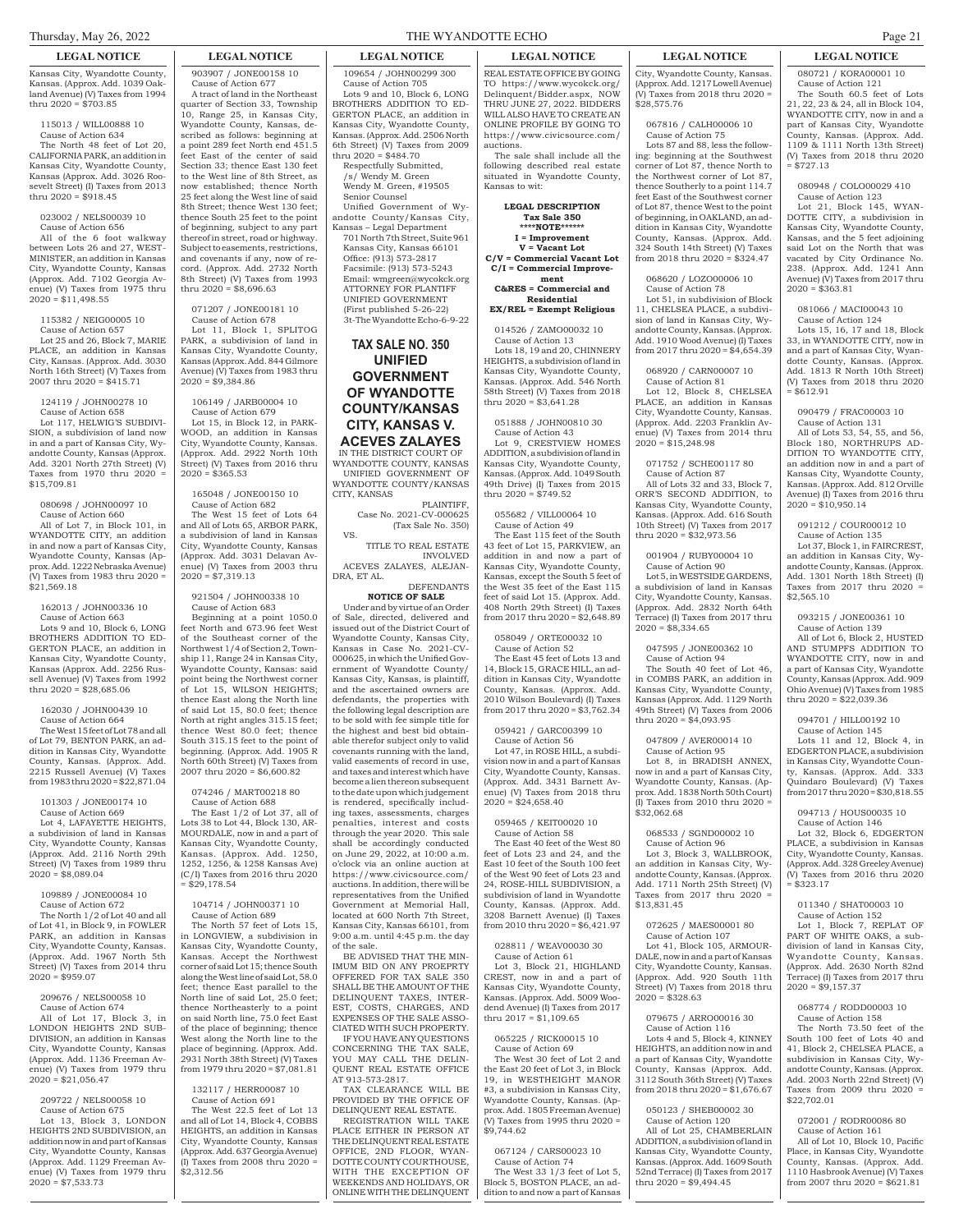100150 / WILL00314 10 Cause of Action 171 The West 83.7 feet of the North 110 feet of Lot 5, Block 3, M.E.B. GERDING GARDENS, a subdivision of land in Kansas City, Wyandotte County, Kansas. (Approx. Add. 3335 Brown Avenue) (C/I) Taxes from 2017 thru 2020  $=$  \$3,196.71

101986 / JIMI00011 10 Cause of Action 172

Beginning at a point 5 feet West of the Northeast corner of Lot 52, Block 5, subdivision of and an addition to UNIVERSITY PARK, now in and a part of Kansas City, Kansas, thence Southeasterly in a straight line to a point 2 feet West of the Southeast corner of said Lot 52, thence East along the South line of Lots 52, 51 and 50 to a point 2 feet West of the Southeast corner of said Lot 50, thence Northwesterly in a straight line to a point 5 feet West of the Northeast corner of Lot 50, thence West along the North line of said Lots 50, 51 and 52 to the point of beginning. (Approx. Add. 3177 Cleveland Avenue) (I) Taxes from 2017 thru 2020 = \$2,651.90

#### 107210 / MCAD00004 10 Cause of Action 188

The West 4 feet of the South 177 feet of Lot 10, and the South 177 feet of Lot 11, in LU ELLA CON-NELY ADDITION, a subdivision of land in Kansas City, Wyandotte County, Kansas. (Approx. Add. 4800 Delavan Avenue) (I) Taxes from 2017 thru 2020 = \$4,507.31

# 111208 / WILL00245 10

Cause of Action 196 All of Lot 8 and the North 12.6 feet of Lot 9, Block 2, ELIZABETH ADDITION, AN ADDITION NOW IN AND A PART OF Kansas City, Wyandotte County, Kansas. (Approx. Add. 2104 North 7th St Trafficway) (V) Taxes from 2011 thru 2020 =  $\overline{$31.058.43}$ 

#### 114544 / JOHN00507 Cause of Action 204 Lots 8 and 9, Block 3, BOULE-

VARD HEIGHTS, an addition in Kansas City, Wyandotte County, Kansas. (Approx. Add. 2926 Roosevelt Street) (V) Taxes from 2015 thru 2020 = \$383.93

#### 115203 / LERP00001 10 Cause of Action 207 Lots 7 and 8, Block 6, MARIE PLACE, a subdivision of land in Kansas City, Wyandotte County, Kansas. (Approx. Add. 1353 Brown Avenue) (V) Taxes from 2008 thru 2020 = \$23,999.48

#### 005923 / LAND00022 10 Cause of Action 211

The South 6 feet of Lot 5 less the East 20 feet, Block 2, TOW-ERS 120, a subdivision of land in Kansas City, Wyandotte County, Kansas (Approx. Add. 1215 North 77th Terrace) (V) Taxes from 1970 thru 1984 = \$394.77

#### 073097 / ROBB00010 80 Cause of Action 217

Lot 5, Block 91, ARMOURDALE, now in and a part of Kansas City, Wyandotte County, Kansas. (Approx. Add. 948 Shawnee Avenue) (V) Taxes from 2016 thru 2020 = \$25,231.01

# 094615 / ROBI00065 10

Cause of Action 220 All of Lot 1, Block 14, in EDG-ERTON PLACE, an addition now in and a part of Kansas City, Wyandotte County, Kansas. (Approx. Add. 2219 North 3rd Street) (V) Taxes from 1989 thru 2020 = \$20,938.05

# 111514 / ROBE00136 10

Cause of Action 221 All of Lots 4 and 5, in Block 1, GORDON PLACE, an addition in and now a part of Kansas City, Wyandotte County, Kansas. (Approx. Add. 728 Greeley Avenue)

# **LEGAL NOTICE LEGAL NOTICE LEGAL NOTICE LEGAL NOTICE LEGAL NOTICE LEGAL NOTICE**

(V) Taxes from 1998 thru 2020 = \$908.06

115852 / CART00181 10 Cause of Action 223 The East 55 feet of Lot 83 and 84, GLENWOOD, an addition in

Kansas City, Wyandotte County, Kansas. (Approx. Add. 1535 Row land Avenue) (V) Taxes from 2007 thru 2020 = \$28,283.07

#### 116007 / JOHN00248 10 Cause of Action 224

Lot 5, Block 6, BARNES ADDI-TION TO WESTERN HIGHLANDS, an addition in Kansas City, Wyandotte County, Kansas. (Approx. Add. 1717 Waverly Avenue) (V) Taxes from 2018 thru 2020 = \$20,335.59

# 121704 / MADR00051 10

Cause of Action 237 Lot 4, Block 1, MATHER PLACE, an addition in Kansas City, Wyandotte County, Kansas. (Approx. Add. 714 Pacific Avenue) (I) Taxes from 2017 thru 2020 = \$16,468.90

# 047520 / RILE00038 10

Cause of Action 240 Lot 81, COMBS PARK, a subdivision of land in Kansas City, Wyandotte County, Kansas. (Approx. Add. 4944 Washington Avenue) (V) Taxes from 2009 thru  $2020 = $39,481,70$ 

#### 056600 / MILL00099 10 Cause of Action 249

Lots 10 through 19, in Block GRANDVIEW ORCHARD, an addition in Kansas City, Wyandotte County, Kansas. Also, commencing at a point 605 feet West and 1584 feet South of the Northeast corner of the Southeast 1/4 of Section 7, Township 11, Range 25, said point being the Southwest corner of GRANDVIEW ORCHARD subdivision, as platted, thence West 50 feet, thence North 431.6 feet, thence East 50 feet, thence South 431.6 feet to point of beginning.

#### Also Beginning at a point 655 feet

West and 1292.1 feet South of the Northeast corner of the Southeast 1/4 of Section 7, Township 11, Range 25, thence West 150 feet, thence South 291.9 feet, thence East 150 feet, thence North 291.9 feet, to the point of beginning. (Approx. Add. 3536 Ford Avenue) (V) Taxes from 2002 thru 2020 = \$46,044.01

# 066641 / RAYM00011 10

Cause of Action 250 The North 32 feet of Lot 5, in Block 2, GRANDVIEW PARK NO. 2, an addition in and now a part of Kansas City, Wyandotte County, Kansas. (Approx. Add. 112 South 14th Street) (V) Taxes from 2009 thru 2009 = \$12,204.11

#### 067322 / MILL00188 10 Cause of Action 251

Lots 14 and 15, in Block 2, ROCK ISLAND PLACE, an addition in Kansas City, Wyandotte County, Kansas (Approx. Add. 1222 Vermont Avenue) (V) Taxes from 1994 thru 2020 = \$14,545.22

# 070061 / MOND00013 10

Cause of Action 252 The North 30 feet of the South 58 feet of Lots 18 and 19, Block 4, WALLACE PLACE, a subdivision of land in Kansas City, Wyandotte County, Kansas. (Approx. Add. 203 South 11th Street) (V) Taxes from 2016 thru 2020 =  $\frac{\cancel{17}}{7}$ , 729.57

# 070314 / SIMM00028 10

Cause of Action 254 The South 10 feet of Lot 7, less the East 120 feet, MOBERLY PLACE, an addition in Kansas City, Wyandotte County, Kansas. (Approx. Add. 52 R South Mill Street) (V) Taxes from 1994 thru  $2020 = $865.70$ 

071376 / MAZZ00003 10 Cause of Action 255 Lots 15 and 16, Block 9, SPLIT-LOG PARK, a subdivision of land in Kansas City, Wyandotte County, Kansas (Approx. Add. 354 South Mill Street) (V) Taxes from 2018 thru 2020 = \$329.62

075332 / MONG00004 10 Cause of Action 256

The North 1/2 of Lot 44 and all of Lot 45, Block 2, CHELSEA PARK, a subdivision of land in and a part of Kansas City, Wyandotte County, Kansas. (Approx. Add. 1949 North 26th Street) (I) Taxes from 2017 thru 2020 = \$3,978.60

111525 / RICH00065 10 Cause of Action 265

Lot 10, Block 2, GORDON PLACE, an addition in Kansas City, Wyandotte County, Kansas. (Approx. Add. 739 Greeley Avenue) (V) Taxes from 1981 thru 2020 = \$32,491.98

#### 126619 / HOUG00004 10 Cause of Action 269

The South 17 1/2 feet of Lot 26, and all of Lot C, in Block 2, HOLMES GROVE ADDITION, an addition now in the city of Kansas City, Wyandotte County, Kansas. (Approx. Add. 2252 South Ferree Street) (V) Taxes from 2017 thru  $2020 = $22.968.95$ 

#### 126705 / SARG00006 10 Cause of Action 270

Lots 26, 27, 28, 30 and 31, CHESTON HEIGHTS, an addition in Kansas City, Wyandotte County, Kansas (Approx. Add. 1702 Stinson Avenue) (V) Taxes from 2007 thru 2020 = \$35,092.67

#### 080644 / MISS00022 10 Cause of Action 271

TRACT 1: The West 19 feet of Lot 3 and the East 20 feet of Lot 4, in Block 148, In NORTHRUP'S PART OF WYANDOTTE CITY, except that part of said lots which was conveyed to Mary A. Merstetter by John J. Cosgrove and Agnes Cosgrove, his wife, by deeds recorded in Book 398 at page 285 and in Book 399 at page 554 of the records in the office of the Register of Deeds of Wyandotte County, Kansas; and Commencing on the North line of Lot 3, Block 148, NORTHRUP'S PART OP WYANDOTTE CITY, now a part of Kansas City, Kansas, on the dividing line between the West 19 feet of Lot 3 and the East 6 feet of said Lot as established by the decree in Action No. 19241 in the District Court of Wyandotte County, Kansas, thence East 6 inches, thence South 104 feet and 8 inches parallel with said dividing line, thence West 6 inches, thence North on said dividing line to the place of beginning (as described in warranty deed recorded in Book 398 at Page 402 of the records, File No. 89455, in the office of the Register of Deeds, Wyandotte County. Kansas); and TRACT II: Beginning at the Northeast Corner of Lots I, 2 & 3, thence South 92 feet, thence West 55 1/2 feet, thence North 92 feet, thence East 55 1/2 feet to the point of beginning, in Block 148, NORTHRUP'S PART OF WYANDOTTE CITY, Kansas City, Wyandotte County, Kansas, together with vacated portion of Ann Avenue, adjoining said property on the North. (Approx. Add. 907 Ann Avenue) (V) Taxes from 2016 thru 2020 = \$440.53

# 098049 / SNOW00005 10

Cause of Action 272 Lot 5, Block 12, HEATHWOOD SUBDIVISION, a subdivision of land in Kansas City, Wyandotte County, Kansas. (Approx. Add. 1900 North 12th Street) (I) Taxes from 1995 thru 2020 = \$1,606.10

#### 126735 / MAHO00013 10

Cause of Action 273 Lot 45, CHESTON HEIGHTS, an addition in Kansas City, Wy-

andotte County, Kansas. (Approx. Add. 2335 South 10th Street) (V) Taxes from 2018 thru 2020

128211 / BAUE00006 10 Cause of Action 276

 $= $560.11$ 

Lot 5, Block 4, FRANKLIN HEIGHTS, a subdivision of land in Kansas City, Wyandotte County, Kansas. (Approx. Add. 1716 South Valley Street) (I) Taxes from 2017 thru  $2020 = $8,671.00$ 

# 131306 / MILE00006 10

Cause of Action 280 Lots 18 and 19, Block 9, GLEN-DALE PARK, an addition in Kansas City, Wyandotte County, Kansas. (Approx. Add. 2900 H Sherman Street) (V) Taxes from 1989 thru  $2020 = $21,790.37$ 

131310 / KCKC00001 10 Cause of Action 281 Lots 11 and 12, Block 9, GLEN-DALE PARK, a subdivision of land in Kansas City, Wyandotte County, Kansas (Approx. Add. 2911 North Tremont Street) (V) Taxes from 1993 thru 2020 = \$1,796.19

# 131516 / WOOD00168 10

Cause of Action 282 Lot 31, in HOVEY PLACE, an addition now in and a part of

#### Kansas City, Wyandotte County, Kansas. (Approx. Add. 2910 North Early Street) (V) Taxes from 1990

thru  $2020 = $2,399.97$ 

132135 / BURN00143 10 Cause of Action 284 Lot 41, Block 4, COBB HEIGHTS, an addition in and now a part of Kansas City, Wyandotte County, Kansas. (Approx. Add. 2525 North Allis Street) (V) Taxes from 2002 thru 2020 = \$9,110.36

### 132165 / JONE00489 10

Cause of Action 285 Beginning at the Southwest corner of Lot 17, Block 2, in COBB HEIGTS, an addition in Kansas City, Wyandotte County, Kansas; thence Southeasterly along Quindaro Boulevard 36.775 feet; thence North parallel with the West boundary line of Lot 16, Block 2, COBB HEIGHTS to the alley on the North of Lot 17; thence west to a point directly North of beginning; thence South to the beginning. Said tract having a frontage on Quindaro Boulevard of 36.775 feet and a dept of 120 feet, more or less, and being part of Lot 17, in Block 2, COBB HEIGHTS, an addition in Kansas City, Wyandotte County, Kansas. (Approx. Add. 738 Quindaro Boulevard) (V) Taxes from 1982 thru 2020  $= $5,382.36$ 

# 132914 / BYRD00023 10

Cause of Action 286 The Southwest 1/4 of Lot 2, Block 7, in BRIGHAM & LLOYD'S ORCHARD HIGHLANDS, now a part of Kansas City, Wyandotte County, Kansas. (Approx. Add. 4007 South Thompson Street) (V) Taxes from 2010 thru 2020 = \$25,963.08

#### 136352 / KEYG00002 10 Cause of Action 290

Lot 82, FRIENDSHIP HEIGHTS NO. 2, a subdivision of land in Kansas City, Wyandotte County, Kansas. (Approx. Add. 3026 South 9th Street) (V) Taxes from 2017 thru 2020 = \$7,062.39

### 143186 / HOPE00010 10

Cause of Action 298 Lot 40, Block 14, ROCKAWAY ADDITION TO ARGENTINE, an addition now in and a part of Kansas City, Wyandotte County, Kansas. (Approx. Add. 1632 South 15th Street) (V) Taxes from 2014 thru 2020 = \$30,927.19

# 143269 / PRES00025 10

Cause of Action 299 The South 25 feet of Lot 10 and the South 25 feet of the East 20 feet of Lot 11, Block 6, in ROCK-

157743 / JACK00212 10 Cause of Action 324 The East 5 feet of the North 100 feet of Lot 19, and the West 1/2 of Lot 20, Block 26, WEST-ERN HIGHLANDS, an addition in Kansas City, Wyandotte County, Kansas. (Approx. Add. 1337 Haskell Avenue) (V) Taxes from 2018

157902 / MCGR00024 10 Cause of Action 325

031878 / SOMB00001 10 Cause of Action 333 Lot 16, FRIEDBERG HEIGHTS, subdivision of land in Kansas City, Wyandotte County, Kansas, less that part in HILLSIDE VIL-LAGE REPLAT, and less a part of Lot 16 described as follows: Beginning at a point on the North line of said Lot 16, said point being the Northeasterly corner of Lot 7, Block 1 in HILLSIDE VILLAGE a replat of Lot 15 and part of Lot 16 said FRIEDBERG HEIGHTS, thence South 59 degrees 29' 09" West along said Lot 7, Block 1, a distance of 101.90 feet to the Westerly line of said Lot 16, thence North 53 degrees 46' 41" East a distance of 87.67 feet to the North line of said Lot 16, thence due East along the North line of said Lot 16, a distance of 16.94 feet to the oint of beginning. (Approx. Add. 6145 Farrow Avenue) (V) Taxes from 2008 thru 2020 = \$2,853.01 158312 / MEJI00057 10 Cause of Action 335 Lot 52, in Block 3, LONGWOOD ADDITION, an addition in Kansas City, Wyandotte County, Kansas. (Approx. Add. 2559 Cissna Street) (V) Taxes from 2018 thru 2020

The West 50 feet of Lot 1, in Block 1, in WESTERN HIGH-LANDS, an addition in Kansas City, Wyandotte County, Kansas. (Approx. Add. 912 Cleveland Avenue) (V) Taxes from 1990 thru

thru 2020 = \$288.53

 $2020 = $23,540.87$ 

= \$286.20

158620 / LIGH00007 10 Cause of Action 336 Lot 14 and the West 10 feet of Lot 15, Block 8, ELMGROVE PLACE, in Kansas City, Wyandotte County, Kansas (Approx. Add. 1815 Kimball Avenue) (V) Taxes from 2018 thru 2020 = \$400.62 158909 / HEND00026 10 Cause of Action 337 The North 12 1/2 feet of Lot 15 and all of Lot 16, Block 1, in EDGEWOOD, an addition in Kansas City, Wyandotte County, Kansas. (Approx. Add. 2609 North 20th Street) (V) Taxes from 2005 thru 2020 = \$27,722.41 159824 / LOVE00019 10 Cause of Action 341 Lot 18, less the West 12 feet, Block 5, CROWN HEIGHTS, an addition now in and a part of Kansas City, Wyandotte County, Kansas. (Approx. Add. 2108 North 22nd Street) (V) Taxes from 2010 thru 2020 = \$18,400.61

162447 / WAYW00001 10 Cause of Action 345 Lots 109 and 110, ELBA PLACE, an addition in Kansas City, Wyandotte County, Kansas. (Approx. Add. 3031 North 21st Street) (I) from 2017 thru 2020

162604 / MILL00082 10 Cause of Action 346 The North 50 feet of Lot 7, CHARLES MORASCH ESTATE, being in the Northwest 1/4 of Section 32, Township 10, Range 25, in Kansas City, Wyandotte County, Kansas. (Approx. Add. 3035 North 20th Street) (V) Taxes from 1990 thru 2020 = \$9,607.20 162828 / HILL00075 10 Cause of Action 354 Lots 48 and 49, ANGLEWOOD, an addition in Kansas City, Wy-

\$8,686.39

AWAY ADDITION to Argentine, now in and a part of Kansas City, Wyandotte County, Kansas, less that part taken by a permanent right-of-way easement recorded in Document No. 1252557 in Book 3922 at Page 62. (Approx. Add. 1506 South 12th Street) (V) Taxes from 2015 thru 2020 = \$391.97

# 098432 / PRAT00009 10

Cause of Action 301 The South 2/3 of Lot 12 and North 2/3 of Lot 13, Block 15, LONDON HEIGHTS a subdivision in Kansas City, Wyandotte County, Kansas. (Approx. Add. 2011

North 14th Street) (V) Taxes from 2008 thru 2020 = \$29,859.28 149845 / KIBB00001 30

#### Cause of Action 303

The East 3.5 feet of the West 59.5 feet of Lot 20, HOMEWOOD, an addition in Kansas City, Wyandotte County, Kansas (Approx. Add. 2819 Woodend Avenue) (V) Taxes from 1984 thru 2020 = \$4,988.63

# 152243 / SHIE00027 80

Cause of Action 308 The West 82.5 feet of Lots 27 and 28, Block 16, MULVANE'S ADDITION TO ARGENTINE, an addition now in and a part of Kansas City, Wyandotte County, Kansas. (Approx. Add. 1315 South 29th Street) (V) Taxes from 2017 thru  $2020 = $360.85$ 

#### 154007 / WEAT0009 10 Cause of Action 310

The East 25 feet of Lot 5, Block 1, RESURVEY OF KANSAS PLACE, now in and a part of Kansas City, Wyandotte County, Kansas. (Approx. Add. 924 Greeley Avenue) (V) Taxes from 2010 thru  $2020 = $21,534.80$ 

# 154765 / GOOD00064 10

Cause of Action 312 Lots 12 and 13, in Block 4, POTOMAC HEIGHTS, now in and a part of Kansas City, Wyandotte County, Kansas. (Approx. Add. 601 Stine Avenue) (V) Taxes from 2018 thru 2020 = \$390.67

### 154937 / POPE00005 10

Cause of Action 315 All of Lots 560 and 561, in CENTER, an addition in Kansas City, Wyandotte County, Kansas. (Approx. Add. 1856 South St Paul Street) (V) Taxes from 2009 thru  $2020 = $29.251.76$ 

# 156404 / ROMP00003 10

Cause of Action 317 Lots 11 and 12, Block 1, of SUN-SET VIEW, a subdivision now in and a part of Kansas City, Wyandotte County, Kansas, except the North 10 feet of lots taken for streets. (Approx. Add. 865 Metropolitan Avenue) (V) Taxes from 2018 thru 2020 = \$16,107.37

# 156816 / BUTL00036 10

Cause of Action 318 The East 37 1/2 feet of Lot 4, Block 3, ROCKINGHAM PLACE, an addition in Kansas City, Wyandotte County, Kansas. (Approx. Add. 1117 Waverly Avenue) (V) Taxes from  $2009$  thru  $2020$ \$37,174.46

### 157483 / HILL00043 10

 $2020 = $288.53$ 

Cause of Action 320 The South 36 feet of the North

40 feet of the West 95 feet of Lot 41, Block 6, WESTERN HIGH-LANDS, an addition in Kansas City, Wyandotte County, Kansas. (Approx. Add. 2605 North 11th Street) (V) Taxes from 2018 thru

157511 / NWOG00001 10 Cause of Action 322 The East 33 1/3 feet of Lot 22, in Block 17, in WESTERN HIGHLANDS, an addition now in a part of Kansas City, Wyandotte County, Kansas (Approx. Add. 1219 Rowland Avenue) (I) Taxes from 2016 thru 2020 = \$2,195.34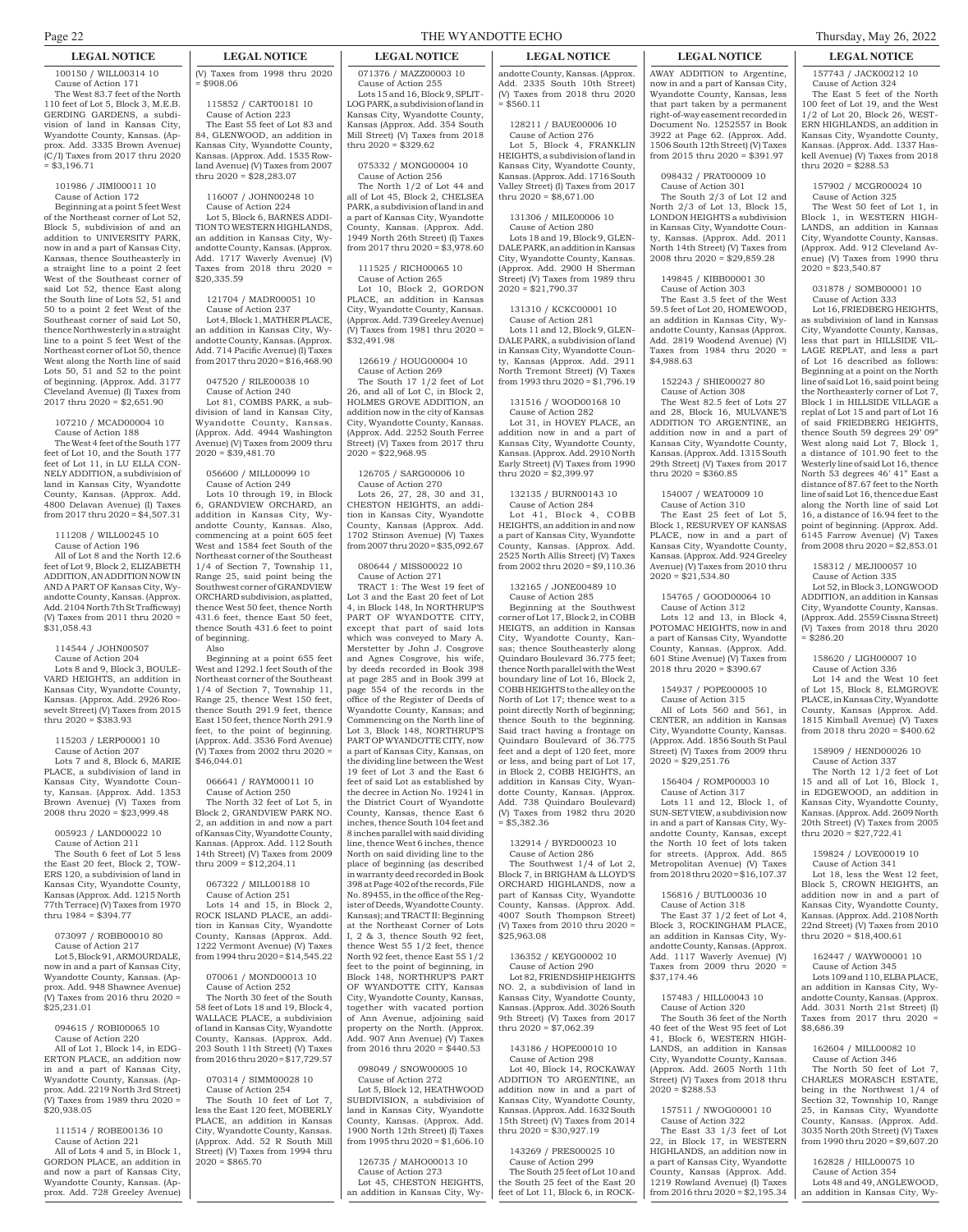andotte County, Kansas. (Approx. Add. 2741 North 22nd Street) (V) Taxes from 2018 thru 2020  $= $293.50$ 

#### 164920 / KNOF00002 10 Cause of Action 363 The East half of Lot 21 and all of Lot 22, FARRELL PLACE, a subdivision of land in Kansas City, Wyandotte County, Kansas. (Approx. Add. 2903 Delavan Avenue) (V) Taxes from 2007 thru

 $2020 = $710.21$ 

166432 / CHAV00112 10 Cause of Action 369 Lots 20 and 21, Block 10, AD-AMS AND KINGS ADDITION TO ARGENTINE, an addition now in and a part of Kansas City, Wyandotte County, Kansas. (Approx. Add. 1431 South 32nd Street) (V) Taxes from 2018 thru 2020  $=$  \$376.00

170403 / RICH00110 10 Cause of Action 379 All of Lots 9, 10, 11 and 12, in Block 1, in TERRACE ADDITION TO ARGENTINE, now in and a part of Kansas City, Wyandotte County, Kansas. (Approx. Add. 1748 South 37th Street) (V) Taxes from 2017 thru  $2017 = $494.53$ 

170742 / BELT00032 80 Cause of Action 382 Lots 9 and 10, Block 15, WEST END ADDITION TO ARGENTINE, a subdivision in Kansas City, Wyandotte County, Kansas (Approx. Add. 1316 South 36th Street) (I) Taxes from 2017 thru 2020  $\frac{1}{1}$ \$40.58

195489 / PALM00040 10 Cause of Action 410 All of Lot 13 and the North 12 & 1/2 feet of Lot 14, in Block 11, KENSINGTON, an addition now in and a part of Kansas City, Wyandotte County, Kansas. (Approx. Add. 1854 North 29th Street) (I) Taxes from 2017 thru 2020

196222 / BRAM00023 10

\$3,654.56

Cause of Action 414 Lot 44, and the South 15 feet of Lot 45, in Block 10, RESUR-VEY OF THE SOUTHWEST 1/4 OF BLOCK 7, ALL OF BLOCK 8, AND PARTS OF BLOCKS 9 AND 10, KENSINGTON, an addition in Kansas City, Wyandotte County, Kansas (Approx. Add. 1849 North 31st Street) (I) Taxes from 2017 thru 2020 = \$3,293.64

200013 / MCKA00007 130 Cause of Action 415

Lot 22, CRESTWOOD, a subdivision of land in Edwardsville, Wyandotte County, Kansas. Less and except the following: Beginning at the Southwest corner of said lot 22; thence North 150.00 feet along the West line of said lot 22; thence South 81° 54' 00" East 242.22 feet to a point on the East line of said Lot 22; thence South 115.00 feet, along said East line to the Southeast corner of said lot 22; thence South 89° 47' 30" West 239.80 feet, along the South line of said lot 22, to the point of beginning. (Approx. Add. 1941 South 96th Street) (V) Taxes from 2007 thru 2020 = \$9,486.73

209501 / ROBI00159 10 Cause of Action 420

The East 17 feet of Lot 4 and the West 16 feet of Lot 5, Block 12, LONDON HEIGHTS SECOND SUBDIVISION, a subdivision of land in Kansas City, Wyandotte County, Kansas. (Approx. Add. 1515 Wood Avenue) (V) Taxes from 2012 thru 2020 = \$11,969.32

# 210020 / SIMM00012 10

Cause of Action 422 Lot 68, Block 10, PARKWOOD, an addition in Kansas City, Wyandotte County, Kansas. (Approx. Add. 2915 Parkwood Boulevard) (V) Taxes from 2018 thru 2018 = \$25,586.35

**LEGAL NOTICE LEGAL NOTICE LEGAL NOTICE LEGAL NOTICE LEGAL NOTICE LEGAL NOTICE**

236230 / HEAR00057 110 Cause of Action 432 The North 159.48 feet of Tract C, DEERFIELD VILLAGE, a subdivision in Bonner Springs, Wyandotte County, Kansas (Approx. Add. 942 South 132nd Street) (V) Taxes from 1990 thru 2010 =  $$25,109.80$ 

244631 / THOR00006 60 Cause of Action 434

Lot 32, WOODLAND HILLS, a subdivision of land in Kansas City, Wyandotte County, Kansas. (Approx. Add. 3856 North 113th Street) (I) Taxes from 2016 thru  $2019 = $26,789,79$ 

# 906007 / KUKL00008 10

Cause of Action 439 Tract 30A-Commencing 10 feet East of the Southeast Corner of Lot 1, Block 4, WALLACE PLACE, East 35.5 feet; North 452.5 feet; West 35.5 feet; South 452.5 feet, in Kansas City, Wyandotte County, Kansas

Also

Tract 30B-Commencing 25 feet East of the Southwest Corner of Lot 22, Block 4, WALLACE PLACE; North 50.5 feet; East 35.5 feet; South 50.5 feet; West 35.5 feet to point of beginning in Kansas City, (Approx. Add. 233 R South 11th Street) (V) Taxes from 1998 thru  $2020 = $1,903.81$ 

# 906413 / CART00216 10

Cause of Action 440 A tract of land in the Northeast Quarter of Section 4, Township 11, Range 25, in Kansas City, Wyandotte County, Kansas, described as follows: Beginning at the Northeast corner of 10th Street and Garfield Avenue in Kansas City, Wyandotte County, Kansas; thence West along the North line of Garfield Avenue, 37.5 feet; thence North 95 feet; thence East 37.5 feet; to the West line of 10th Street; thence South along the West line of 10th Street, 95 feet to the place of beginning (Approx. Add. 1000 Garfield Avenue) (I) Taxes from 2017 thru 2020 = \$1,612.48

910435 / KNIG00011 10

Cause of Action 443 Commencing at a point 459.5 feet North and 138.1 feet West of the Southeast corner of Section 30, Township 10, Range 25 in Kansas City, Wyandotte County, Kansas; thence West 21.9 feet; thence; thence north 92.3 feet of the South line of Farrow Avenue; thence East long said South line of Farrow Avenue 21.9 feet; thence South 92.3 feet to the point of beginning. (Approx. Add. 2713 Farrow Avenue) (V) Taxes from 1981 thru 2020 = \$3,392.13

#### 910512 / RODG00007 10 Cause of Action 444

Beginning at the point of intersection of the Southeasterly line of Chelsea Street Trafficway and the South line of the Northeast 1/4 of Section 31, Township 10 South, Range 25 East in Kansas City, Wyandotte County, Kansas, said point being 353 feet East of the center of said Section; thence East along said South line, 274 feet to the West line of Lot 9, THE HIGHLANDS ADDITION, thence North 107.2 feet to the Northwest corner of said Lot 9; thence East 46 feet along the Northline of said Lot 9; thence North along the West line of HAYNES SUBDIVISION, 276.4 feet to the Southeasterly line of said Chelsea Street Trafficway; thence South 39 degrees, 44 minutes West along said Southeasterly line, 500.9 feet to the point of beginning. (Approx. Add. 3244 R Georgia Avenue) (V) Taxes from 1972 thru 2020 = \$8,286.20

913926 / MIMS00001 10 Cause of Action 448

Beginning at a point 578 feet North of the Center of Section 25, Township 10, Range24, in Kansas City, Wyandotte County Kansas;

thence East 245.71 feet; thence South 90 feet; thence West 245.71 feet; thence North 90 feet to point of beginning, being a part of Tract 7 of Reason A. Meek Original Track

Also described as the North 90 feet of the following described real

Beginning 385 feet North of center of Section 25, Township 10, Range 24, in Kansas City, Wyandotte County, Kansas, thence North 193 feet; thence East 245.71 feet; thence South 190.9 feet; thence West 245.71 feet to point of beginning, being Tract 7 of Reason A. Meek original tract of 19.7 acres. (Approx. Add. 3541 North 47th Street) (V) Taxes from 2003 thru 2020 = \$9,337.15 916917 / MEYE00030 10 Cause of Action 452

Beginning 1155 feet South and 147 feet West of the center of Section 25, Township 10, Range 24, thence South 140 feet; thence West 225 feet; thence North 140 feet; thence East 225 feet to the point of beginning in Kansas City, Wyandotte County, Kansas (Approx. Add. 4728 Parkview Avenue) (V) Taxes from 1980 thru 2020 =

917028 / JOYC00002 10 Cause of Action 453 Beginning at the Northwest corner of Section 25, Township 10, Range 24; thence East 50 poles; thence South 105 feet; thence West 50 poles; thence North to the point of beginning (Approx. Add. 3933 North 51st Street) (V) Taxes from 1963 thru 2020 = \$15,871.83 918200 / FIND00003 10 Cause of Action 455 The North 1/2 of the following tract of land; Beginning at the Northwest corner of the Southwest quarter of Section 12, Township 11, Range 24, in Kansas City, Wyandotte County, Kansas, thence South 179.4 feet, thence East 274.5 feet to the center line of the Muncie Ridge Road, thence Northeasterly along the center line of said road to a point on the North line of said Southwest 1/4 due East of the point of beginning, thence West to the point of beginning. (Approx. Add. 5458 Muncie Drive) (V) Taxes from 1974 thru

of 19.7 Acres.

estate, to-wit;

\$47,270.23

 $2020 = $21,452.46$ 

described as follows:

Beginning at the center 1/4 corner of Section 2, Township 11 South, Range 24 East, being a 3/4" pipe, originally established by Sandin Survey Company, Job No. 2394 on April 19, 1966; thence along the West line of the Northeast 1/4 of said Section 2, North 0°01'55" West, 868.45 feet (Deed), North 0°02'49" West, 870.09 feet (Measured) to a point being the intersection of the West line of said fractional Section 2 with a line from the East stablished by Permanent Survey No. 185, said line being 808.50 feet (Plat) 809.30 feet (Measured) South of the North line of the Northeast 1/4 of said Section 2; thence along said line, South 89°47'53" East, 1322.45 feet (Deed), South 89°48'33" East, 1323.25 feet (Measured) to the West line of "Ramsey's Subdivision" also being the East line of the West 1/4 of said Northeast 1/4 of said Section 2; thence along said line, South 0°04'45" East, 866.53 feet (Deed), South 0°2'27" East, 868.39 feet (Measured) to the Northeast corner of the West 1/4 of the Southeast 1/4 of said Section 2; thence along

920215 / MIDL00004 10 Cause of Action 457 A tract of land in the East 1/2 Section 2, Township 11 South, Range 24 East, in Kansas City, Wyandotte County, Kansas, being the same as Tract 1 in the Commitment for the Title Insurance, No. T-167448 issued by Chicago Title Insurance Company, effective June 30, 1994 and more particularly

the East line of the West 1/4 of the Southeast 1/4 of said Section 2, South 0°04'52" West (Deed) South 0°03'58" West (Measured) 137.91 feet; thence South 70°04'52" West, 241.52 feet (Deed) South 70°03'58" West , 241.24 feet (Measured) to the Easterly line of the Meadowlark Lane; thence continuing South 70°03'58" West 80.00 feet to the West line of Meadowlark Lane; thence along said West line South 19°55'08" East (Deed) South 19°56'02" East (Measured) 520.08 feet to a point of curvature; thence continuing along the West line of Meadowlark Lane; thence along said West line South 19°55'08 East (Deed) South 19°56'02" East (Measured) 520.08 feet to a point of curvature; thence continuing along the West line of Meadowlark Lane on a curve to the right; tangent to the last described course, having a radius of 1392.39 feet, a central angle of 20°00'00" on an arc length of 486.04 feet; thence continuing along said West line South 0°04'52<br>West 107.33 feet (Deed) South 107.33 feet (Deed) South 0°03'58" West of the Northwest 1/4 of the Southeast 1/4 of said Section 2; thence along said South line North 89°52'19" West, 488.09 feet (Measured) 488.00 feet (Deed); thence North 0°04'52" East, 825.06 feet (Deed), North 0°03'58" East, 825.01 feet (Measured); thence North 89°52'53" West, 795.53 feet (Deed & Measured) to the West line of the Southeast 1/4 of said Section 2; thence North 0°07'20" East 495.00 feet (Deed) North 0°07'20" East, 494.89 feet (Measured) to the point of beginning. Less those parts used for right-of-way purposes. Also, less those part sold in the following Deeds: Warranty Deed Document No. 1282869, Book 4028, Page 5, recorded July 24, 1998; Corporation Deed Document No. 2002R-31340, Book 4521, Page 592, recorded December 20, 2002; Corporation Deed Document No. 2003R-9138, Book 4572, Page 707, recorded March 31, 2003; Corporation Deed Document No. 2004R-03150, Book 4744, Page 269, recorded January 29, 2004. (Approx. Add. 1827 North 59th Street) (V) Taxes from 2001 thru  $2020 = $5,672.00$ 

## 924221 / SAND00189 10

Cause of Action 458 Beginning at a point 1,350.00 feet South of the Northeast corner of the Northwest 1/4 of the Northwest 1/4 of Section 2Z, Township 10 South, Range 24 East in Kansas City, Wyandotte County, Kansas; thence East 348.00 feet; thence South 80.00 feet; thence West 348.00 feet; thence North 80.00 feet to the point of beginning, less that part on the West used for street right of way. (Approx. Add. 3649 North 65th Street) (V) Taxes from 2013 thru 2020 = \$23,849.45

932236 / GREE00052 10 Cause of Action 466

Beginning at a point 582.58 feet North of the Southwest corner of the East 1/2 of the Southeast 1/4 of Section 31, Township 10, Range 24, Kansas City, Wyandotte County, Kansas, thence North 93.92 feet, thence Northeasterly 145.2 feet, thence South 155.3 feet, thence West 132 feet to the point of beginning, less that part thereof taken for road purposes. (Approx. Add. 2111 North 85th Street) (I) Taxes from 2014 thru  $2017 = $3,076.02$ 

#### 932912 / SIVY00001 10 Cause of Action 467

The West half of the following described tract of land: Four Acres in the form of a square in the Southwest corner of the Southeast Quarter of the Northwest Quarter of Section 20, Township 11, Range 24, in Kansas City, Wyandotte County, Kansas, less that part taken for Right of Way in Document 2005R-06869, Book 4969, Page 706, in the Register of Deeds. (Approx. Add. 8346 Swartz

# Road) (V) Taxes from 2007 thru  $2020 = $5,384.11$

#### 242701 / BCBL00001 10 Cause of Action 474

Lot 2, VENTURE-STATE AV-ENUE PLAZA, a subdivision of land in Kansas City, Wyandotte County, Kansas, except that part of Lot 1 taken in fee simple by the Unified Government of Wyandotte County/Kansas City, Kansas by Ordinance No. 0-14-02, filed in Book 4395, Page 694, also in Condemnation Case No. 02C 748 in the District Court of Wyandotte County, Kansas, evidenced also by Report of Appraisers filed in Book 4469, Page 530; together with perpetual non-exclusive easement for access purposes upon adjoining property granted by the easement agreement dated October 26, 1971, filed November 4, 1971, and recorded in Book 2312 at Page 474; together with limited right of access to highway reserved and granted by the deed dated March 15, 1972, filed May 1, 1972, recorded n Book 2332, at Page 291, as described therein; together with permanent easements for the purpose of constructing and maintaining and using paved roadway, concrete retaining wall, and radio tower improvement upon adjoining property reserved and granted by the Deeds recorded in Book 2312, at Page 482, and in Book 2312, Page 485 (Approx. Add. 828 North 41st Street) (V) Taxes from 2017 thru 2020 = \$1,537.46

#### 242702 / BCBL00001 10 Cause of Action 475

Lot 3, VENTURE-STATE AV-ENUE PLAZA, a subdivision of land in Kansas City, Wyandotte County, Kansas, except that part of Lot 1 taken in fee simple by the Unified Government of Wyandotte County/Kansas City, Kansas by Ordinance No. 0-14-02, filed in Book 4395, Page 694, also in Condemnation Case No. 02C 748 in the District Court of Wyandotte County, Kansas, evidenced also by Report of Appraisers filed in Book 4469, Page 530; together with perpetual non-exclusive easement for access purposes upon adjoining property granted by the easement agreement dated October 26, 1971, filed November 4, 1971, and recorded in Book 2312 at Page 474; together with limited right of access to highway reserved and granted by the deed dated March 15, 1972, filed May 1, 1972, recorded n Book 2332, at Page 291, as described therein; together with permanent easements for the purpose of constructing and maintaining and using paved roadway, concrete retaining wall, and radio tower improvement upon adjoining property reserved and granted by the Deeds recorded in Book 2312, at Page 482, and in Book 2312, Page 485 (Approx. Add. 951 North 41st Street) (V) Taxes from 2017 thru 2020 = \$428.25

#### 242703 / BCBL00001 10 Cause of Action 476

Lot 4, VENTURE-STATE AV-ENUE PLAZA, a subdivision of land in Kansas City, Wyandotte County, Kansas, except that part of Lot 1 taken in fee simple by the Unified Government of Wyandotte County/Kansas City, Kansas by Ordinance No. 0-14-02, filed in Book 4395, Page 694, also in Condemnation Case No. 02C 748 in the District Court of Wyandotte County, Kansas, evidenced also by Report of Appraisers filed in Book 4469, Page 530; together with perpetual non-exclusive easement for access purposes upon adjoining property granted by the easement agreement dated October 26, 1971, filed November 4, 1971, and recorded in Book 2312 at Page 474; together with limited right of access to highway reserved and granted by the deed dated March 15, 1972, filed May

1, 1972, recorded n Book 2332, at Page 291, as described therein; together with permanent easements for the purpose of constructing and maintaining and using paved roadway, concrete retaining wall, and radio tower improvement upon adjoining property reserved and granted by the Deeds recorded in Book 2312, at Page 482, and in Book 2312, Page 485 (Approx. Add. 4001 State Avenue) (V) Taxes from 2017 thru 2020 = \$407.60

#### 115230 / MILL00110 10 Cause of Action 487

All of Lots 8, 9 and 10, Block 4, MARIE PLACE, a subdivision in Kansas City, Wyandotte County, Kansas (Approx. Add. 1349 Spring Avenue) (V) Taxes from 1981 thru  $2020 = $19,103.96$ 

# 115231 / MILL00110 10

Cause of Action 488 All of Lots 5, 6 and 7, Block 4, MARIE PLACE, a subdivision in Kansas City, Wyandotte County, Kansas (Approx. Add. 1353 Spring Avenue) (V) Taxes from 1983 thru 2020 = \$22,926.78

## 132172 / HASK00023 10

Cause of Action 491 All of Lot 15, Block 3, COBB HEIGHTS, in Kansas City, Wyandotte County, Kansas. (Approx. Add. 2518 North Allis Street) (V) Taxes from 2018 thru 2018 \$604.52

#### 132803 / KANS00136 10 Cause of Action 508

The West 1/2 of Lot 11, Fisher Heights, a subdivision of land in Kansas City, Wyandotte County, Kansas. (Approx. Add. 2932 West 40th Avenue) (V) Taxes from 2009 thru 2020 = \$999.17

### 132804 / KANS00136 10

Cause of Action 509 The East 1/2 of Lot 11, Fisher Heights, a subdivision of land in Kansas City, Wyandotte County, Kansas. (Approx. Add. 2930 West 40th Avenue) (V) Taxes from 2009 thru 2020 = \$1,037.28

# 111512 / RLAR00001 10

Cause of Action 539 Lot 7, Block 1, GORDON PLACE, an addition in Kansas City, Wyandotte County, Kansas. (Approx. Add. 732 Greeley Avenue) (V) Taxes from 2013 thru 2020 = \$3,193.85

# 111513 / RLAR00001 10

Cause of Action 540 Lot 6, Block 1, GORDON PLACE, an addition in Kansas City, Wyandotte County, Kansas. (Approx. Add. 730 Greeley Avenue) Taxes from 2014 thru 2020 = \$368.69

# 047567 / DUDL00009 10

Cause of Action 541 Lot 43, COMBS PARK, an addition in and a part of Kansas City, Wyandotte County, Kansas. (Approx. Add. 4831 Nebraska Avenue) (I) Taxes from 2010 thru  $2020 = $21,316.69$ 

#### 047570 / DUDL00009 10 Cause of Action 542

Lot 30, COMBS PARK, a subdivision of land in Kansas City, Wyandotte County, Kansas. (Approx. Add. 4830 Nebraska Avenue) Taxes from 2013 thru 2020 = \$12,588.93

Respectfully Submitted, /s/ Wendy M. Green Wendy M. Green, #19505 Senior Counsel

Unified Government of Wyandotte County/Kansas City, Kansas – Legal Department 701 North 7th Street, Suite 961 Kansas City, Kansas 66101

Office: (913) 573-2817 Facsimile: (913) 573-5243 Email: wmgreen@wycokck.org

ATTORNEY FOR PLANTIFF UNIFIED GOVERNMENT (First published 5-26-22)

3t-The Wyandotte Echo-6-9-22